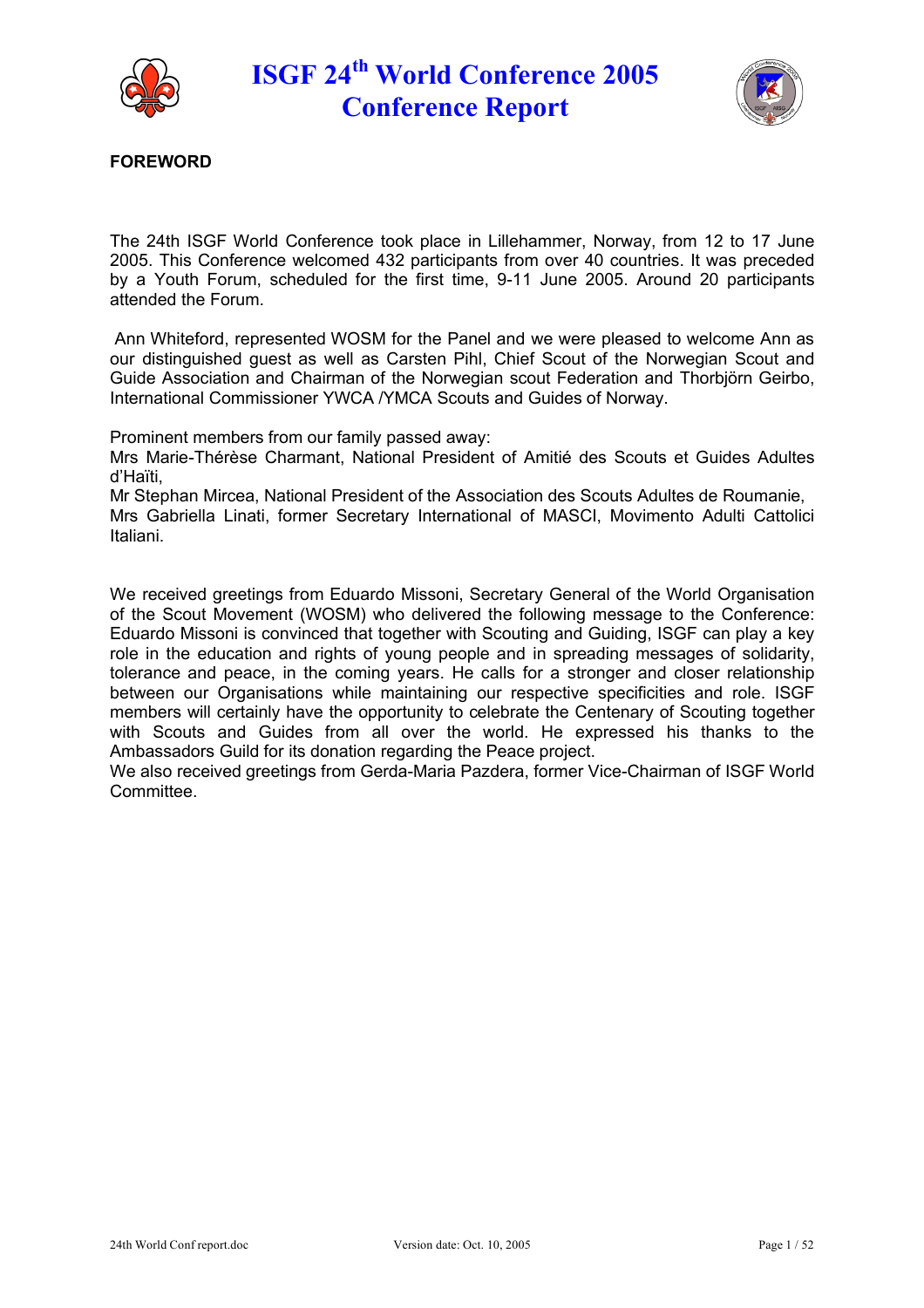



# **TABLE OF CONTENTS**

| <b>INTRODUCTION</b>              | $\mathfrak{B}$ |
|----------------------------------|----------------|
|                                  |                |
| <b>REPORT</b>                    |                |
| Resolutions Committee report     | $6\phantom{1}$ |
| <b>Resolutions</b>               | 16             |
| Mission, Vision, Strategic goals | 19             |
| Action Plan 2005-2008            | 20             |
| Specialist meetings              | 22             |
|                                  |                |
| <b>ADDEMBICES</b>                |                |

### **APPENDICES**

| Presentation of the triennial report<br>Keynote Speaker speech | 25<br>28 |
|----------------------------------------------------------------|----------|
| <b>WAGGGS</b> presentation                                     | 33       |
| <b>WOSM</b> presentation                                       | 37       |
| WOSM panel address                                             | 40       |
| <b>WAGGGS panel address</b>                                    | 43       |
| <b>ISGF World Committee Chairman address</b>                   | 46       |
| List of participants                                           | 48       |
| Evaluation                                                     | 51       |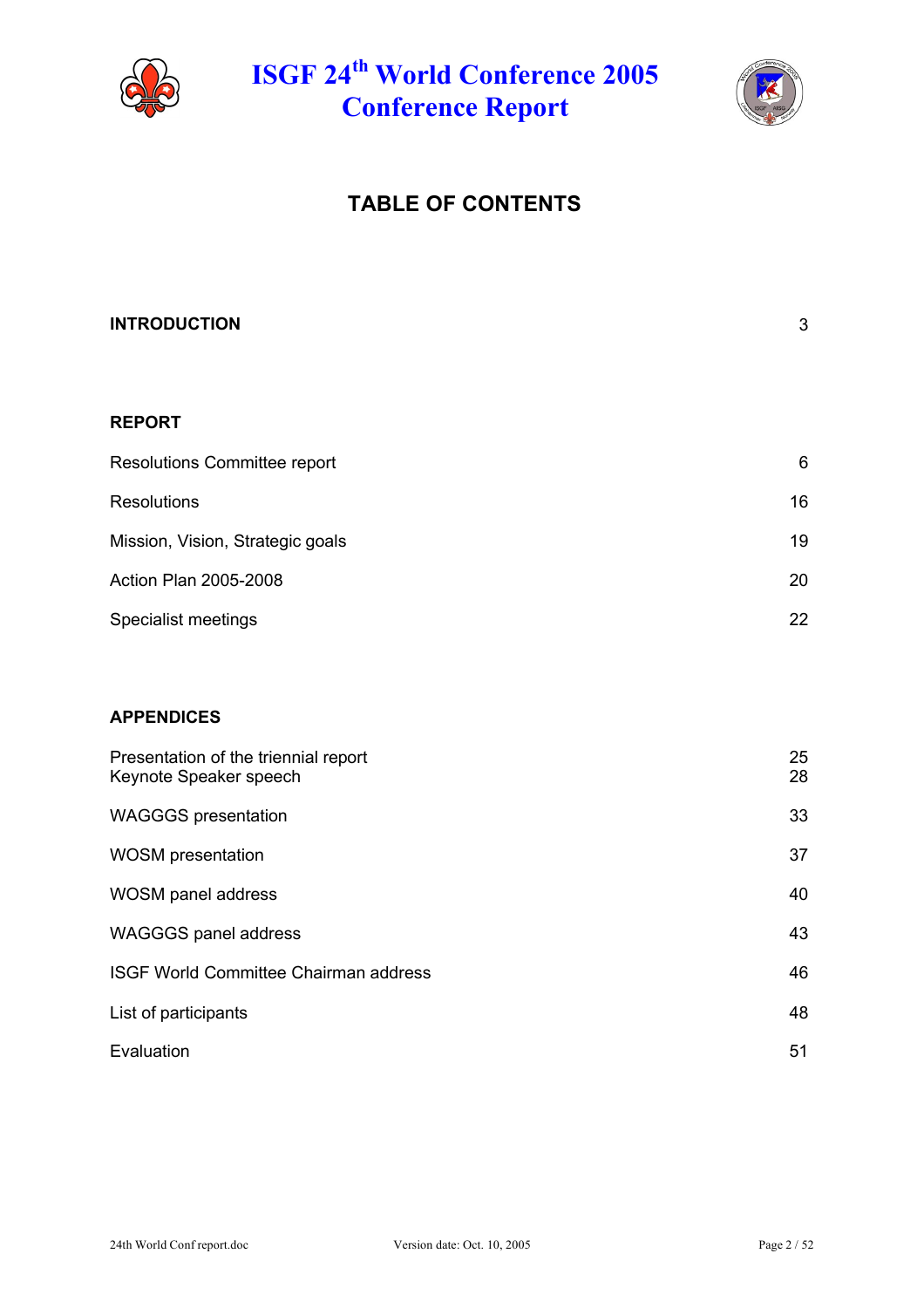



## **Introduction**

We left Vancouver (June 2002) with a key issue to carry out: how to ensure ISGF a successful future when it is facing a decrease in membership and a growing concern regarding its structure. Remarkable management of the Conference by the Canadian Council of B-P (Scouts) Guilds enabled a profit to be yielded which it spontaneously decided to share with its international Organisation by granting it a substantial gift.

Part of this gift financed the purchase of a modern and performing system of communication (Intranet/Internet), thus meeting part of our concern regarding the future.

Soon after the Conference, at its first meeting in October 2004, during one of its session, the World Committee gathered, in brainstorming mode, to decide upon the theme of the 24<sup>th</sup> World Conference. "Together build the future", "Ensemble bâtissons l'avenir", was the theme that was to frame its three-year activities. It was also an invitation to every ISGF member to participate in the in-depth strategic process to ensure that challenges will be faced efficiently. During that same meeting, the World Committee proceeded to an evaluation of the 23rd Conference, based on comments forwarded by some NSGFs and its own assessment. Accordingly, steps forward have been made to meet your needs and expectations and to give the General Assembly the necessary tools to debate on the major issues that you submitted.

All the ingredients were there to give you the opportunity to participate in the decision-making and to express yourself in an open and democratic space. Discussions were often tense; very opposite views were expressed. It had often not been easy to keep to the agreed agenda as time was too short and the subjects were many and complex. The organisation of a Conference is certainly exciting, yet it is not an easy task. The Host Committee, the World Committee and the World Bureau did not spare any effort to make the Conference meet its objectives of a governing body determining the policy of the Organisation.

We would like to express our sincere thanks to the Host Committee for the quality of their hospitality and organisation. We want to extend a heartfelt thank you to Henrik Syse, our Keynote Speaker, to our sister Organisations, WAGGGS and WOSM, and to the participants who volunteered to support us by accepting tasks during the Conference.

### **Major issues**

#### Strategy

"Building the future together" requests that people are brought together in shared strategic thinking. The World Committee devoted time and thought to give the General Assembly all the necessary tools to make the relevant decisions. The World Committee communicated in a broad way by producing very exhaustive documentation in this regard and by setting a real platform for a shared and pro-active discussion:

during the plenary session a panel where representatives from WAGGGS, WOSM, ISGF World Committee and the Youth Forum expressed their views after an enthusiastic and inspiring speech delivered by the Keynote speaker, Henrik Syse, who was involved in the panel too. This panel was also an opportunity for the audience to have an open and free discussion;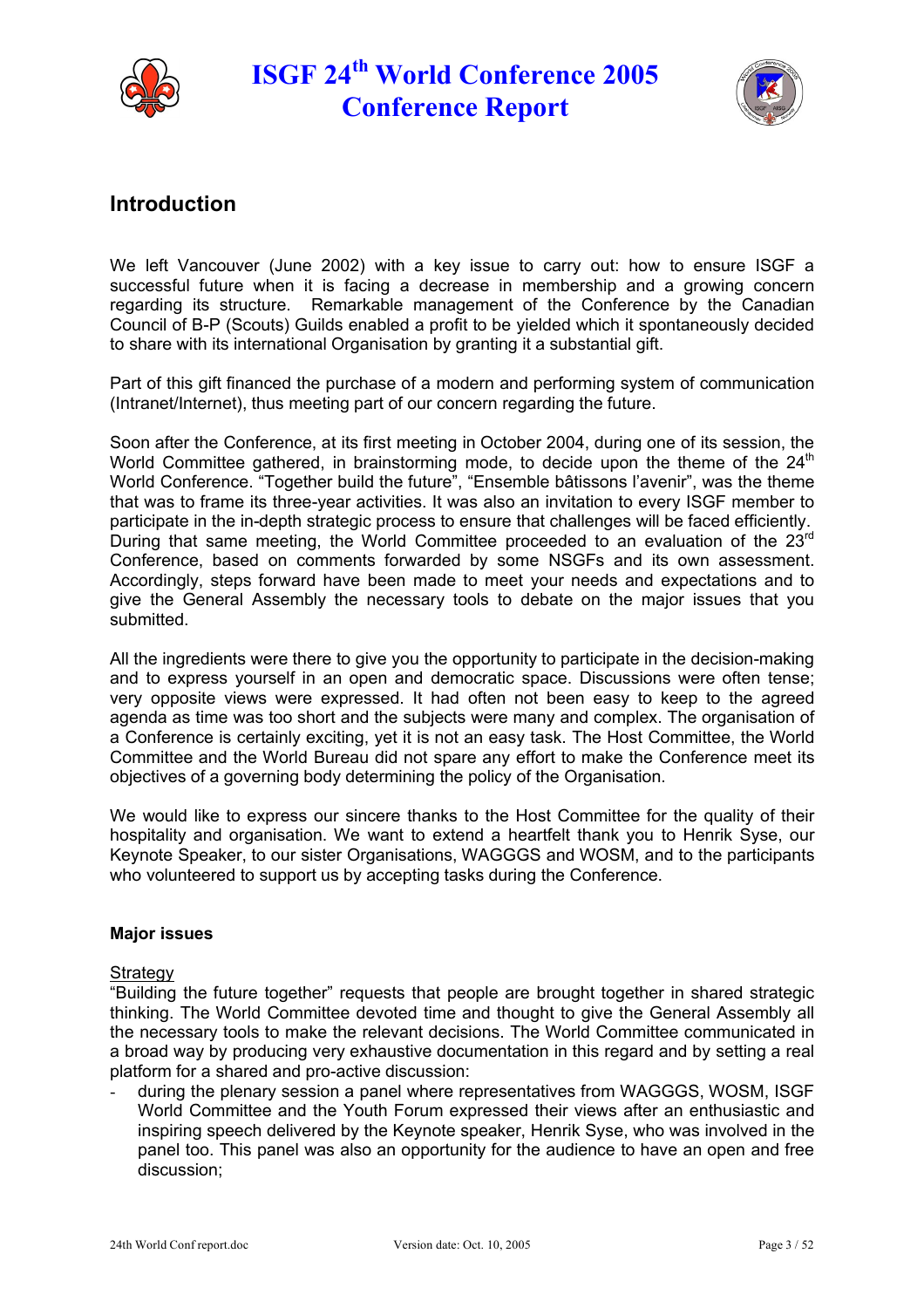



seminars where participants could further debate on ISGF (mission, vision and strategic goals).

Together we redefined our *Mission* which is the very essence of our Organisation. Together we built our *Vision* giving the opportunity to our Organisation to be better prepared for new challenges. Both *Mission* and *Vision* were endorsed. Together we will carry out the *Strategic Plan (2008-2020)* produced by your World Committee and enriched by the additional ideas that came out of your fruitful debates.

#### Fee system

The fee system that was adopted unanimously is a valuable step forward. The next step, even more challenging, is to see our Fellowships increase their membership as it was clearly stated that this system was essentially meant to be incentive. Once more our Finance, which is everybody's concern, needs us to take up every opportunity to improve it.

#### Constitutional matters

ISGF structure was another critical point considered by the World Committee and the NSGFs. Opinion was divided and the opposite proposals of amendments that the General Assembly had to debate on, proved that this concern is an arduous one. So, during the Conference it was decided to initiate talks between the proponents, in a transparent way, in order to bring them together and have a joint proposal submitted to the General Assembly. A joint document was finalized. However the issue concerning the position to be assigned to the Chairmen of the Regional Committees was still to be determined. Yet, as far as this issue is concerned, two proposals, divergent in some key points, were discussed. As a result, the current constitution was in its main points carried out. Some of the amendments voted on and carried, although minor at first glance, are to be considered as key ones and will certainly pave the way to a deeper reflection on the structure of ISGF for years to come. These amendments are disclosed in the Resolutions and the Resolutions Committee report.

#### Triennial report

The triennial report underlined the strengths and weaknesses, at the same time, always in relation to the Action Plan: development of global strategic objectives, intensification of our relationships with WAGGGS and WOSM, as well as with international Organisations (UNESCO…), regional decentralization and strong support to the regions, setting up an Image and a Corporate Identity for ISGF, support to the NSGFs, development of a more modern World Bureau, coherent working methods of the World Committee, etc…)

#### Election to the World Committee

Thirteen candidates stood for election. The presentation of the candidates before and during the Conference was more elaborate as it was renewed and improved according to your expectations. Twelve out of thirteen candidates attended the Conference and were already involved in various tasks. It was certainly a difficult task for the General Assembly to select six members among those candidates.

The 2005-2008 ISGF World Committee

The 2005-2008 World Committee consists of:

Martine Levy (France), Chairman;

Mohamed Nejib Gharbi (Tunisia) and Bjorg Walstad (Norway), Vice-Chairmen;

Linda Bates (Canada), Abdesslam Ben Moussa (Morocco), Ales Cerin (Slovenia), Leny Doelman (Netherlands), Anne Dupont (Belgium), Brett Grant (Australia), Suresh Lalwani (India), Rigmor Lauridsen (Denmark), Mario Sica (Italy), Members.

#### The World Conference 2008

In 2008 Tunisia will host the  $25<sup>th</sup>$  ISGF World Conference. Tunisia was the only candidate to apply for hosting such an event which will take place in the Arab Region and on the African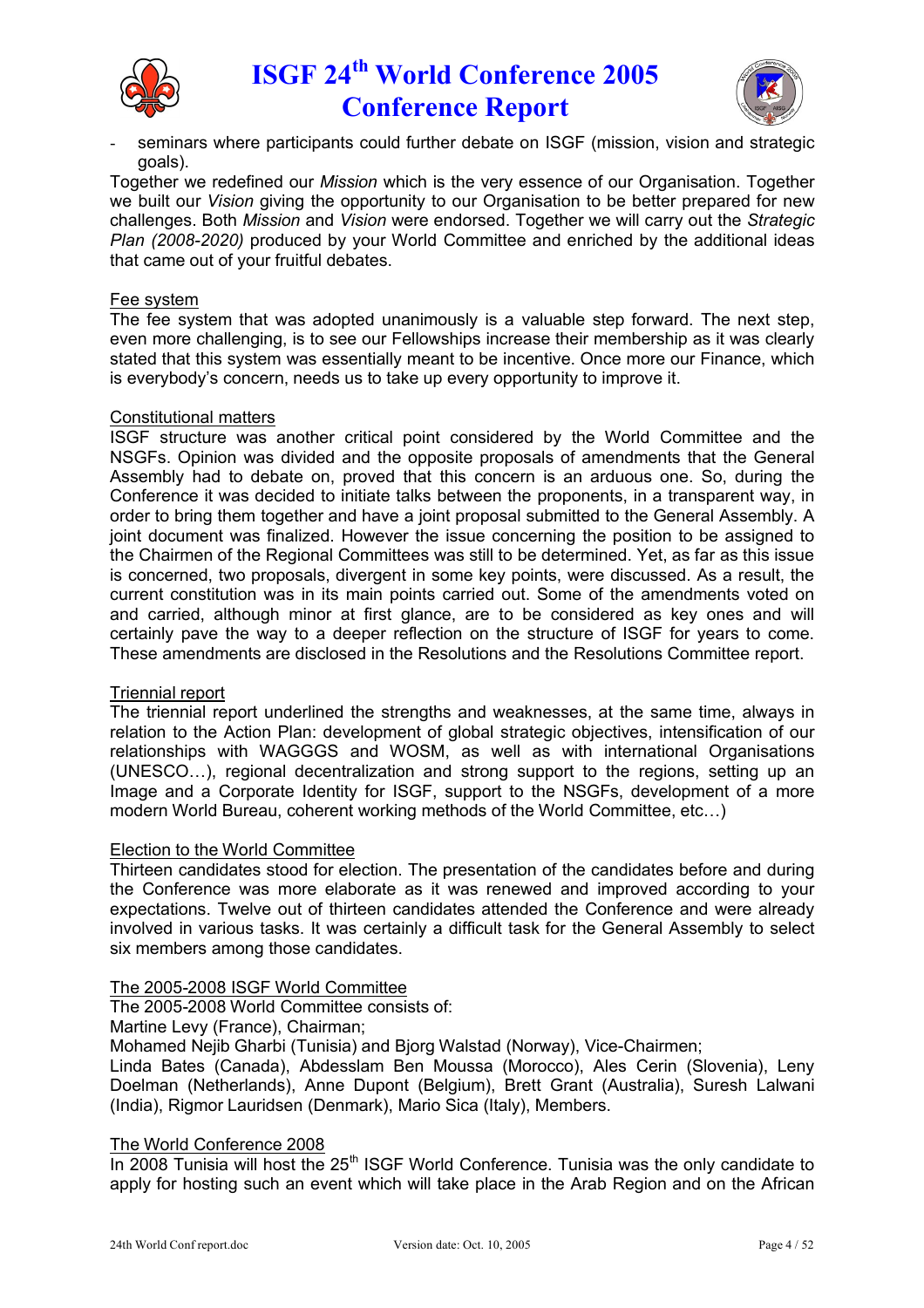



continent for the first time. Tozeur, an oasis at the threshold of the desert will be the location for the Conference. Due to climatic reasons, the Conference will be scheduled in autumn 2008.

Expansion

Three new countries from three different regions joined ISGF: Bahrain, Ghana and Panama.

Ambassadors Guild

A gift of 10,000 USD was given to WAGGGS and WOSM.

#### Action Time presentation

There were presentations\* from Austria, Denmark, Greece, Netherlands and UK. There was also a presentation on the Stamp Bank.

#### Photo contest

13 photos from five countries, Curacao Netherlands Antilles, Denmark, Malaysia, the Netherlands and the United Kingdom were received. The youth forum was responsible for awarding the prizes.

The "support to Scouting and Guiding" first prize was granted to The Netherlands, the second and third prizes, to the United Kingdom;

The "working for the environment" first prize was awarded to The Netherlands (only one photo received in this category);

The "support to the community" first and third prizes were won by Malaysia, the second prize by The Netherlands.

These photos will be used for publicity purposes.

### **Key issues**

ISGF is an organisation with a great number of very committed and skilled members. More than ever we have to value and nurture this potential. We need to recognise the strong and enormous achievement over the past 50 years.

So let us move along with confidence and belief. ISGF has often been criticized by its own members. Critics are necessary when they are constructive. Today ISGF proved that it stands firm and can hold its future in its hands. So we need to stand back, make our introspection and work out our Image from the inside if we want to promote a positive image of ISGF to the outside World.

Another key issue has been raised to WAGGGS/WOSM: how they see our relationship. We need to find to which extent we can be complementary in our cooperation at all levels - local, national and international. We all share one world and the same ideals. How can ISGF that has the expertise and the volunteers meet the expectations and needs of the Youth movement while remaining independent?

#### **World Bureau, Brussels, 15 September 2005**

*\* These presentations are available on our website or upon request from the World Bureau.*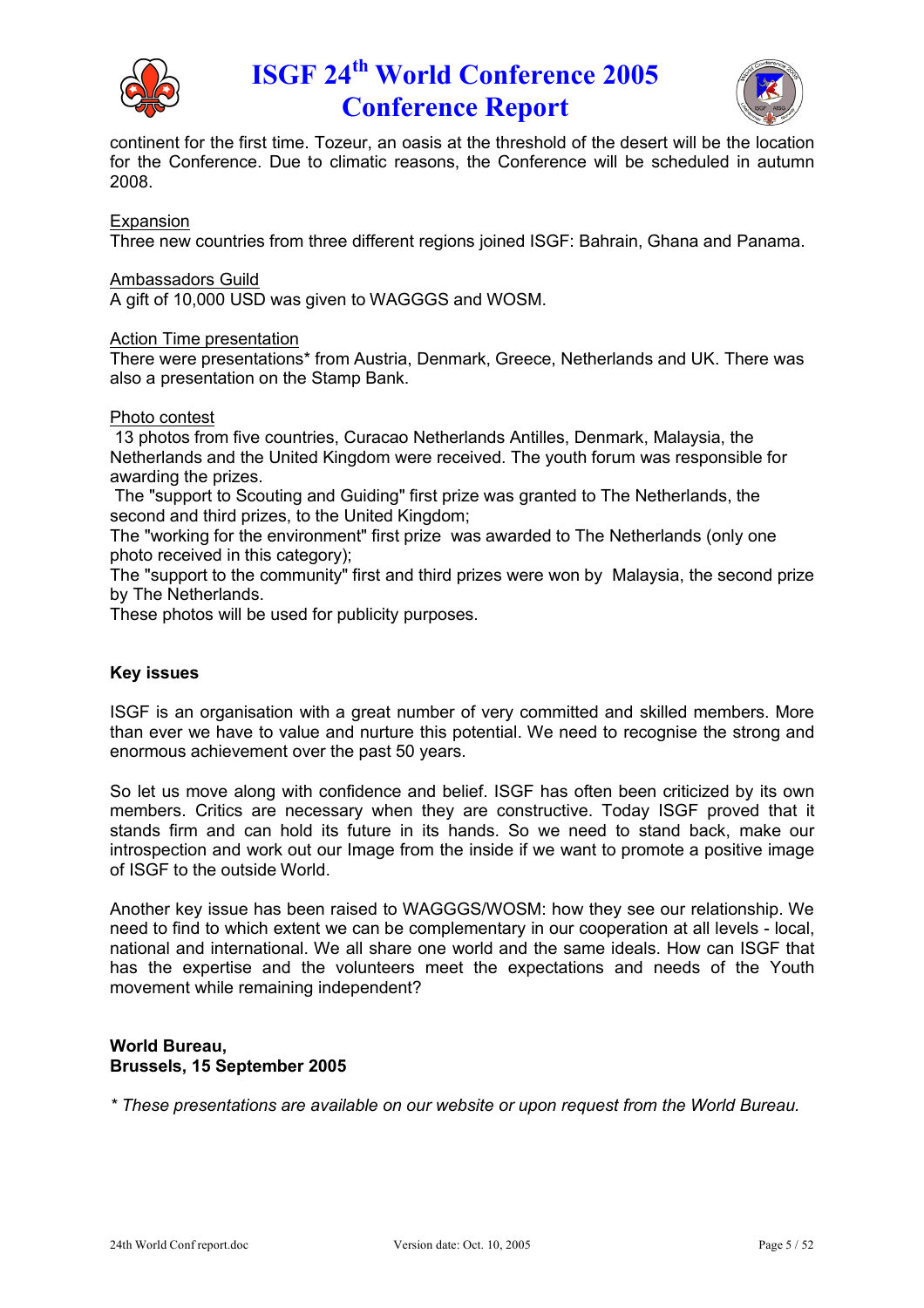



## **Minutes of the 24th ISGF World Conference Lillehammer, Norway, 2005**

**1** The opening of the 24<sup>th</sup> World Conference was preceded by a presentation of Norwegian scouting and guiding, and a recounting of the legend of St. George and a parallel to the Norwegian Trolls, representing the modern monsters of the world.

Then followed the parading of the flags of the NSGF countries.

The formal welcoming address was presented by Mr. Harald B Pettersen, National President of Norway, formally welcoming all conference participants to Lillehammer and Norway.

- **2** The Conference Rules of Procedure were adopted unanimously.
- **3** Mr. Trond Walstad of Norway was appointed Conference Chairman on the recommendation of the World Committee. Mrs. Marit Kjøge Jansson of Norway was appointed Vice Conference Chairman on the recommendation of the World Committee.
- **4** Mr. Gjermund Austvik of Sweden, Mrs. Anne Dupont of Belgium and Mrs. Jeannine Granger of France were appointed to the Conference Resolutions Committee on the recommendation of the World Committee.
- **5** Mrs. Liz Aveston of the UK, Mrs. Nicole Beaubrun (CASEGHA) and Mrs. Angeliki Gavala of Greece were appointed to the Conference Teller's Committee on the recommendation of the World Committee.
- **6:1** Following the procedures for granting membership, the World Committee reported that Asociaciòn Nacional de Scouts y Guias de Panama had been granted full membership in the ISGF.

Panama could unfortunately not be present at this conference, but had given Mexico proxy to vote on their behalf.

**6:2** Following the procedures for granting membership, the World Committee reported that associate membership had been granted to the National Fellowship of St. Georges's Guilds of Ghana and Bahrain Scouts and Guides Fellowship.

Neither could participate in the conference.

**6:3** Procedures have been started for the suspension of membership for NSGFs not having paid their due membership fees properly before the conference.

The NSGFs concerned will be given the time up until the October 2005 World Committee meeting to rectify the situation.

Names will not be disclosed until the process has been finished (if at all required).

- **6:4** There had, fortunately, been no reason to cancel the membership of any present NSGF.
	- **7** Mr. Jean-Luc De Paepe presented a summary of the World Committee Triennial report 2002 – 2005.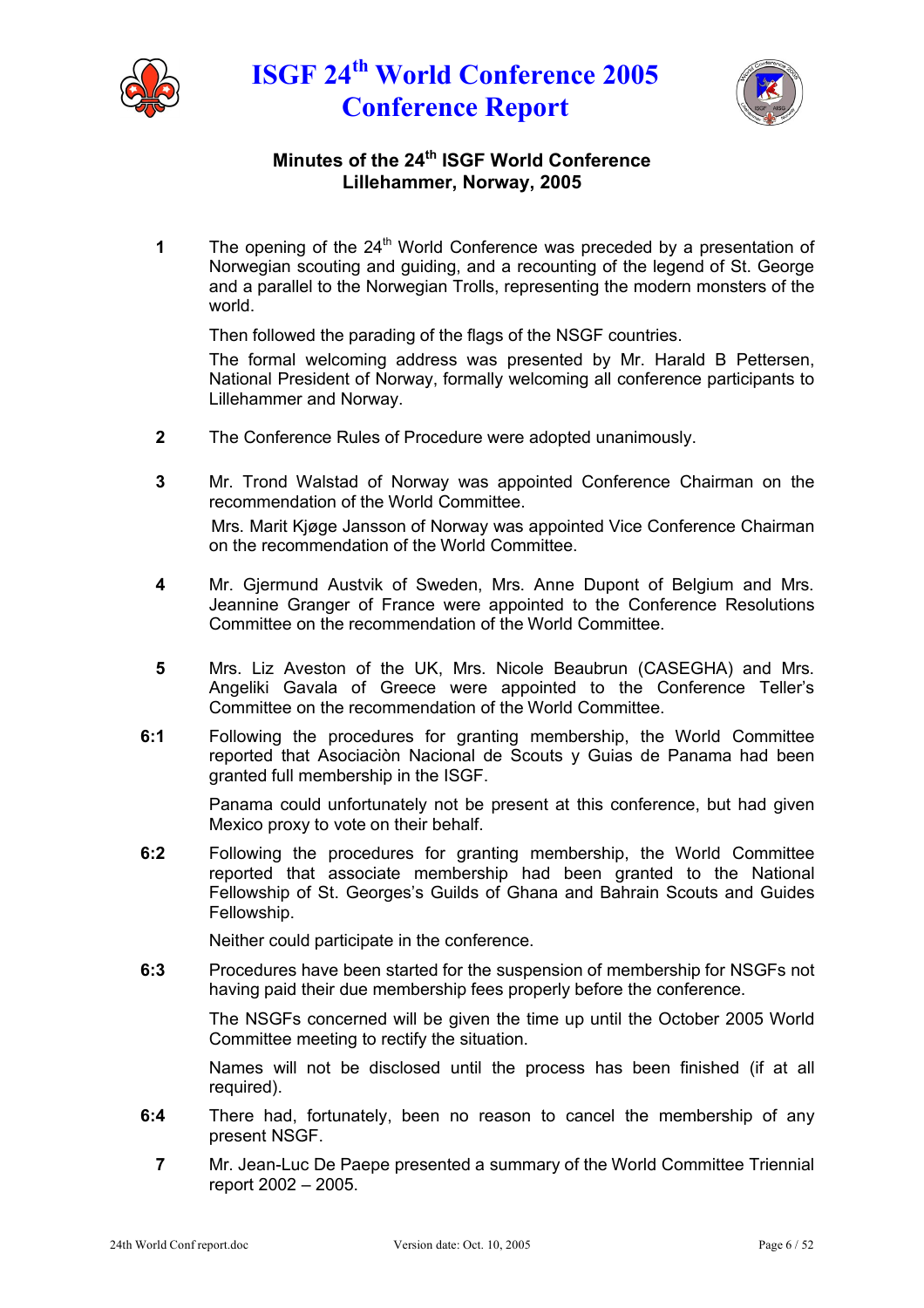



**8** Mr. Niels Rosenbom of Denmark made a presentation of the Ambassador's Guild, handing over the guild needle to four new Ambassadors from Czech Republic, Denmark, Switzerland and Greece.

He also presented a donation of 10,000 USD for the joint WAGGGS/WOSM Peace project, which was received by Mr. Sten Lövold, former member of the WOSM World Committee, now responsible for the Peace Project.

Mr. Lövold presented a thank you speech.

**9** Carol Bowen presented an address on behalf of WAGGGS.

Mr. Toby Suzuki presented an address on behalf of WOSM.

Both stressed the importance of the cooperation between WAGGGS, WOSM and ISGF, for the mutual benefit of all organisations.

Mr. Ales Cerin of Slovenia reported on the Youth Forum, which took place just prior to the conference. The Youth Forum devised a slogan guiding us into the future: "COMPAS", meaning Dedicated, Open Minded, Motivated, Prepared, Active Scouts and Guides.

Mr. Carsten Pihl, Chief Scout of the Norwegian Scout Association, and Thorbiörn Geirbo, Chief Scout of the Norwegian YWCA/YMCA Scout Association, presented Norwegian scouting of today.

**10:1** Mr. Jean Vandervelden, Treasurer of the ISGF, presented the 2002 – 2005 accounts, showing a deficit of approximately 16.500 Euros.

> A generous gift of some 34,000 Euros from the Baden-Powell Guilds of Canada to partly cover the running expenses of the ISGF was given a well-deserved applause by the conference.

**10:2** Mr. Jean Vandervelden presented the 2002 – 2005 accounts of the International Development Fund, showing a deficit of approximately 9,000 Euros.

The International Stamp Bank remains a major contributor to the Fund.

**11** The candidates for the future World Committee were presented:

| Australia          |
|--------------------|
| Austria            |
| <b>Belgium</b>     |
| Canada             |
| Chile              |
| Denmark            |
| Italy              |
| Nigeria            |
| Poland             |
| Saudi-Arabia       |
| Slovenia           |
| Uganda             |
| <b>UK Alliance</b> |
|                    |

**12** Mrs. Martine Levy, member of the World Committee, introduced the paper "Mission, Vision, Strategy" prepared by the World Committee, aimed at the future of the ISGF. The paper deals with what we would like ISGF to be in the future, why we want it to be just that, and how to achieve this goal.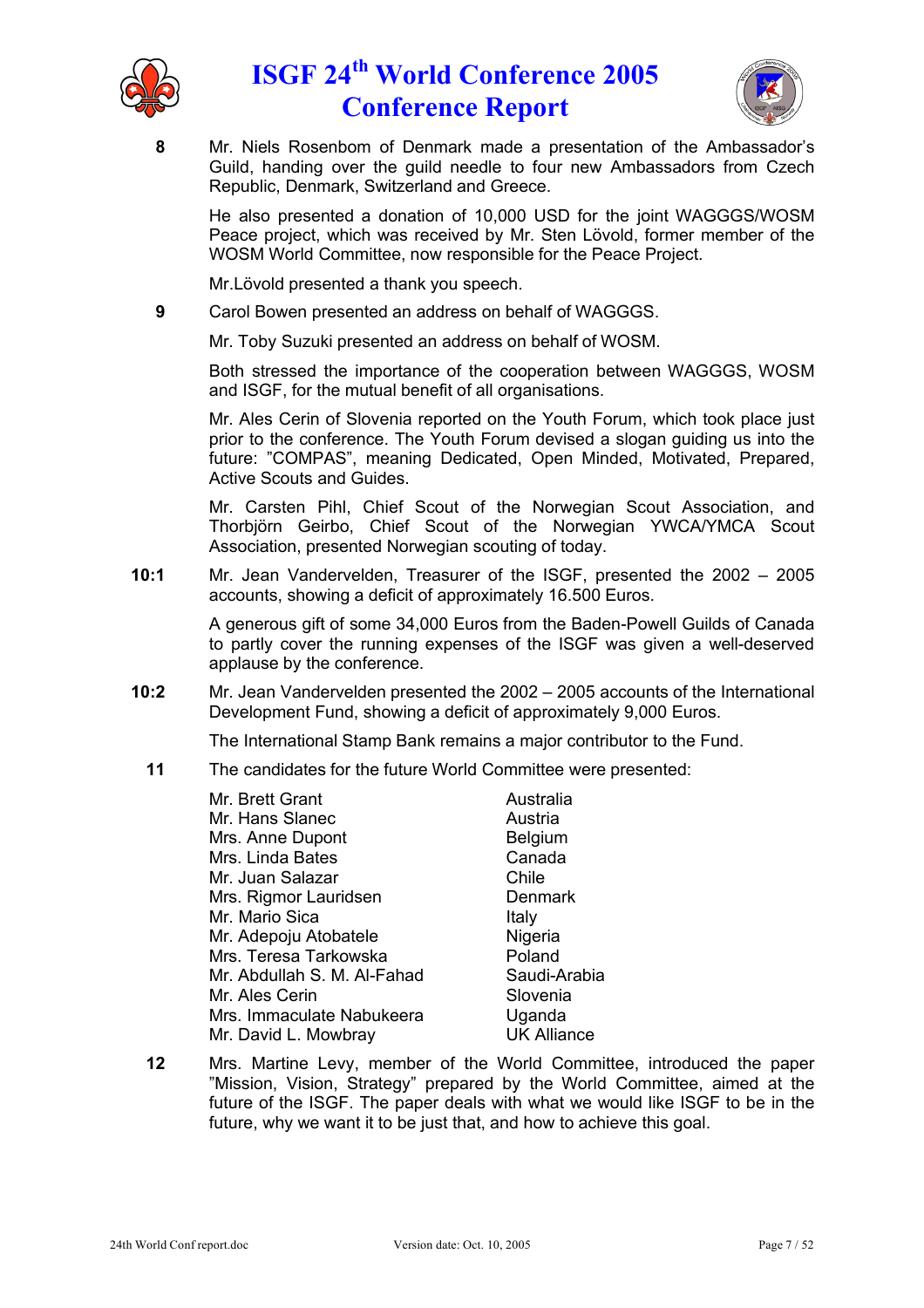



Mrs. Björg Walstad, member of the World Committee, introduced the keynote speaker, Mr. Henrik Syse, PhD and researcher of the Peace Institute of Oslo, Norway. Mr. Syse happened to be the nephew of Mrs. Walstad.

Mr. Syse then gave an inspiring lecture on "Mission, Vision, Strategy". The PowerPoint presentation will be available on the ISGF 2005 website www.isgf2005.org.

Mr. Syse's lecture was followed by an inspiring panel discussion of the subject. The panel consisted, aside from Mr. Syse himself, of three members of the World Committee and two representatives of the Scout and Guide associations. The concluding statement of the panel members was the theme of this conference: "Together build the Future".

The panel discussion was followed by contributions and questions from the conference participants.

**13** Recommendations and proposals by the World Committee end the NSGFs concerning the ISGF Constitution and Bye-Laws.

The various recommendations and proposals were presented by delegates Greece, Denmark, Tunisia and the World Committee.

This was followed by contributions from a few delegates from Iceland, Tunisia, Belgium, France, Switzerland, Denmark, United Kingdom (Trefoil), and Iceland.

Denmark proposed a resolution asking the World Committee to compose an entirely new proposal based on the submitted recommendations and proposals. This new proposal should be in the hands of the NSGFs no later than April  $1<sup>st</sup>$ , 2006, and comments submitted to the World Committee no later than December  $31<sup>st</sup>$  2007. The new proposal should be handled by the  $25<sup>th</sup>$  World Conference 2008.

UK Trefoil proposed a linguistical review of the Constitution and Bye-Laws. A proposal paper was distributed to the delegations.

The final decisions on the recommendations and proposals will be taken when the conference reconvenes Wednesday. Any joint recommendations and proposals must be submitted to the Presidency in writing, properly signed.

*Mrs. Martine Levy of the World Committee ended the Monday session by introducing the Tuesday working groups.*

**14** The conference received two proposals for amendments of the ISGF Constitution and ByeLaws.

> The World Committee, Austria, Greece and Tunisia presented a proposal covering Articles V, VII, IX, XI of the Constitution and ByeLaw IV concerning the Central Branch. This joint proposal reduced the volume of the 25-page document received prior to the conference to a considerably handier sevenpage document.

The Nordic-Baltic Sub-Region presented a proposal covering Article IX of the Constitution, as well as a proposal for a resolution suggesting that the World Committee is given the task of drafting a new proposal covering the affected Articles and Sections for decision by the 25<sup>th</sup> World Conference 2008.

There were contributions from Carol Bowen of the World Committee, Mr. Alfred Partsch of Austria, Mr. Mario Sica of Italy, Mr. Ahmed Ben Mansour of Tunisia, Mr. Niels Rosenbom of the Central Branch, Mrs. Rigmor Lauridsen of Denmark, and Mr. Ales Cerin of Slovenia.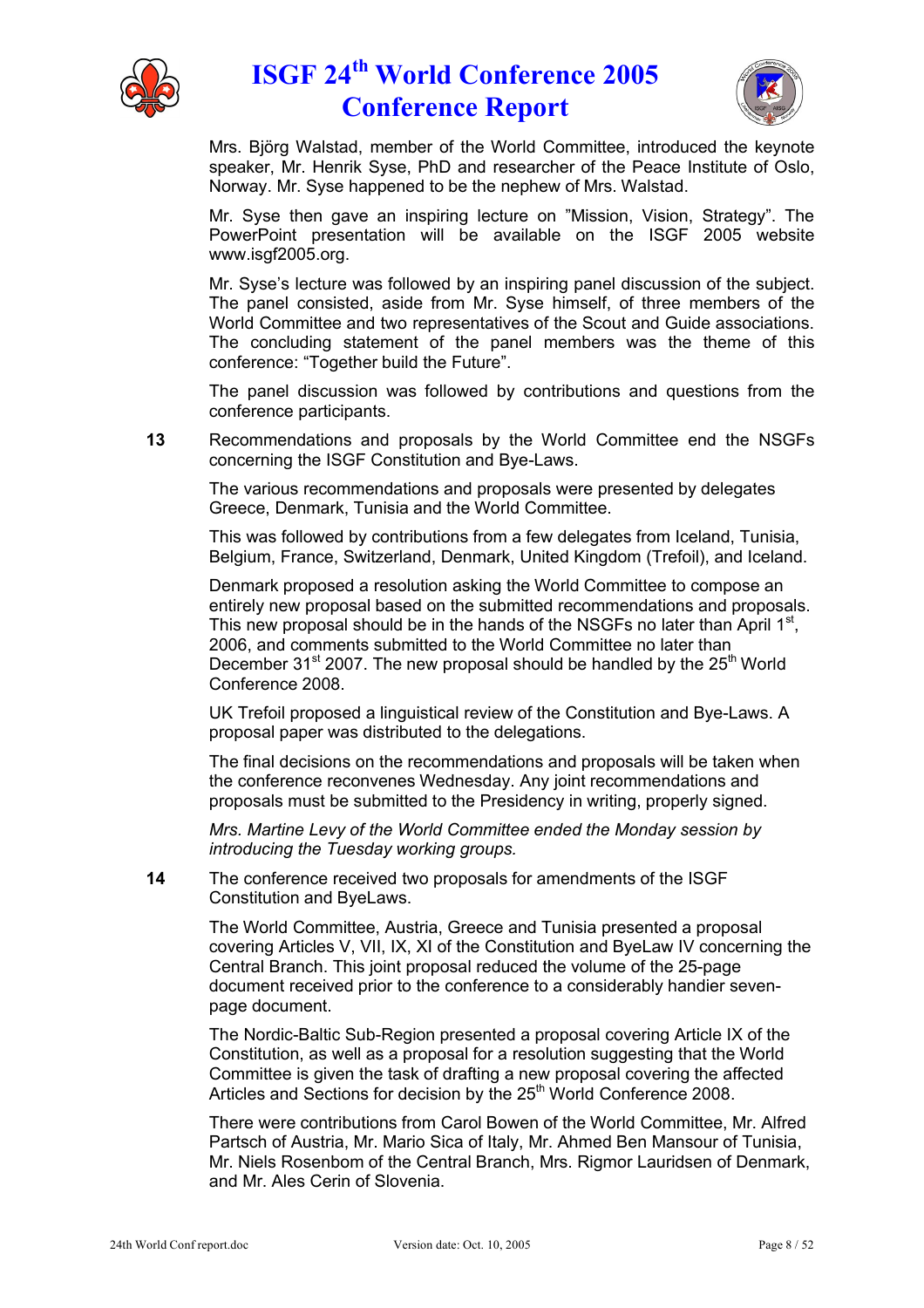



- **15** The draft Activity Plan for the ISGF World Committee was presented by Riccardo Della Rocca, president of the ISGF World Committee.
- **16:1** The report from the Tuesday workgroups dealing with the draft document on Mission, Vision and Strategy.

The conference approved the draft version of the Mission to be the final version.

**16:2** An amendment of the first paragraph of the Vision, proposed by Nigeria, was rejected.

> An amendment of the second paragraph of the Vision, proposed by Ireland and seconded by Canada, was rejected.

> The conference approved the draft version of the Vision to be the final version.

- **16:3** The conference approved the Strategic Goals for 2020, as presented by the working Groups, to be the final version.
- **16:4** The World Committee will carefully consider and evaluate all inputs from the working groups in its future revisions of the Mission, Vision and Strategy for the ISGF.
	- **17** The results of the discussions in the Mission, Vision and Strategy groups were presented.
	- **18** The final activity plan for the World Committee for the years 2005 2008 was presented.

Mrs. Rigmor Lauridsen of Denmark presented the idea that the Kenyan NSGF should initiate a march bring a flame from the grave of BP to Brownsea Island, arriving Aug. 1<sup>st</sup> 2007. Also that all participants in the centennial celebrations should bring some ashes from the campfire to their home NSGFs. This idea received appreciation from the conference.

Mrs. Lauridsen also suggested a review of the order of the listing of the activities as presented by the World Committee. Although the individual items were not numbers, the order in which the items are presented may also carry some significance, which should be addressed. The Word Committee, as represented by Riccardo Della Rocca, agreed to take Mrs. Lauridsen's suggestions to their hearts.

The activity plan was accepted

**19** The following candidates were elected to be on the World Committee for the years 2005 – 2011 by a secret ballot:

| Mrs. Linda Bates      | Canada         |
|-----------------------|----------------|
| Mr. Ales Cerin        | Slovenia       |
| Mrs. Anne Dupont      | <b>Belgium</b> |
| Mr. Brett Grant       | Australia      |
| Mrs. Rigmor Lauridsen | Denmark        |
| Mr. Mario Sica        | Italy          |

**20:1** Mr. Jean Vandervelden, Treasurer of the World Committee, presented the proposed Finance Plan for the years 2006 – 2008.

> Mrs. Rigmor Lauridsen of Denmark asked whether the calculated membership fees are based on the current or on the proposed new system.

> Mrs. Lauridsen also questioned the proposed system of refunding only 70% of the travel costs, which might exclude candidates for financial reasons.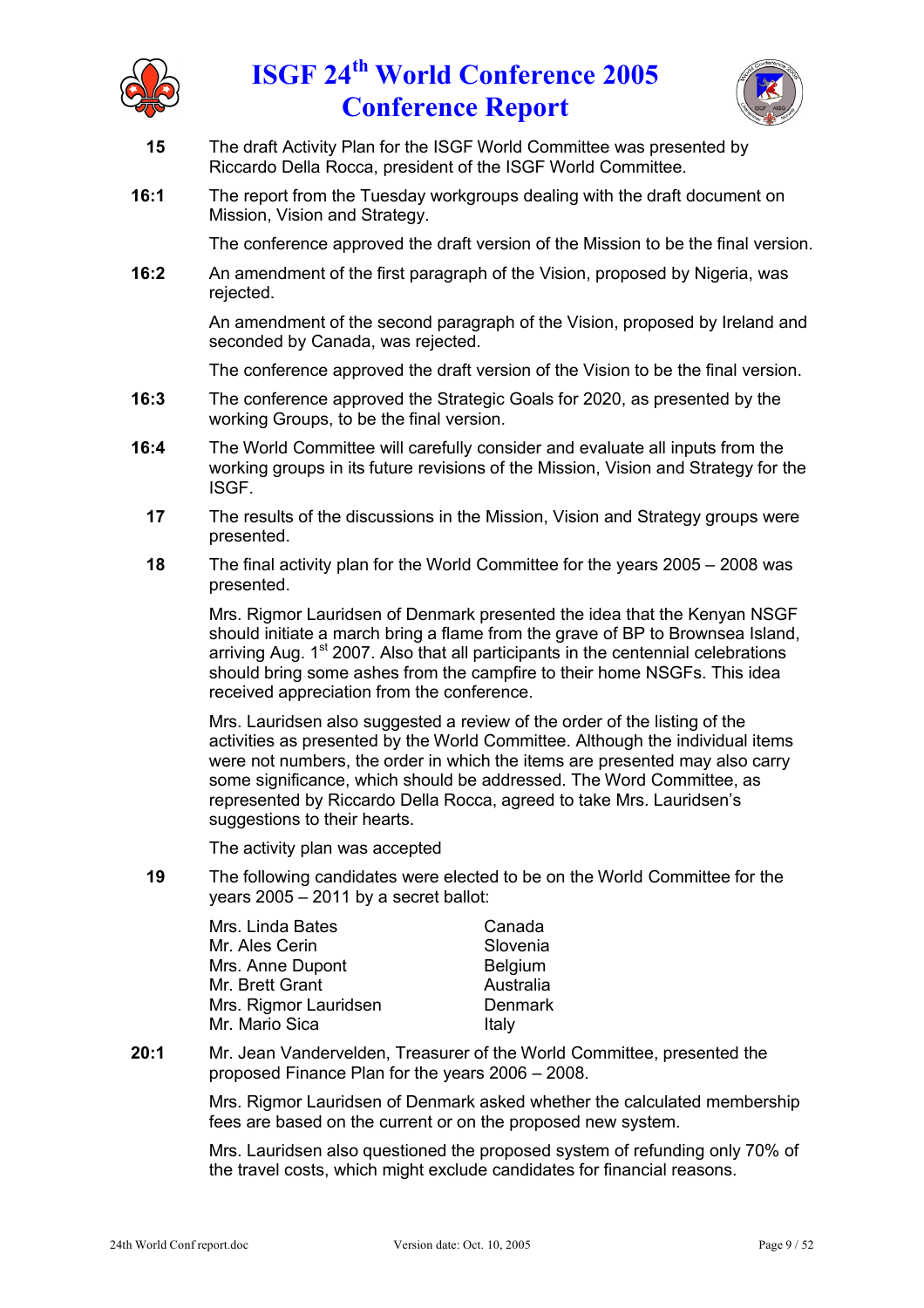



Mr. Vandervelden replied that the current and the proposed new membership system are assumed to produce negligible differences in the total income. He also mentioned a fund, which will cover the remaining 30% of the travel costs for World Committee members attending the meeting.

- **20:2** Mr. Jean Vandervelden presented the proposed new system of calculating the membership fees of the individual NSGFs.
- **20:3** Mr. Jean Vandervelden thanked Mr. Anthonio Florizoone, who has been the auditor of ISGF for several years. Mr. Florizoone has accepted to be the new treasurer of the ISGF.

Mr. Vandervelden then introduced Mr. Svend Erik Jensen of Sweden, who has, by appointment of the World Committee according to the Constitution, accepted to be the next auditor of the ISGF.

Mr. Riccardo Della Rocca expressed the gratitude of the World Committee towards Mr. Vandervelden, who is as of this World Conference resigning his office as Treasurer, for his long-standing efforts, and also to Antonio Florizoone for his long-standing efforts as auditor to the ISGF.

**21** Mr. Mohammed Néjib Gharbi, member of the World Committee, presented the proposed new system of calculating the membership fees in more detail than presented by Mr. Vandervelden. The new system is supposed to provide an incentive to fast-growing NSGF. It is also supposed to be income neutral to ISGF. The system contains three levels of membership fees, based on the rate of the increase in the membership.

Level 1 will give unchanged membership fees.

Level 2 will give a 35% reduction of the membership fees over a certain number of members.

Level 3 will give another 70% reduction of the membership fees over an even higher increase of membership numbers.

**22** Tunisia presented an invitation for the 25<sup>th</sup> World Conference 2008. The conference is scheduled to take place during November 2008, in the oasis Tozeur, on the edge of the Sahara desert.

The invitation was gratefully accepted.

A full invitation and subsequent information will be available via the Tunisian ISGF website, with a link from the ISGF website.

**23** Votes on proposed changes to the ISGF Constitution and ByeLaws.

Proposals are joint from the World Committee and the NSGFs of Astria, Greece and Tunisia, unless otherwise stated. Proposed changes are in **boldface** letters.

- **23:1** Vote no. 1, changes to Article V, Sections 1 4, Membership.
	- Section 1: …, which fulfil the criteria **and conditions** for membership….
	- Section 2: no change proposed.
	- Section 3: Criteria **and conditions** for Full Members.
	- Section 4: Criteria **and conditions** for Associate Members. …, which fulfils the criteria **and conditions** given…

The proposal was carried by the required 2/3 majority.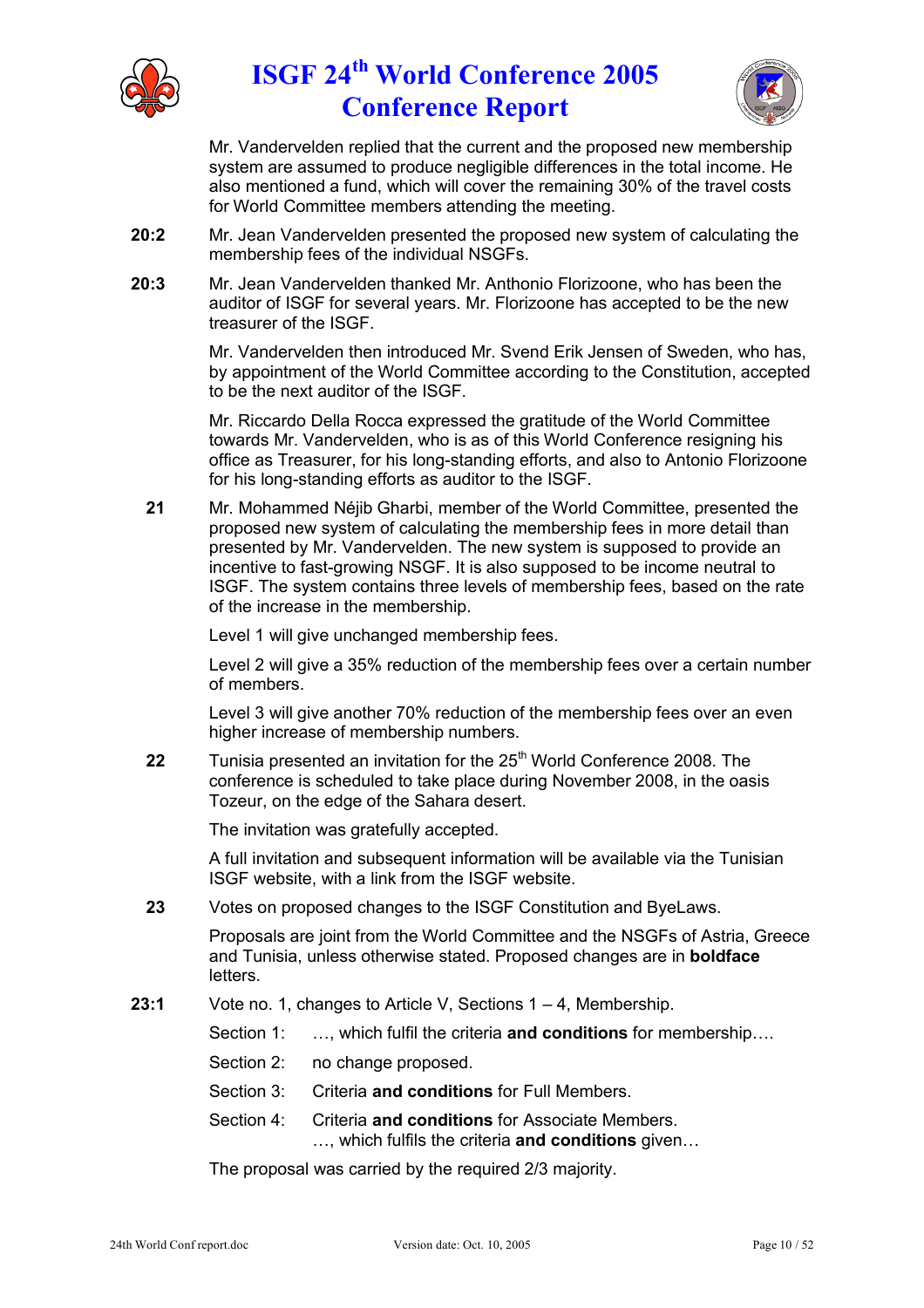



**23:2** Vote no. 2, changes to Article V, Section 6:2, Membership.

The former content of section 6 to be regarded as section 6:1.

A new section 6:2 to be added as follows: Associate members responsibilities and rights are: Associate members of ISGF have the same responsibilities and rights given in section 6:1 except that in relation to clause d) and k).

The proposal was carried by the required 2/3 majority.

**23:3** Vote no. 3.

This vote was incorporated into vote no. 2 by consent of the conference.

**23:4** Vote no. 4, changes to Article V, Section 8, Central Branch.

Proposed new second and third paragraphs: **When they belong to a region where there is a Regional Committee, they register with the World Bureau which informs the Regional Committee and the Central Branch. The administration of these members is assured by the Regional Committee in collaboration with the World Bureau.**

The proposal was defeated.

**23:5** Vote no. 5, changes to Article IX, Section 1(a), The World Committee.

**The section is to be sub-itemised using lower-case letters.**

**Eight members from the recognised NSGFs to be elected…**

The proposal was carried by the required 2/3 majority.

**23:6** Vote no. 6a, changes to Article IX, Section 1(c), The World Committee.

**New sub-section (c) following the former second sub-section:**

**The elected chairman of each existing Regional Committee.**

The proposal was defeated.

Vote no. 6b, **exclusion of voting rights** for the Regional Committee chairmen, as proposed by the Nordic NSGFs.

Since the above proposal to include the Regional Committee chairmen in the World Committee was defeated, no vote was required in this issue.

**23:7** Vote no. 7, changes to Article IX, Section 1(c), The World Committee.

This proposal from the Nordic NSGFs, concerning **inclusion of the treasurer and the Central Branch Manager in the World Committee without voting rights**, was withdrawn.

No voting was thus required.

**23:8** Vote no. 8, changes to Article IX, Section 1(d), The World Committee

This proposal from the Nordic NSGFs, concerning **inclusion of Regional Committee chairmen in the World Committee without voting rights**, was withdrawn.

No voting was thus required.

**23:9** Vote no. 9, changes to Section IX, Section 4, Composition of the World Committee.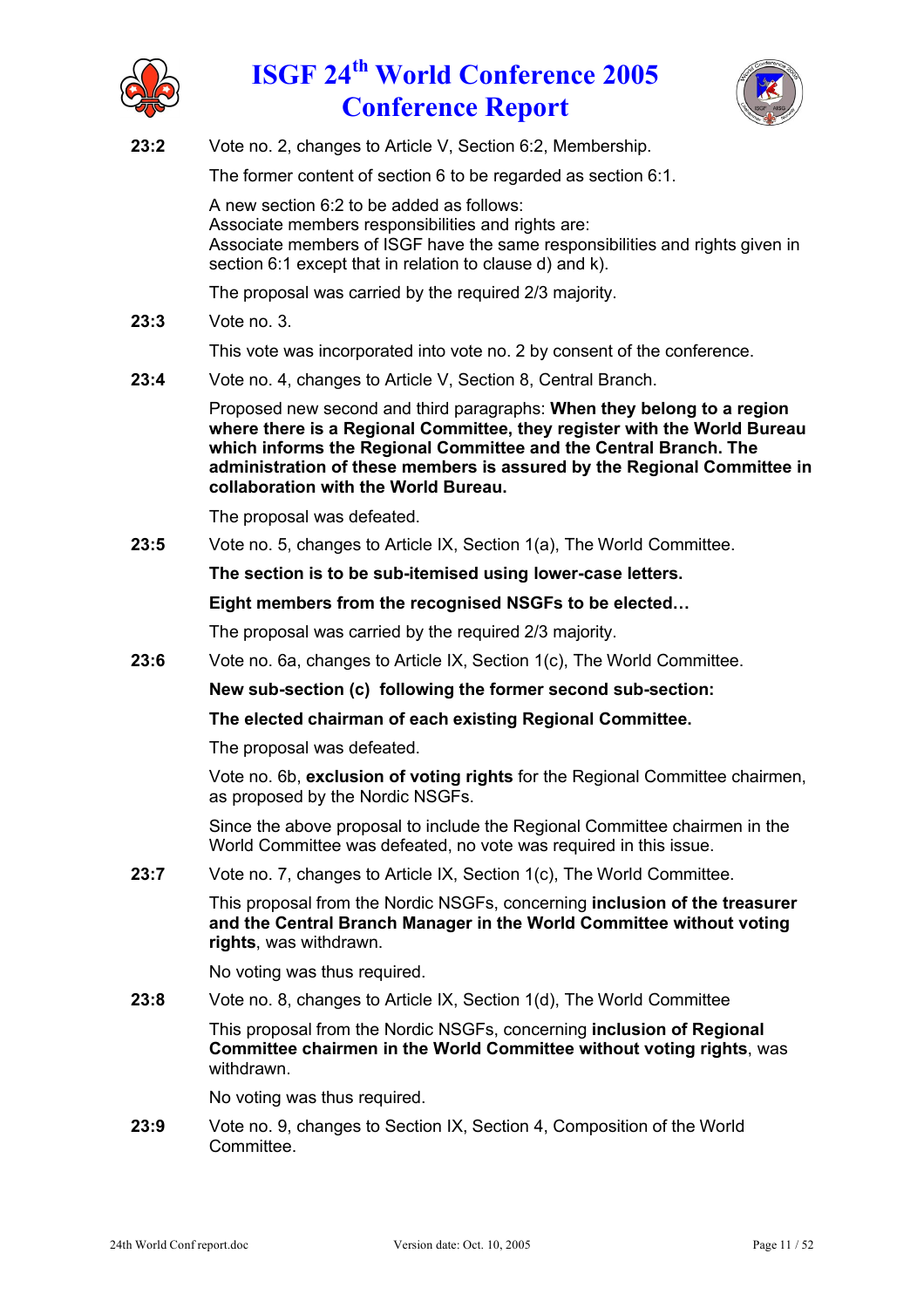



At its first meeting, the World Committee shall elect its Chairman and one or two Vice-Chairmen**, which will be exclusively elected among the members as precised in article IX, section 1a.**

The proposal was withdrawn.

**23:10** Vote no. 10, changes to Section IX, Section 4, Composition.

The Nordic NSGFs had proposed an addition to Article IX, Section 4, concerning the composition of the World Committee.

Following consultations, this proposal was jointly considered part of the rules and procedures for the World Committee, and not to be defined in the Constitution.

The Nordic NSGFs therefore withdrew their proposal.

**23:11** Vote no. 11a, changes to Article IX, Section 3, Vacancies.

The proposal was to **remove** the following sentence from the text: **Where possible, first preference must be from the remainder of nominees for elections submitted at the preceding World Conference.**

The proposal was carried by the required 2/3 majority.

Vote no. 11b, changes to Article IX, Section 5, items (i) and (n), Functions of the World Committee.

Item (i): to appoint **project representatives** without voting rights, as is felt necessary.

Item (n): to establish Regions **and help establishing Regional Committees**, in accordance with the provisions of Article XI, to maintain close liaison with the **Regional** Committees, to recommend reorganisation of Regions and Sub-Regions at the request of NSGFs or as may be felt necessary.

The proposal was carried by the required 2/3 majority.

**23:12** Vote no. 12a, changes to Article IX, Section 6, item (c), Voting.

The proposed change was presented as an editorial change. The proposal was withdrawn.

Vote no. 12b, changes to Article IX, Section 7, item (b), Meeting and Committees.

The Nordic NSGFs had proposed a fixed number of committee members to be considered a quorum. The proposal was withdrawn, and voting was not required.

**23:13** Vote no. 13, Article IX, proposed new Section 8, Steering Committee.

A steering committee is created within the World Committee. It os comprised of the Chairman, the Vice-Chairmen, the Secretary General and the Treasurer. The Steering Committee must meet once a year between the World Committee meetings. However it can meet either at the same time as the World Committee meetings or when circumstances so demand.

The duties of the Steering Committee are to prepare the meetings of the World Committee and to follow up on its decisions and recommendations.

The Steering Committee meetings are called by its Chairman or half of its elected members.

The proposal was carried by the required 2/3 majority.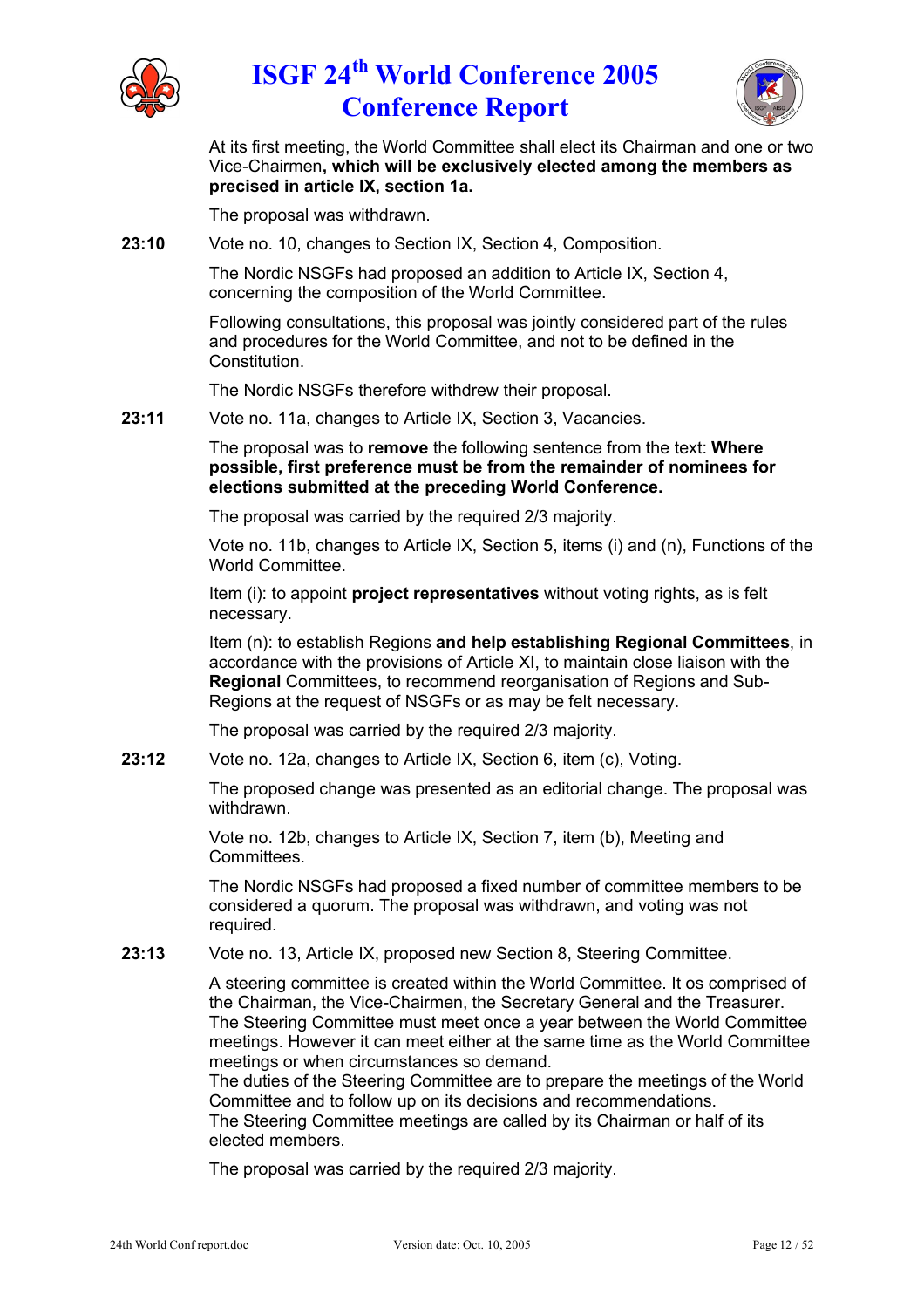



- **23:14** Vote no. 14, Article XI, Organisational Levels. This proposal from the Nordic NSGFs was withdrawn.
- **23:15** Vote no. 15, changes to Article VII, Item (a), Organisation of ISGF Proposed new level: (d) Regions and Sub-Regions.

The proposal was carried by the required 2/3 majority.

**23:16** Vote no. 16, changes to Article XI, Section 1 (a), Regions and Regional Committees.

> National Scout and Guide Fellowships are grouped together in geographical areas known as regions.

> **NSGFs adjacent to two Regions may decide to join both Regions, after consultation with the World Committee.**

The proposal was carried by the required 2/3 majority.

**23:17** Vote no. 17, changes to Article XI, Section 1 (b), item 2, Regions and Regional Committees.

> (2) The Regional Committee is composed of members from within the Region **elected** by their NSGFs.

The proposal was carried by the required 2/3 majority.

**23:18** Vote no. 18, changes to Article, XI, Section 1 (b), item 3

### **(3) Each Committee elects one of its members as Chairman and informs the World Committee.**

The proposal was carried by the required 2/3 majority.

**23:19** Vote no. 19, changes to Article XI, section c, items 1 and 4,

**(1) To help the development of the International Scout and Guide Fellowship within the Regions and to support their programme and activities.**

**(4) To develop relations at the Regional level with WAGGGS and WOSM.**

The proposal was carried by the required 2/3 majority.

**23:20** Vote no. 20, changes to Article XI, Section 3 (new), Zones.

**NSGFs from two or several Regions or Sub-Regions can regroup in a geographical zone in the perspective of organising common activities, social and community projects in accordance with the aims and objectives of the ISGF and of advantage for the progress of the NSGFs. Those NSGFs organise their activities by themselves in accordance with the activities they have chosen. Being a member of a zone is compatible with being a member of a Region or a Sub-Region.**

The proposal was defeated.

**23:21** Vote no. 21, changes to Article XIV, Section 2

The proposal dealt with the transition procedures involved with going from 12 to 8 members of the World Committee.

The proposal was withdrawn because it was considered not to belong in the Constitution. No voting required.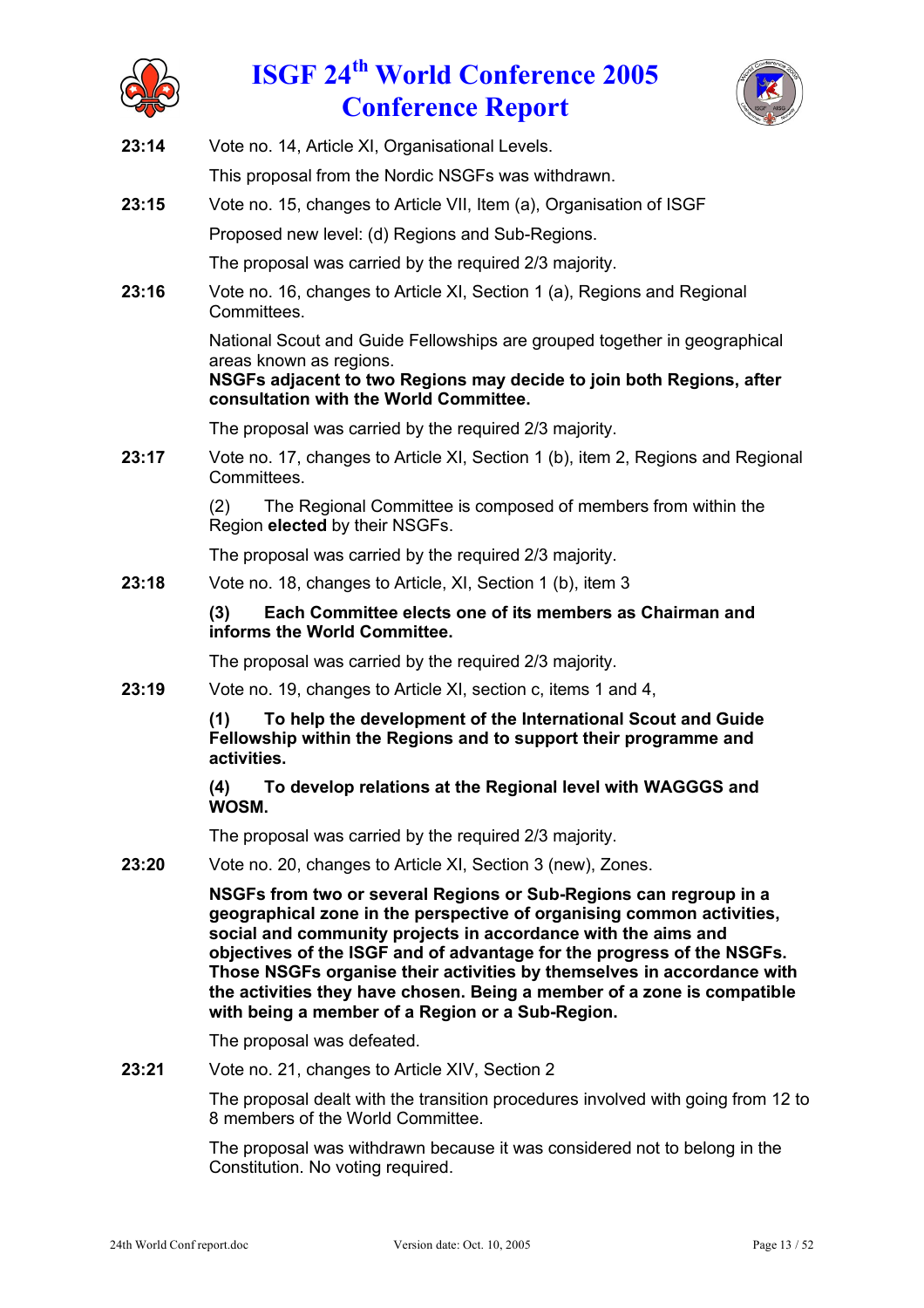



**23:22** Vote no. 22, changes to ByeLaw IV, Central Branch.

The proposal was withdrawn. No voting required.

**23:23** Vote no. 23, voting on the new ISGF Constitution following previous votes 1 – 22.

> The changed Constitution according to votes no.  $1 - 22$  were approved by the required 2/3 majority.

**23:24** Vote no. 24, proposal for transitional regulations concerning the reduction of World Committee members from 12 to 8, to be used at the World Conferences in 2008 and 2011, respectively. This was not considered part of the Constitution and/or ByeLaws.

Under these regulations, the following will apply:

(a) At the 2008 World Conference, six members will be leaving the World Committee to be replaced by four new, elected members.

(b) At the 2011 World Conference, six members will be leaving the World Committee to be replaced by four new, elected members.

The proposal was carried by general majority.

**23:25** Vote no. 25, proposal from Liechtenstein, seconded by Germany, Austria and Italy, to change the rules of procedure for the World Conference.

> ISGF caters, in its Member Organisations, for all age groups; therefore, consideration ( ) **must offer different standards** i.e. hotel, student, guest house, camp and caravan facilities.

**The meals for those participants should be provided in the Conference centre or equivalent venue.**

The proposal was carried by well over 2/3 majority (general majority required).

- **24:1** The proposed financial plan for the years 2006 2008 was approved by well over 2/3 majority (general majority required).
- **24:2** The proposed new calculation system of the membership fees was approved by well over 2/3 majority (general majority required).
- **24:3** The World Committee proposed Mr. Sven Jansson of Sweden as the new auditor of the ISGF. Mr. Jansson, however, withdrew his candidacy.

Iceland proposed Mr. Gunnar Hrafn Einarsson as the new auditor of the ISGF.

Switzerland proposed Mrs. Christine Pasche as the new auditor of the ISGF

Mrs. Christine Pasche was appointed as the new auditor of the ISGF by a secret ballot.

Minutes prepared by:

Jeannine Granger **Anne Dupont** Giermund Austvik

24<sup>th</sup> ISGF World Conference Resolutions Committee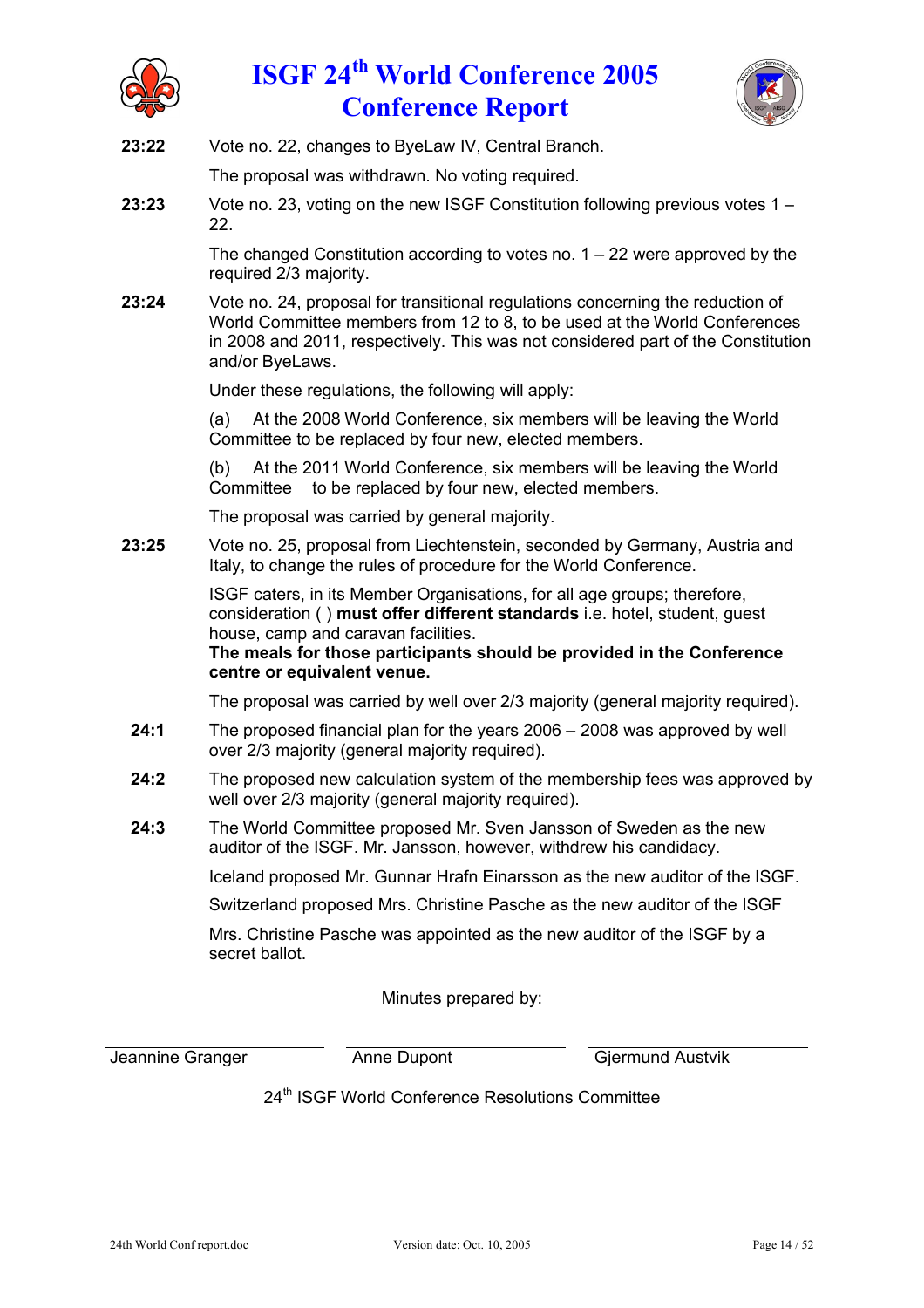



### **THANKS**

The World Conference extends its sincere thanks to **Carol BOWEN**, representing the World Association of Girl Guides and Girl Scouts, and to **Toby SUZUKI**, representing the World Organisation of Scouts Movements.

The World Conference also expresses its most sincere thanks to **Dr. Henrik Syse**, Norwegian philosopher, for his fascinating speech.

Also, many thanks to **Mr. Trond WALSTAD**, chairman of the host committee, and to his team and members of the Norwegian Scouts and Guides Fellowship that have taken part in the preparation of the 24<sup>th</sup> ISGF World Conference.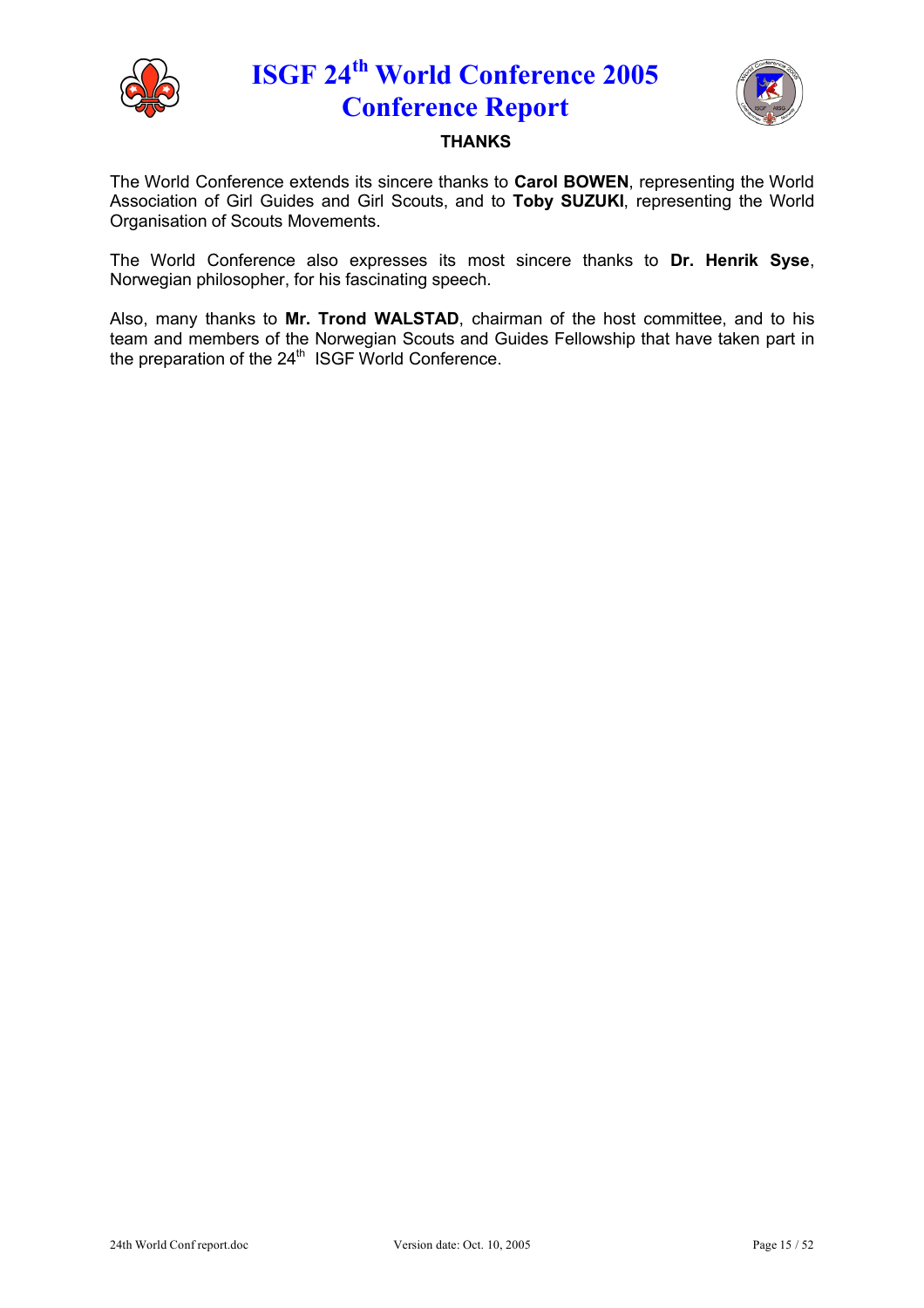



## **Resolutions**

### **1. Rules of Procedures**

The rules of procedures of the World Conference are approved.

### **2. Appointments**

As proposed by the World Committee the World Conference approves the appointment of the following persons:

| Conference Chairperson:<br>Conference Vice Chairwoman | Trond WALSTAD (Norway)<br>Marit K. JANSSON (Norway)                                      |
|-------------------------------------------------------|------------------------------------------------------------------------------------------|
| <b>Resolution Committee</b>                           | Gjermund Austvik (Sweden)<br>Anne Dupont (Belgium)<br>Jeannine Granger (France)          |
| <b>Tellers</b>                                        | Liz AVESTON (United Kingdom)<br>Nicole BEAUBRUN (CB-Casegha)<br>Angeliki GAVALA (Greece) |

#### **3. New Memberships**

The World Conference confers full membership to "Asociaciòn Nacional de Scouts y Guìas de Panama".

- The World Conference confers associate membership to the « Bahrain Scouts and Guides Fellowship », and to
- The « National Fellowship of St.George's Guild", Ghana.

### **4. Mission - Vision - Strategy**

The paper on "Mission – Vision – Strategy" of ISGF is unanimously accepted.

### **5. 2005-2008 Action Plan**

This action plan is accepted by majority vote.

### **6. Finance**

- 1. The 2006-2007-2008 financial plan is adopted by majority vote.
- 2. The new membership fee system (2/3 majority of voters) is accepted.
- 3. Anthony Florizoone, account Auditor since 1998, is appointed new Treasurer of the Organisation.

The World Conference also appoints Christine Pasche (Switzerland) as the Accounts Auditor.

### **7. Elections**

The World Conference elects six new Committee members for six years:

- Brett D. GRANT Australia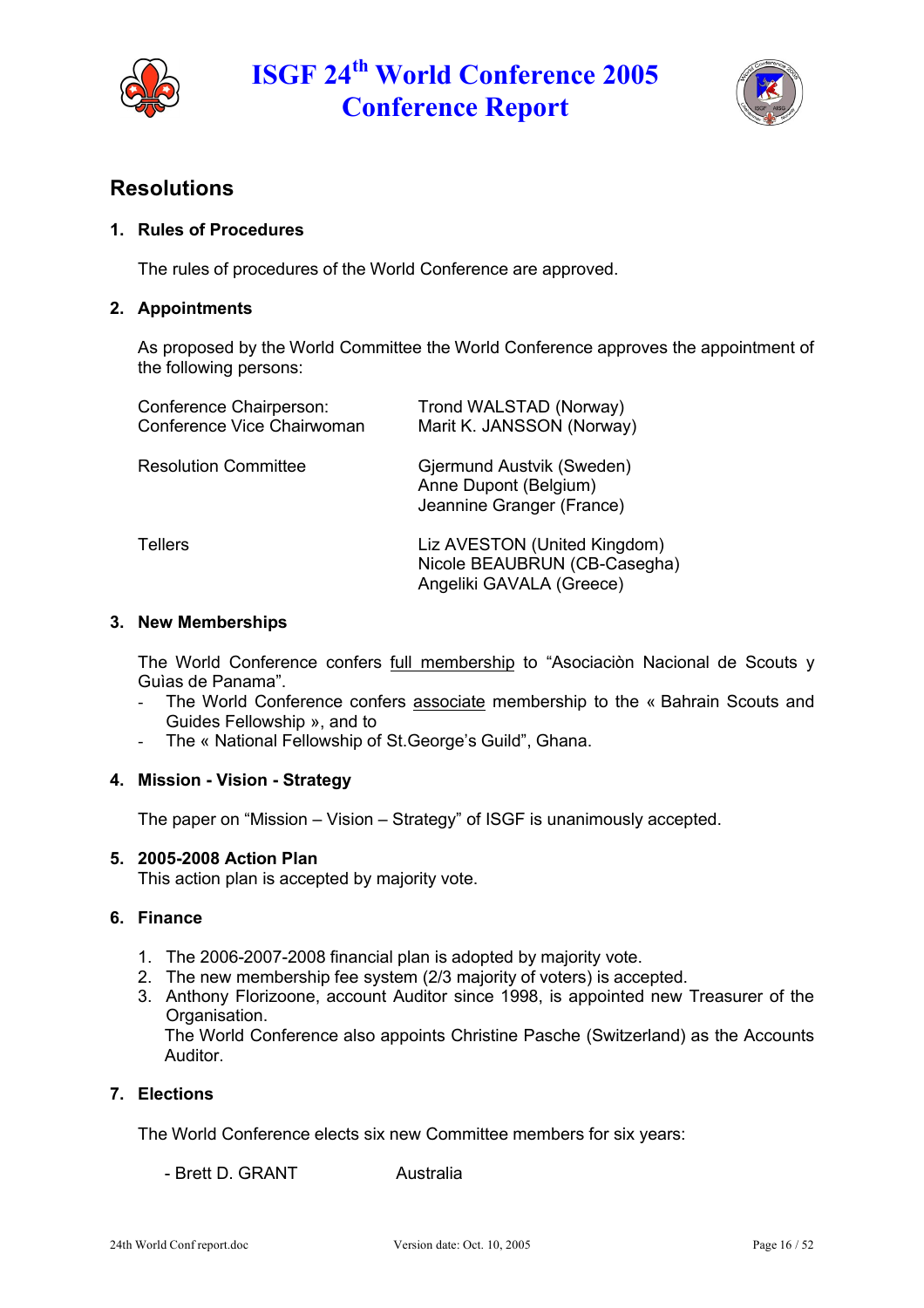



- 
- Anne DUPONT Belgium<br>- Linda BATES Canada - Linda BATES Canada<br>- Rigmor LAURIDSEN Denmark
- Rigmor LAURIDSEN
- Mario SICA **Italy**
- Ales CERIN Slovenia

replacing Riccardo DELLA ROCCA, Jean-Luc DEPAEPE, Victor SANTOS, Dominique STAUB, Anton KURNIA.

### **8. ISGF Constitution and By-laws**

The World Conference approves the following amendments:

### **ARTICLE V - MEMBERSHIP**

Section 1 – Requirements for membership

- Is open to…. that fulfil the criteria and conditions for membership.
- Section  $2 (\dots)$  Categories of  $(\dots)$  membership.

Section 3 – Criteria and conditions for full membership.

Section 4 – Criteria and conditions for associate membership.

Section 6 – Responsibilities and rights of members

- 1. Full members responsibilities and rights are to :
	- $(a, b, c, d, e, f, q, h, i, j, k)$
- 2. Associate members responsibilities and rights. Associate members responsibilities and rights are the same as those under section 6.1 except those pertaining to clauses d) and k) :
	- d) to appoint and to elect candidates to the World Committee;
	- k) to submit invitations to host meetings of the World Conference.

### **ARTICLE VII – Organisation of ISGF**

a) Regions and Sub-regions

### **ARTICLE IX – The World Committee**

Section 1 – The World Committee is composed of the following members :

a) Eight (8) members that (...)

Section 3 : in this paragraph the sentence : «  $\dots$  by choosing, if possible, among the candidates submitted at the previous World Conference » is deleted.

#### Section 5

9. to appoint such members who should attend part of a World Committee meeting, without voting rights, as felt necessary. Their mission will be limited to a maximum of three years, with a possible extension to a final three year's period.

14. to establish Regions and to help establishing Regional Committees, in accordance with the provisions of Article XI, to maintain close liaison with the Regional Committees.

#### Section 7

3. Two-thirds of the members with voting rights are required for the quorum.

### **(new)** Section 8 – The Steering Committee

A Steering Committee is created within the World Committee. It is comprised of the Chairperson of the World Committee, the Vice Chairpersons, the Secretary General and the Treasurer.

The Steering Committee must meet at least once a year between two meetings of the World Committee.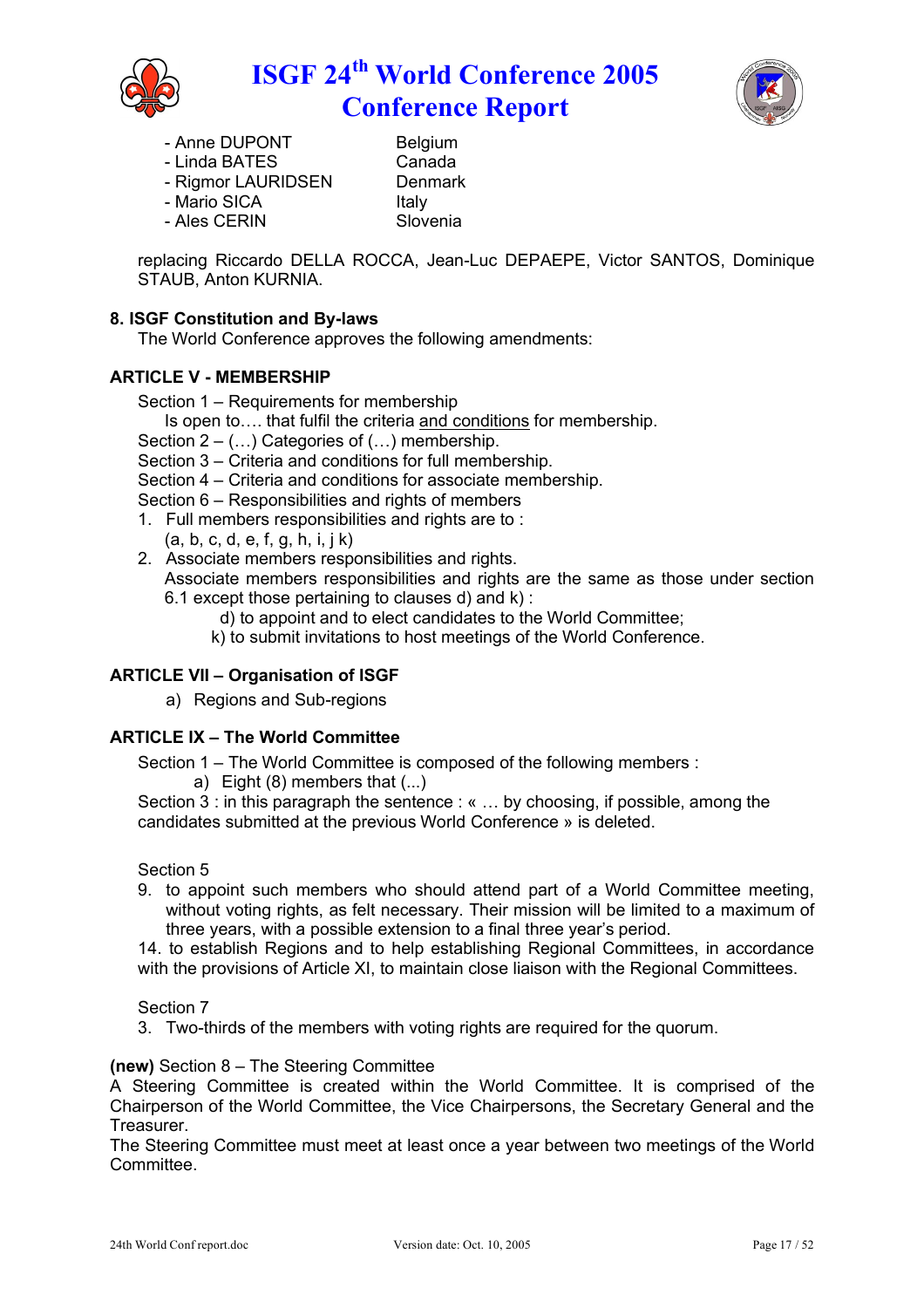



The duties of the Steering Committee are exclusively to prepare the meetings of the World Committee and to follow up on its decisions and recommendations.

The Steering Committee meetings are called by its chairperson or half of the elected members of the World Committee.

### **ARTICLE XI – Regions and Regional Committees**

Section 1

a) … as Regions.

NSGF's neighbouring two Regions may join these two Regions after consulting the World Committee.

b) 3. Each Committee elects one of its members as chairperson and informs the World Committee.

c) Functions

- 1. to foster the development of NSGF's in the Region and to support their programme and activities.
- 2. to develop contacts with the World Organisation of Scouts Movements (WOSM) and the World Association of Girl-Guides and Girl-Scouts (WAGGGS) on a regional basis.

#### Section 2

Note : NSGF's neighbouring two Sub-regions may join both Sub-regions, after consulting the World Committee.

#### **8. Temporary provisions**

As far as the implementation of Article IX, section 2 is concerned the following provisions will apply:

a) at the World Conference in 2008 six members leaving the World Committee will be replaced by four elected members.

b) at the World Conference in 2011 six other members leaving the World Committee will be replaced by four new elected members.

#### **9. Next Conference**

The World Conference resolves that the XXVth World Conference will be held in Tozeur, Tunisia in November 2008.

### **THANKS**

The World Conference extends its sincere thanks to Carol BOWEN, representing the World Association of Girl Guides and Girl Scouts, and to Toby SUZUKI, representing the World Organisation of Scouts Movements.

The World Conference also expresses its most sincere thanks to Dr. Henrik Syse, Norwegian philosopher, for his fascinating speech.

Also, many many thanks to Mr. Trond WALSTAD, chairman of the host committee and to his team and members of the Norwegian Scouts and Guides Fellowship that have taken part in the preparation of the XXIVth World Conference.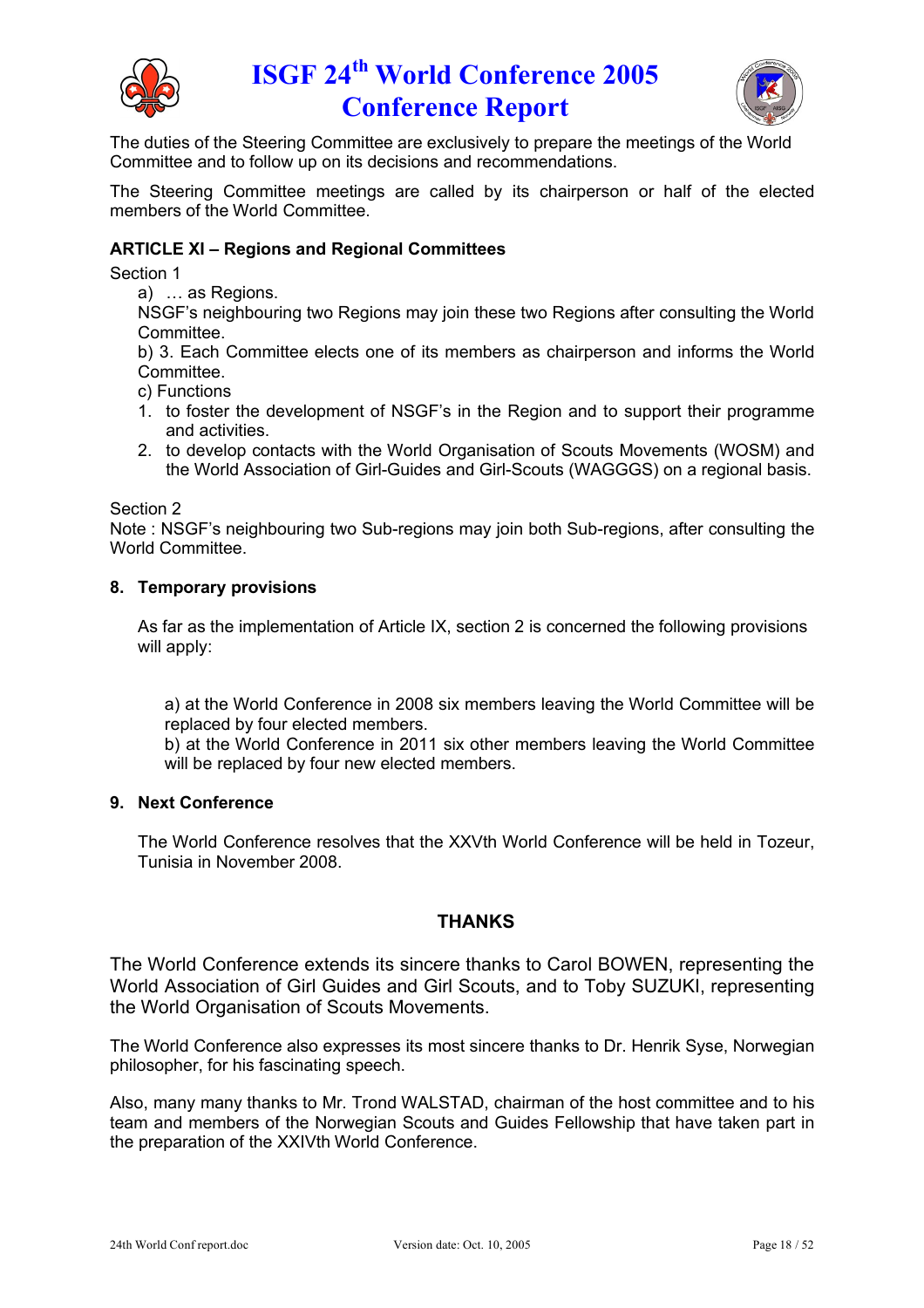



## **Mission, Vision and Strategic Goals**

The International Scout and Guide Fellowship is an organisation for adults in support of Scouting and Guiding

### **Mission**

The Mission of the International Scout and Guide Fellowship is to promote the spirit of the Scout and Guide Promise and Law in its individual members' daily lives by continuing personal development, serving in the community and actively supporting the World Association of Girl Guides and Girl Scouts and the World Organisation of the Scout Movement

#### **Vision for 2020**

- The International Scout and Guide Fellowship will be a worldwide network, visible and active in making a better world.
- National Fellowships will increase their membership and attract young adults.

#### **Strategic goals for 2020**

- We will strengthen our existing National Fellowships
- We will increase the number of National Fellowships
- We will identify and activate opportunities for support and service both locally and internationally.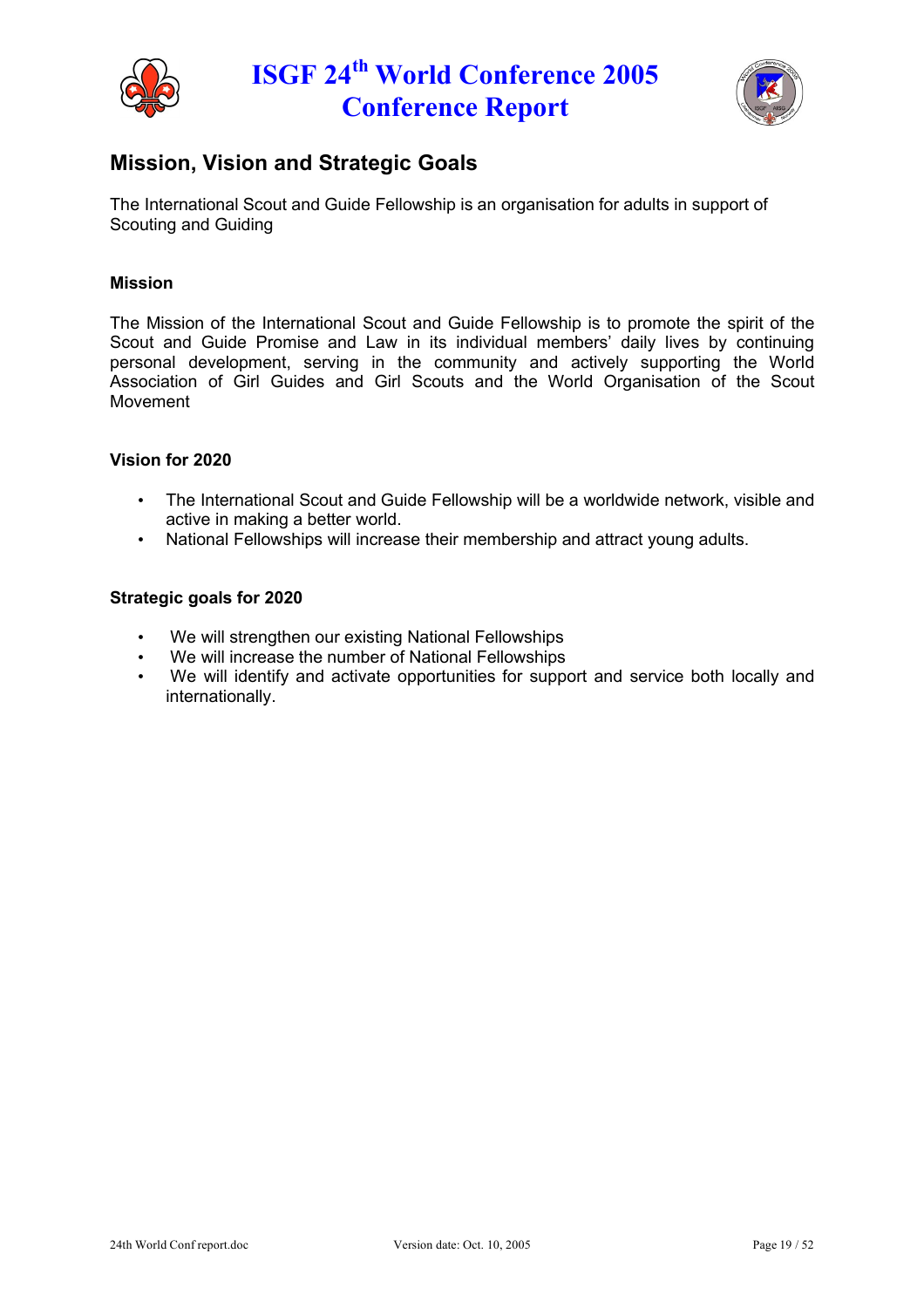



## **2005-2008 World Committee Action Plan**

In June 2005, in Lillehammer, half of the members of 2005-2008 World Committee will be new….so who will do what?

The Strategic Plan of ISGF indicates three Objectives which are: strengthening existing fellowships, supporting the creation of new fellowships at home and in new countries, identifying and activating opportunities and actions for support and service towards national or international communities.

The World Committee should stick to these objectives and for that should increase its human and financial resources.

 $\boxtimes$  strengthening existing fellowships:

- support the NSGF to implement the strategic plan
- make advocacy campaigns on important society issues
- improve the communications with the NSGFs
- create concrete projects to be implemented by the NSGFs
- raise funds for those concrete projects (at a world level)
- create a special fund to help developing countries to attend conferences (world or regional)

 $\boxtimes$  supporting the creation of new fellowships at home and in new countries

- support already existing NSGFs to implement the strategic plan in order to create new Local SGF
- propose a project for the NSGFs of developed countries to take in charge the creation of new NSGFs in countries where there are none
- make sure that a good follow-up of the Youth Forum is done and help the NSGF to implement the decisions taken
- create a development plan for ASPAC, Africa, Western Hemisphere with the existing NSGF, with the CB members, with the members of the World Committee in charge of these regions, with the CB coordinator, with the person in charge of the twinning, with the WB
- ensure the follow-up of the Uganda gathering (and prepare a gathering in West Africa in 2006/7)
- work with WAGGGS and WOSM to identify the countries

\*\* where Guiding and Scouting are strong enough to create new LSGF or NSGF with young former guides and scouts

\*\* but also where guiding and scouting are old enough to have older members

 $\boxtimes$  identifying and activating opportunities and actions for support and service towards national and international communities.

A part of the goal 3 of the strategic plan is devoted to this.

- focus on the challenges of our time (environment, peace…) and work with WAGGGS, WOSM, UN, NGOs or by ourselves…
- focus on the needs of developing countries (cooperation activities, literacy, training, health…) and work with WAGGGS and WOSM to support the National associations or work with our NSGF if there is any activity with a developing country (financial support or any other support) or having our own activity through the CB members and the NSGF of these countries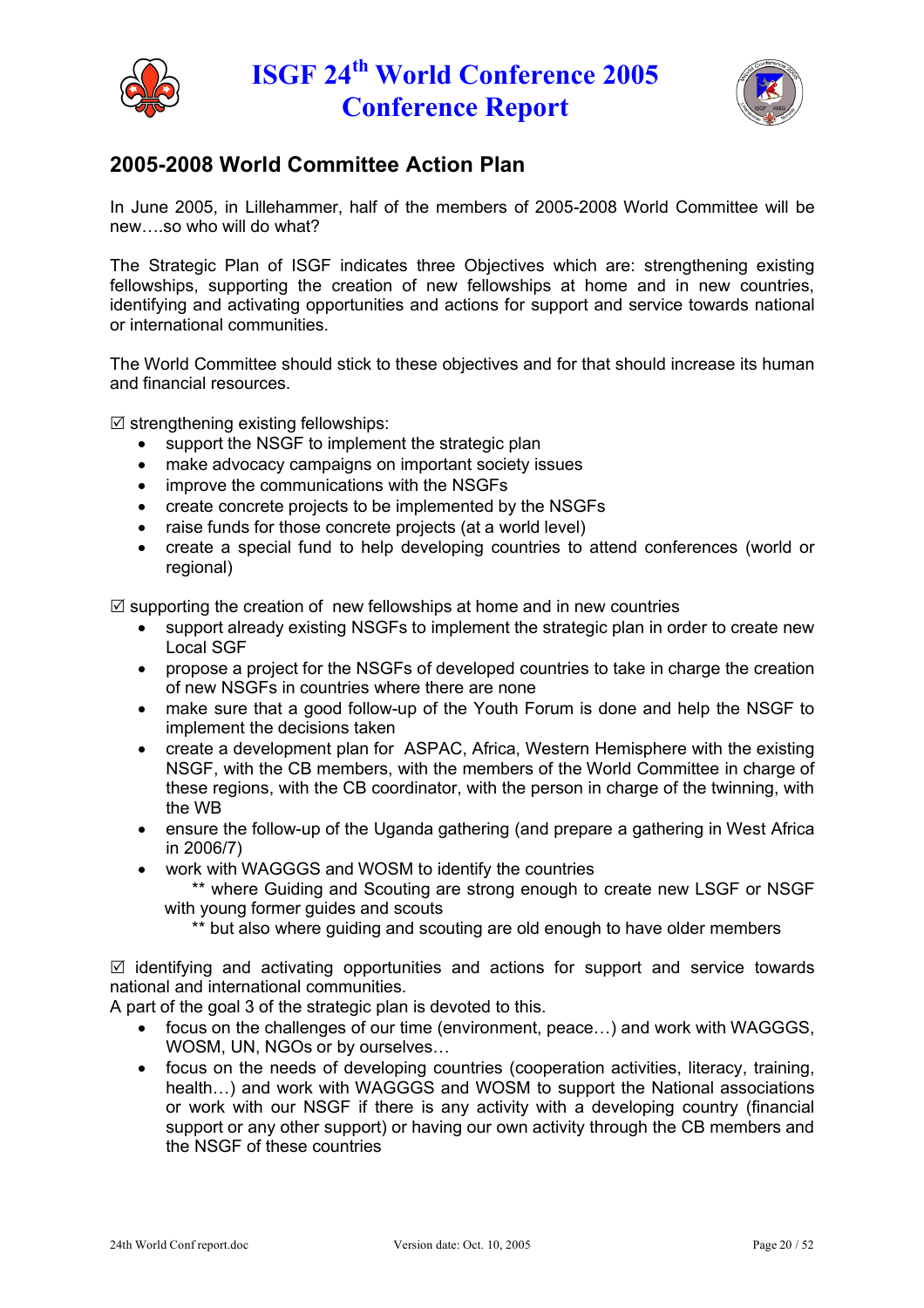



 focus on worldwide news (natural disasters) and offer the experience of former guides and scouts who have had a long professional activity or raise money to help the inhabitants in one way or another

To reach these objectives :

 $\rightarrow$  The World Committee will have to:

- make a list of the tasks and to distribute them to the different members according to their wish, to their skills, to their available time (rejuvenation means younger members and some of the new members may still have a professional activity)
- redefine and coordinate harmoniously all the tasks to be assumed by the World Committee, the Regional Committees and the World Bureau.
- improve our communication network by making the access to Internet and Website easier, by trying to have translations of the WGM in other languages (Spanish, Arabic, Russian, local languages…) as long as it does not cost to ISGF
- promote the Fellowship Day
- up-date the existing literature (booklets, etc…) and always have kits ready to be sent when asked for by a NSGF
- evaluate the new fee system
- improve and develop the already existing fund raising systems (Stamp bank, Development Fund)
- with the Chair of the International Ambassadors Fellowship Guild, create a project to increase publicity for this Guild and incite individuals and NSGF to become members

 $\rightarrow$  And the World Committee should:

- study the situation of ISGF within the United Nations and then study the way to have representatives at least in Paris, Geneva, Vienna and Rome.
- reinforce the relations with WAGGGS and WOSM,
	- 1. by keeping the statement of relationships up-to-date, to encourage more concrete cooperation and partnership
	- 2. by ensuring continual real participation of ISGF World Committee Members in WAGGGS and WOSM World and Regional Conferences and by having representatives of WAGGGS and WOSM in ISGF World and Regional Conferences/gatherings
	- 3. by encouraging WAGGGS and WOSM to promote membership of ISGF, once their leaders are no longer active

 $\rightarrow$  And also, the World Committee should rapidly think of an action for the Centenary of Scouting in 2007 and develop a public relations plan by using the modern methods of publicity especially in sight of this Centenary (besides the participation in the Jam or being in an IST).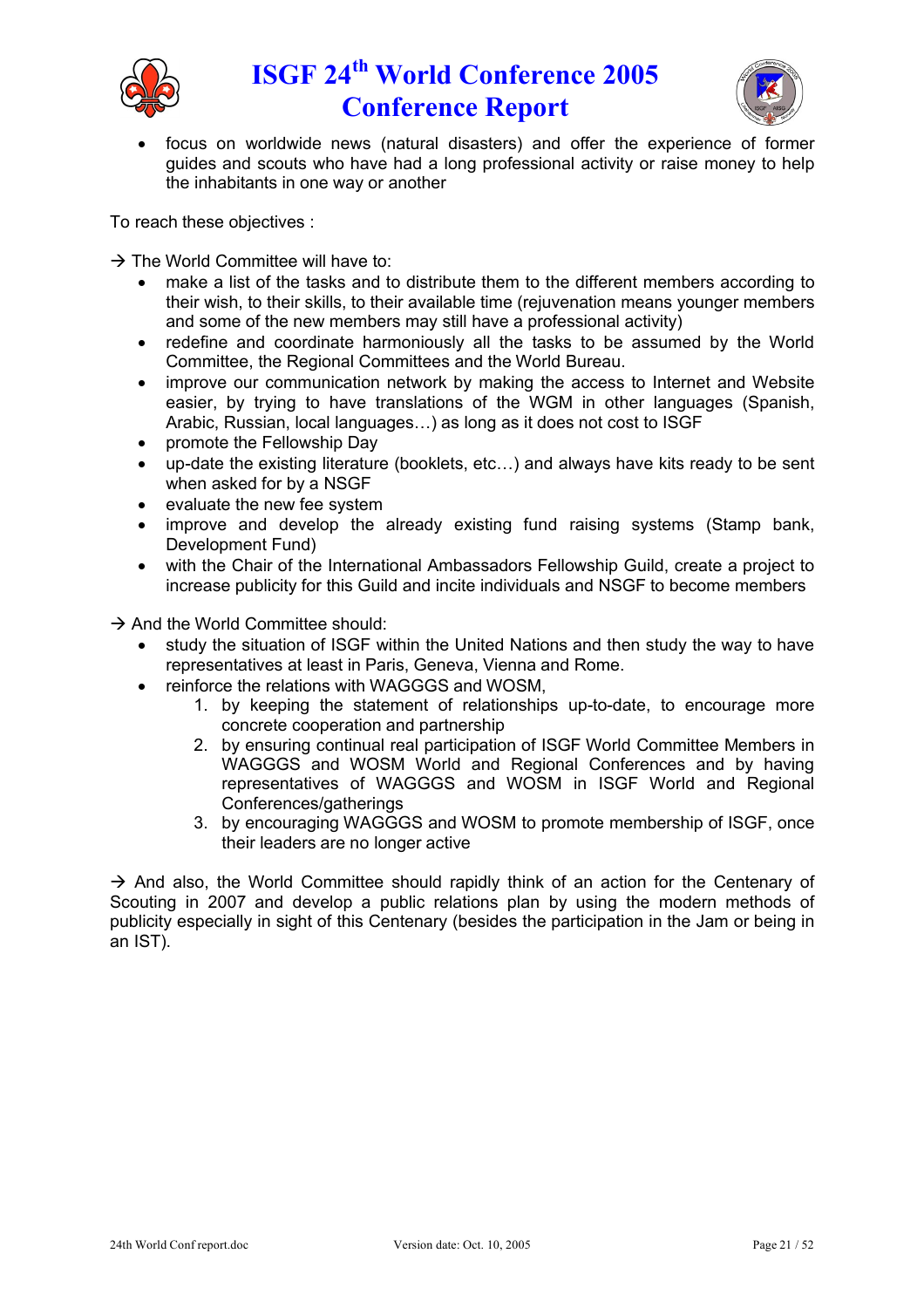



## **Specialist meetings**

### **National Presidents**

The meeting focused on the following main points:

- 1. Assessment of the key issues (23rd World Conference in Vancouver): strength and weakness
- 2. Key triennial issues for the next triennium
- 3. Contribution from NSGFs to the Strategic plan:

1. Aware of the difficulties that the World Committee had to face, the participants made a positive evaluation of this triennium and recognised the good results related to:

- development
- improvement of the relationship with WAGGGS and WOSM
- stronger cooperation with Regional Committees

#### *Recommendation*

Due to those last difficulties there is an urgent need to update our structure mainly for the roles and responsibilities of the World.Committee, the World Bureau, the Regions and the Sub-Regions.

2. Key triennial issues for the next triennium:

- a) agreement on the three Strategic goals:
- building stronger Fellowships
- expanding the number of members and of Fellowships
- identifying services

b) the new fee system: the objectives of the new system are appreciated, yet the participants would like to have more information on the technical and operational aspects as the NP and IS will have to promote the system at the national level.

c) ISGF website (Internet and Intranet): many of the participants declared that till now they have made little use of the system, Those who use it regularly declared that they highly appreciate it and the possibilities it offers for better communication, service and relationship. *Recommendation*

The next step is to promote this tool at all levels of the Organisation and to push the NSGFs to use it to the full.

#### 4. The implementation of the new Strategic plan:

#### *Recommendation*

To obtain the close involvement of the NSGFs, the Regional Committees and Sub-Committees and its start can be possible only with the full involvement of all NSGFs of Regional Committees of Sub-Regional Committees, by setting up:

- meetings (Regions, Sub-Regions, local)
- training and information
- more action
- support to countries with temporary difficulties in getting fees and travelling
- support in building new Fellowships

### **International Secretaries**

The International Secretaries' discussion group identified the following objectives:

- 1. Considering the draft of International Secretary guidelines that had been updated after the 23<sup>rd</sup> World Conference, a team has been set up :
- to work out this document, via the Intranet if possible, with the International Secretaries,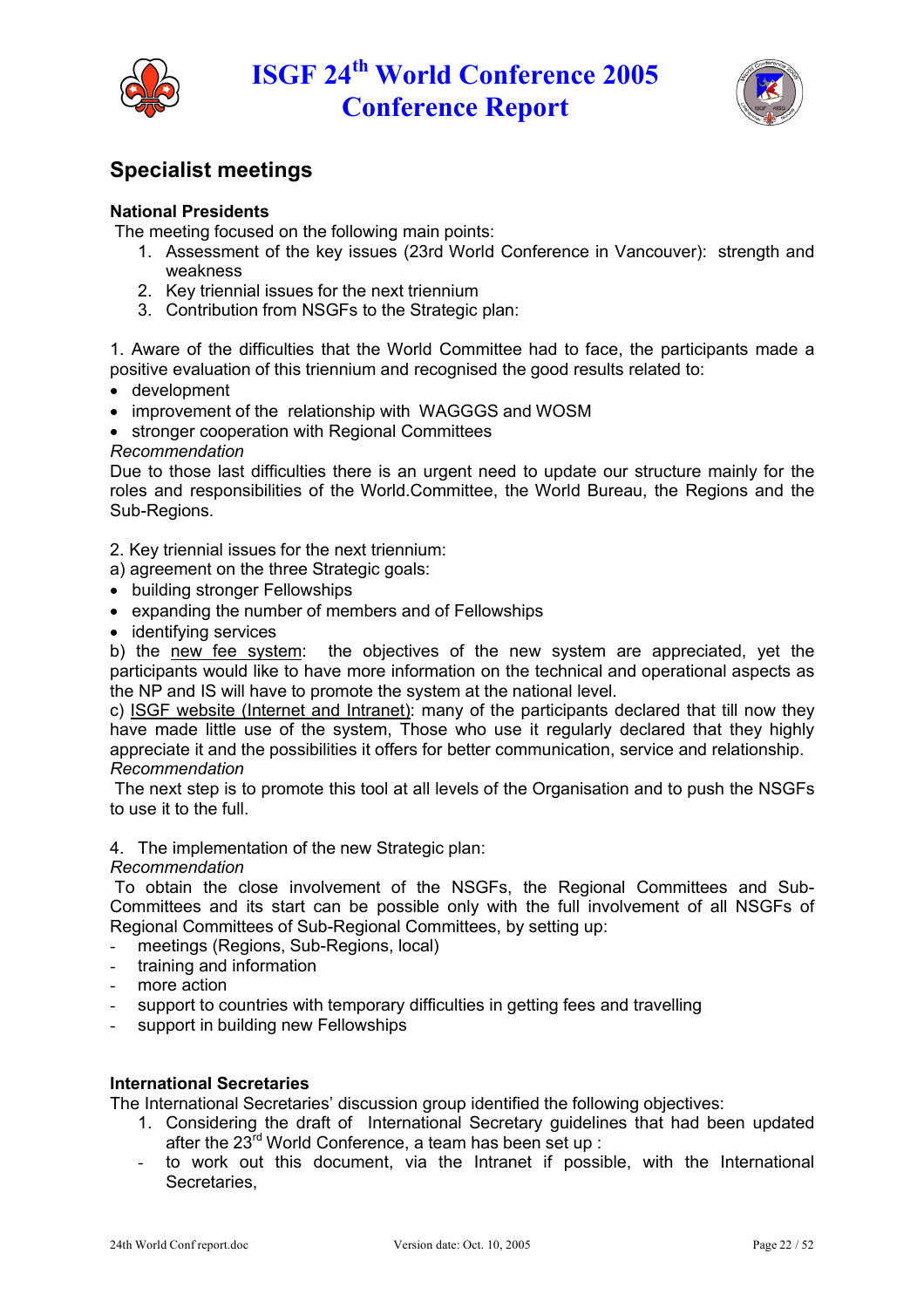



- to forward this new draft to the World Bureau by the end of December 2006
- to have this item on the agenda of the Steering Committee (March 2006)
- 2. to maximise the use of the web :
- by encouraging horizontal communication. The International Secretaries will share information and exchange ideas through the Intranet,
- by promoting one action per year at least on the web (Internet). It will promote ISGF to the outside world.,
- by developing twinning through the web (Internet),
- by developing virtual gatherings for African countries that can remove difficulties as far as visa and/or finance are concerned.
- 3. to facilitate the running of the World Bureau activities by forwarding the requested paperwork on time (Census, directory, subscription…)
- 4. To promote and develop the shop as it can contribute towards reducing costs. The UK is ready to act as a wholesaler.

### **Report from Activity plan /Strategy discussion groups.**

There was one group per Region. Each group was facilitated by Members of the World Committee assisted by candidates standing for election to the World Committee. The items to be discussed in the regional groups were:

- How can we, in our NSGF, focus on and prepare the implementation of the goals in the ISGF proposal of a strategic plan into our national strategic plan?
- Selecting from the Mission, Vision, Strategy document, which three objectives do we most want to achieve?
- What targets do we want to set within these objectives?
- What tasks are necessary to achieve these targets?
- How can we measure our success?

### *The report from the Arab/African region*

- 1. Happy to have a proposal of an activity plan programme to use as a tool to create or develop National programme;
- 2. Develop a network system which does not depend on size but has a coordinator who liaises between neighbours and World Committee in joint projects.

### *The report form ASPAC Region*

The group agreed to form a Regional Committee and clarified some needs. Mission

Our Mission is to build unity between NSGFs of the Asia Pacific region to promote the identity of ISGF.

Vision

The establishment of an active and viable working Committee for the ASPAC Region. **Goals** 

- 1. Obtain a representative from NSGF belonging to this Region to establish a Regional Committee;
- 2. Formulate a set of rules by which it is to operate;
- 3. Formulate a communication network with the NSGFs;
- 4. Establish a development programme for the region.

### *The report from the Inter-American Region*

- 1. Western region should be formed with the entire Western Hemisphere;
- 2. Plan a Western gathering.

### COMMUNICATION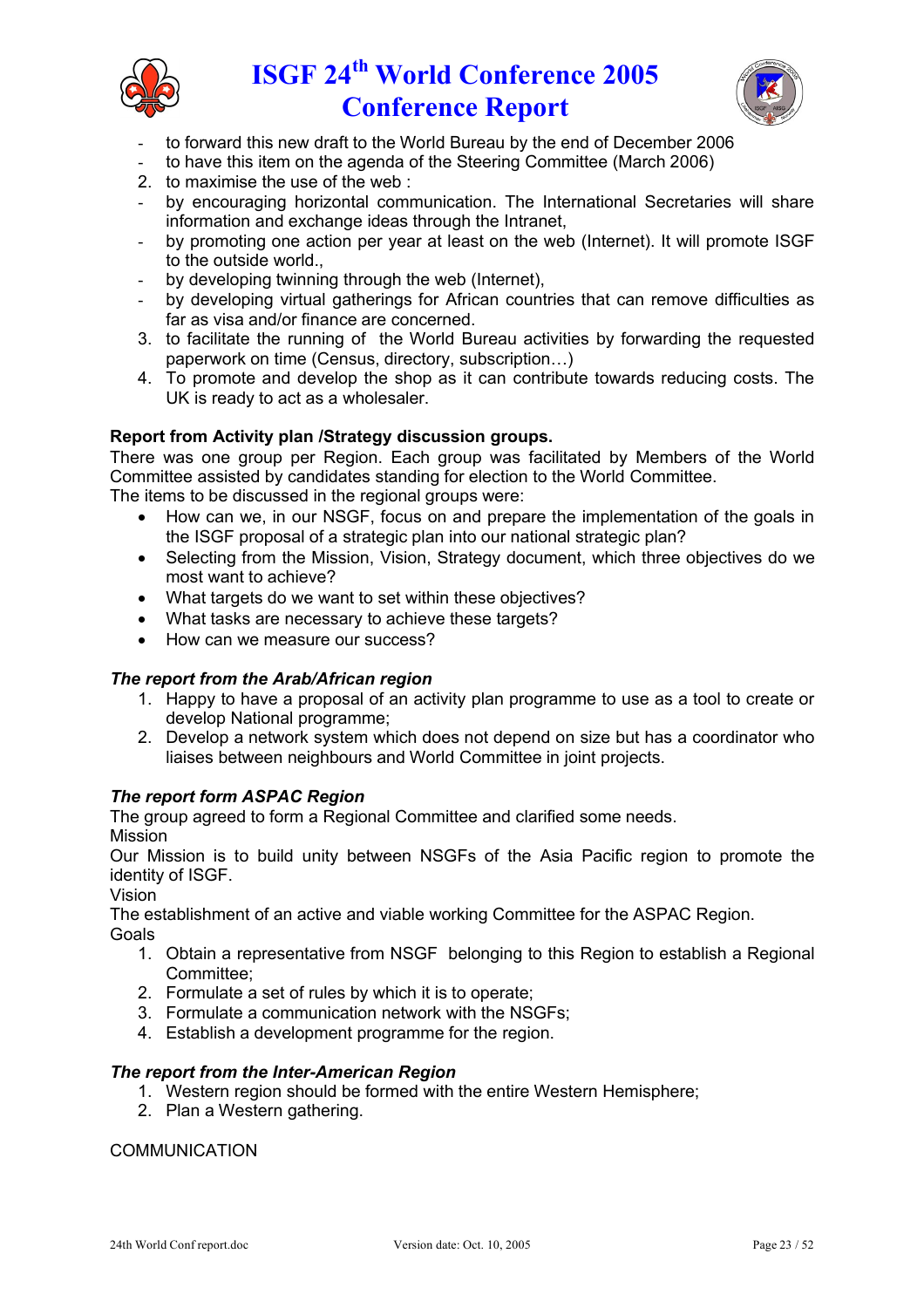



- Promotion via newspaper, radio, visual displays, tables with information and internal lists for all events;
- Form a Regional Committee with a letter of agreement, not a constitution;
- Time line for the above information
- Organisational charts from ISGF.

### *The Europe Region*

They were divided into three groups.

They all focused on the need of being visible to the public. Each group came up with suggestions on how this group could be organised. These reports are available on the web site, or can be requested from the World Bureau.

#### **Regeneration**

- *1. What can be done to strengthen the relationship between the National Scout and Guide Associations and the National Scout and Guide Fellowship?*
- Purposeful and meaningful combined events, projects (Peace light of Bethlehem, Walk…)
- combined support services (eg: headquarters in same building…)
- Go out and create Scout groups
- consider including the word Scout or Guide in the name of your organisation, but take action first
- listen to each other and suggest (do not push)
- be informal
- participate in each other**'s** activities
- be recognizable as a member of NSGF (use uniform, scarf...)
- *2. What can be done in our National Scout and Guide Fellowships to attract young members no longer active in Scout and Guide Associations?*
- Common projects with youth (do not help, but cooperate at the same level)
- networking globally-down to the basics of scouting (no hotels...)
- -having trainings for Guilds themselves (do not just to offer help)
- personal contact (invitation to NSGF)
- go crazy (organise crazy activities and invite Rovers, leaders) open communication about activities
- be recognised by uniform (power of symbols!)
- internet Guilds (to prevent isolation: when you have active members spread all over the country)
- interaction between Guilds and active leaders (having activities together)
- diversity of activities in one Guild
- twinning between Guilds and young Scout groups
- actively participate in youth activities (do not just serve)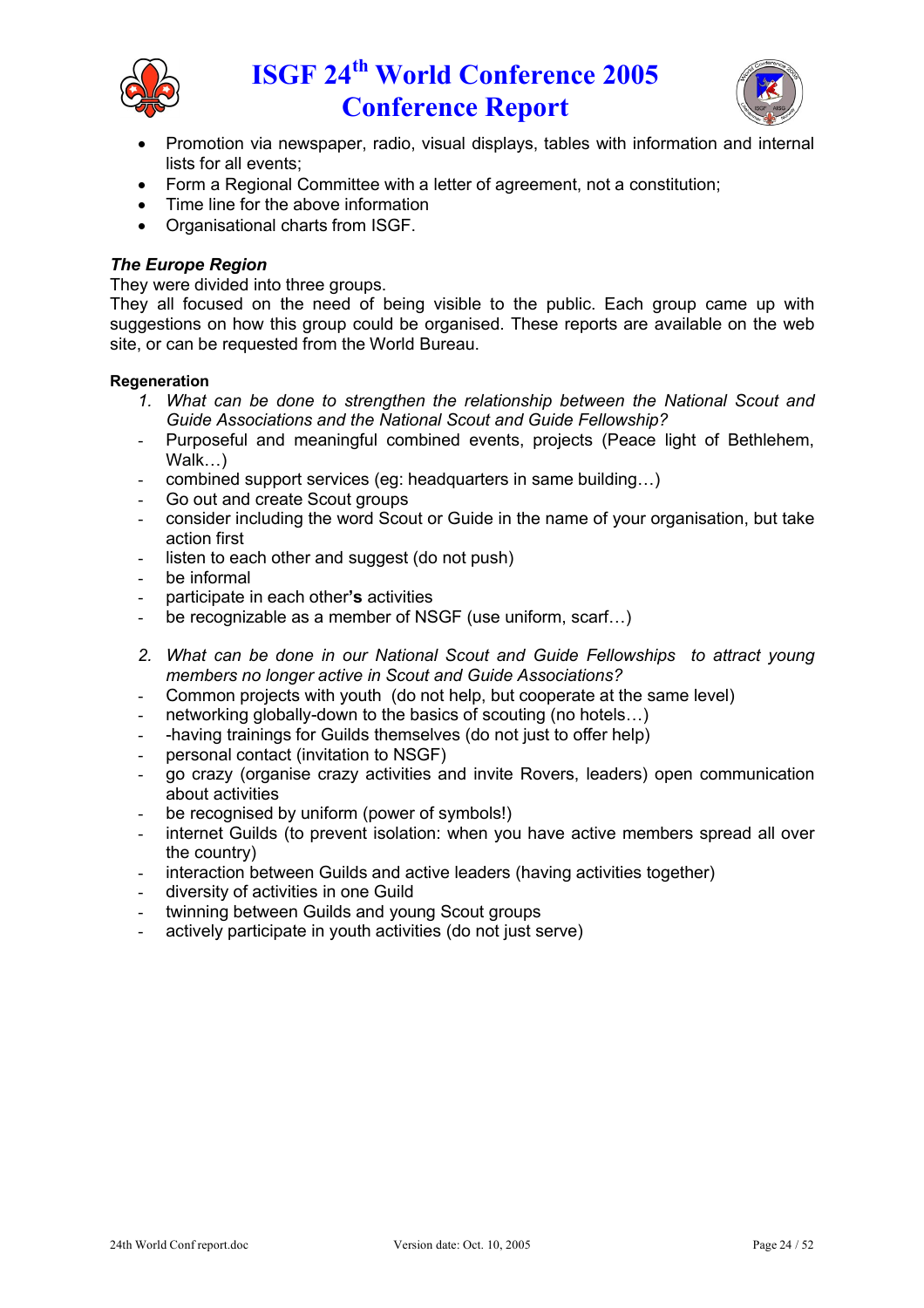



#### **Presentation of the Triennial Report By Jean-Luc De Paepe, Vice-President**

Bis repetita placent as Latin people used to say.

I will not of course read again the paper Riccardo and myself drafted for this Conference. Those of you who had not the courage to read it will save some time and will be delighted to get this summary. For the faithful, regular and attentive readers of the papers coming from the World Committee and the World Bureau, the punishment will be lighter as they will benefit from the executive summary we are going to deliver right now. Everyone should get what was promised and should obtain satisfaction. What was I saying?

First of all, this three-year activity report relates to the ISGF World Committee and not to ISGF as such. The ISGF report would be quite different. It would include all the reports from the Fellowships, the World Committee and the regional committees. Such a report would be worthwhile but is not part of our mission.

This three-year period was, as you know, quite unusual. It started in Vancouver under the presidency of Helen Barker and ended in Lillehammer under the presidency of Riccardo della Rocca. Between the beginning and the end, we had a duumvirat of almost one year during which Riccardo and myself, acting both as Vice-Presidents, led the Committee in a twoheaded way after the resignation of Helen Barker. We already said and wrote, even better we think and acknowledge, that all the members of the World Committee assume their responsibilities for not having been able nor capable to prevent such an unexpected leaving. Problems of understanding, misunderstandings, discrepancies in conceiving the work and the responsibilities, different thinking patterns and deteriorating interpersonal relationships, all those elements, amongst others, led to the decision, maybe instinctively made, communicated by mail on the 6th of January 2004. It is a bit like what happens in a family when the father leaves instead of trying to manage a family where the harmony and the relationships have become difficult and where the cohesion is sucked up by a juice extractor. Nobody knows the truth about this case and each of us has to appraise the situation according to his/her conscience. We had, let's remember it, challenges to implement and objectives to achieve; they had been entrusted to us by the Vancouver Conference. We also had one goal to achieve : to turn ISGF into a more financially independent and international organization, with a more modern and efficient management; an organization open to the world, with an increased membership, willing to serve, through its many talents, Scouting and Guiding, local and national communities.

We described in our report some success stories. Let me sum them up :

- 1. Development of a comprehensive strategic plan. To live, survive and move ahead, an organization, just like any human being, needs a Strategy based on three successive questions.
	- a) The Mission : what are we ? who are we ? Why are we together ? Restating our mission is not useless.
	- b) The Vision : In a foreseeable future (ten or fifteen years) what are we going to do together ?
	- c) The objectives : Fortified by our essence and existence, endowed with a realistic vision, how are we going to implement our strategy ? Always with the same practical motto 'Think globally, act locally'. This Conference should help us to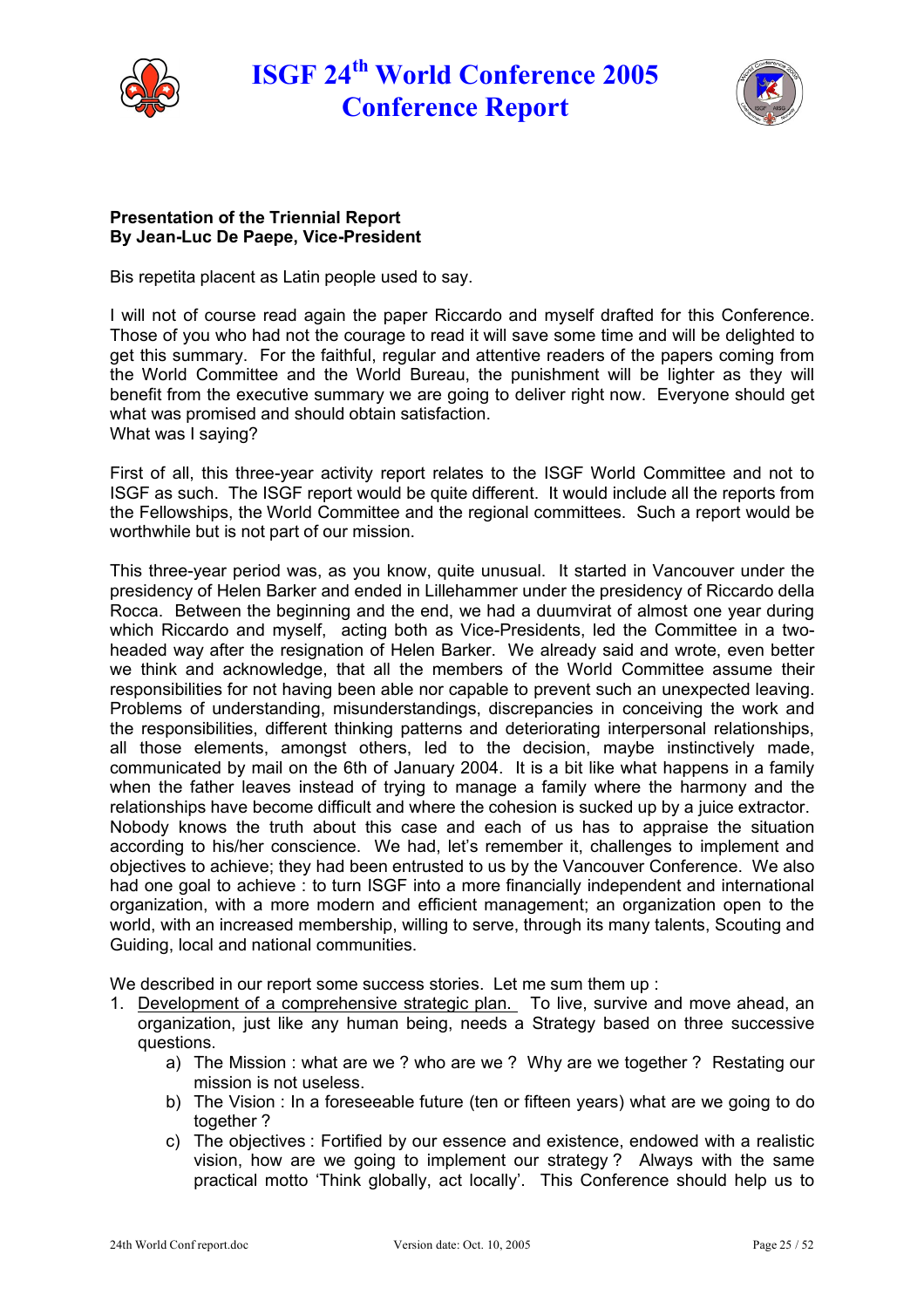



move forward significantly. Let us remember that there is no road ahead, we create it by walking.

- 2. Intensification and deepening of our relationships with WAGGS and WOSM. Huge efforts were made to meet at all levels the WAGGS and WOSM members. They will have to be expanded around a core issue : which ISGF for which WAGGS and WOSM?
- 3. Developing our involvement within UNESCO. For your information, we will have to implement the agreement achieved with the UNHCR. It is a matter of credibility for an international organization involved in ongoing education.
- 4. A key concern : expanding our membership. I would like to remind you that you will have to vote on the proposal drafted by your Committee regarding the new membership fee system which will allow organizations increasing their membership to benefit financially from their expansion from next year onwards.

Support to national Fellowships should be strengthened through the regional structures we set up. Let us call that approach a community-based strategy.

A special effort was made in Africa to support the launching and the development of new Fellowships. This issue does require some follow-up. As to communication, thanks to a donation from the Canadian Fellowship, we now have a modern tool which use has to be promoted. We now have it and this choice was made on the basis of our intercommunication needs. It is up to you to make it live and develop. An excellent contract was signed with 'Strada Aperte' for the marketing of the ISGF items. Finally, the World Gazette was taken over and is fully operational.

- 5. Another key concern : the achievements of the World Bureau. In Vancouver, we paid a tribute to the memory of Naïc Pirard taken away from us by a very cruel disease. To stand in for her at a moment's notice, the Committee chose Faouzia Kchouk, who had no personal roots with Scouting and Guiding, and had to learn and digest everything without any delay. 'Take care of her, she is a nice person' said publicly Niels Rosenbom, the outgoing President before concluding our Conference in Canada. The Committee was delighted to see that many people had not forgotten this call and had genuine friendly relations with our Secretary General now based in Brussels. In spite of the unavoidable chaos, the World Bureau improved. Once again, I would like to refer you back to our written report and remind you that move of ISGF to the Porte de Hal was an outstanding opportunity in terms of improved management and increased visibility.
- 6. Visibility. Another objective of which your Committee was aware in full harmony with the World Bureau. Through all of our products (reports, printed material, documents), we positioned our brand image. We know it, it is up to us to make it known to other people.
- 7. And then … then there is the Lillehammer Conference : St Georges Gilderne I Norge, in cooperation with the Committee, is hosting us in Lillehammer. It is a joint achievement of Norway, the Committee and the Bureau, but we have to emphasize the enthusiasm, the dynamism, the professionalism and the cheerful rigour of our Norwegian friends. A world conference is an achievement as well as a starting point for an Organization. Together we worked to the success of each of us.

We then mentioned in parallel some shadow areas.

We should refer first of all to the our limited and narrow budget. In terms of expenditure, we have to count every penny although we have so many ambitions… and so many frustrations. The choice is quite simple : when there is no resource, there is simply no priority. We have not found new resources. We could have worked better together. We had to make our voice, your voice, heard on the occasion of the very painful events which took place at the beginning of this century : the war in Iraq, the tsunami in Asia. Hesitations and lack of cohesion reduced us to silence which was deemed to be careful by some people, but mediocre by others.

Anyway, the respect of the past remained. We should welcome the publication initiated by Ferry Partsch from Austria on the 1001 BA of our  $50<sup>th</sup>$  anniversary as well as the commemorative book 1953-2003; some Italian issues are already available here. The French and English issues will be ready in a few months.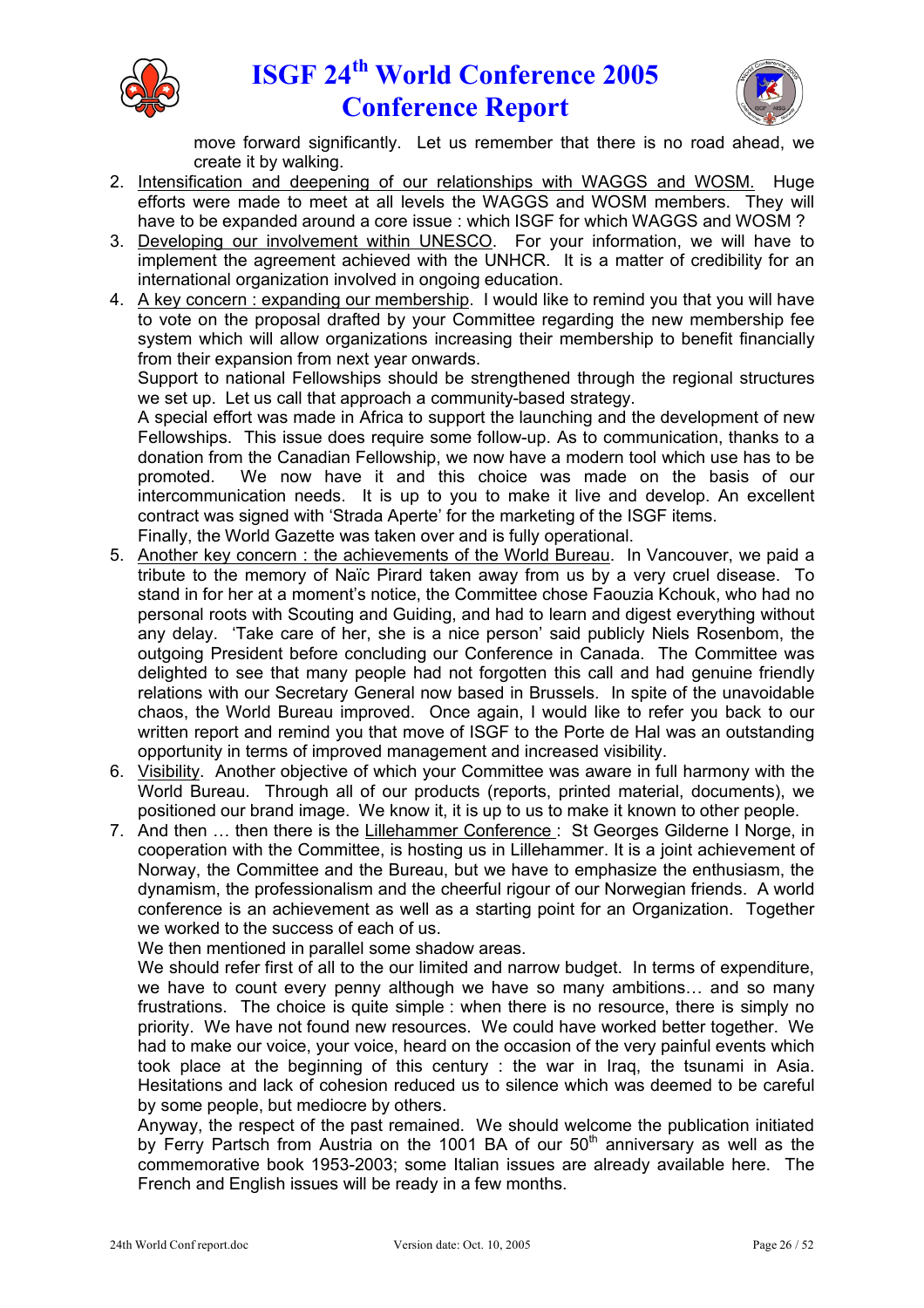



A promising initiative regarding the centenary of Scouting in 2007.

In conclusion, we strived to do our best and to build not the future but in view of the future. Some material is available for the future Committee. We should use as a source of inspiration the Olympic motto 'Citius-Altius-Fortius' which appears in the lobby of this hotel that is to say to do things quicker, better and higher. But as we said in Canterbury last year 'Yesterday is history, Tomorrow is mystery, today is a gift'. Let us measure the happiness of this.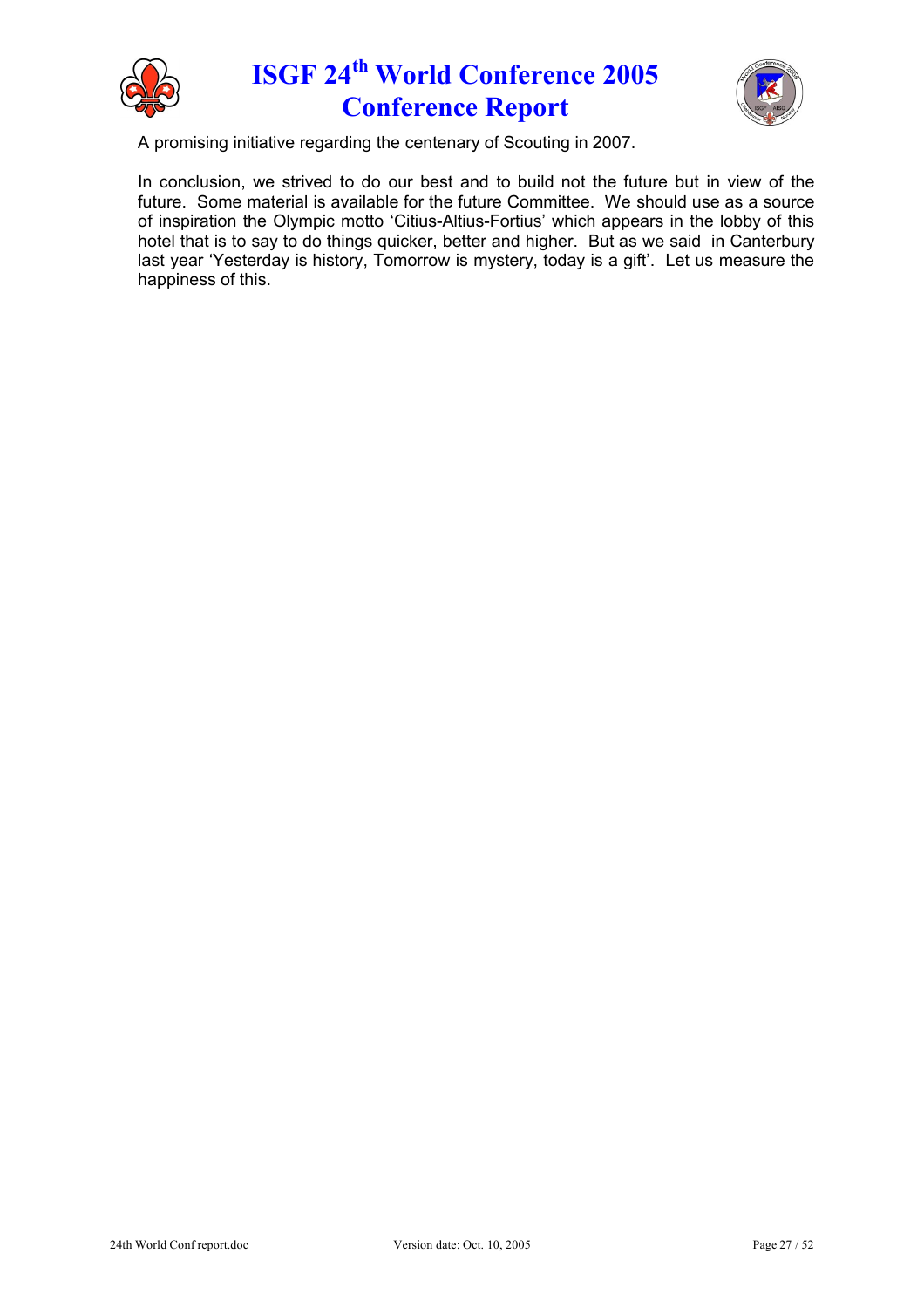



## **Keynote Speaker speech**

### **"Building the future together"**

ISGF conference, Lillehammer, June 13, 2005. Henrik Syse, PhD. Senior research fellow at the International Peace Research Institute, Oslo (PRIO) & the Ethics Program of the University of Oslo. e-mail: [henrik@prio.no](mailto:henrik@prio.no) / [hsyse@online.no](mailto:hsyse@online.no)

A Swedish comedian – yes, we do quote Swedes now and then, even here in Norway – once said that it is not enough to be on the right track, if you just sit there ... Because if you do, you *will* get run over by the train, no matter how right the track you're on is.

I guess that reminds us also of the famous saying that if you're in a tunnel and you believe you can finally see the light at the other end; remember, it may be a train in the other direction.

So what's the lesson from these sad, train-related stories? Well, let me try two more before I start making a point: First, there's the one about the American who visited Norway for the first time, and sat on the train towards Lillehammer. The American kept bragging about how great and fast everything is in the US – and the conductor who was in the car with him had to listen to this for hours: "You know," the American said, "in the US, one day we lay the foundation of a house, and the next day it's up." As they approached Lillehammer, the conductor was getting very tired of this and wanted to get back at him, so when the American leaned toward the window and asked, as the city was approaching: "Hey, please tell me, what city is that?" the conductor replied "Oh, goodness, that city wasn't there yesterday!"

And my final train-related story is the one about the man who came to a city and noticed that the railway station was situated a bit outside of the city centre, so he asked a man why it was that way, whereupon the local man replied: "Well, we thought it was best to build the station close to the railway tracks."

OK, let me sum up: As we – you – are facing the future together as the International Scout and Guide Fellowship, you need to be on the right track, and it may take some time finding that. But not just that, you need to move along and make sure you have the right speed. You have to be alert towards dangers that may be heading your way, especially if they come at you from the other direction. You should be honest and humble regarding the progress you are making. And last but not least: You should make sure that you are where you need to be, which is not always where everyone else thinks you should be …

Let me start my philosophical journey at that last point: We live in a time when, in the industrialized world but also elsewhere, trivialities are filling up our lives. In spite of, or maybe even because of, all the huge challenges we *should* be spending our time on – HIV/AIDS, poverty, conflict, infant mortality, child prostitution – we sedate our minds every day with endless amounts of gossip, sex, TV, computer games, and downright garbage. I do not mean that everything on TV or computer screens is garbage, nor – for that matter – that sex is necessarily so (having four children, I can hardly hold that opinion!). My point is, nonetheless, that we easily give young people the impression that the truly important things in life are about physical pleasure, power, good looks, and brain-dead entertainment. Those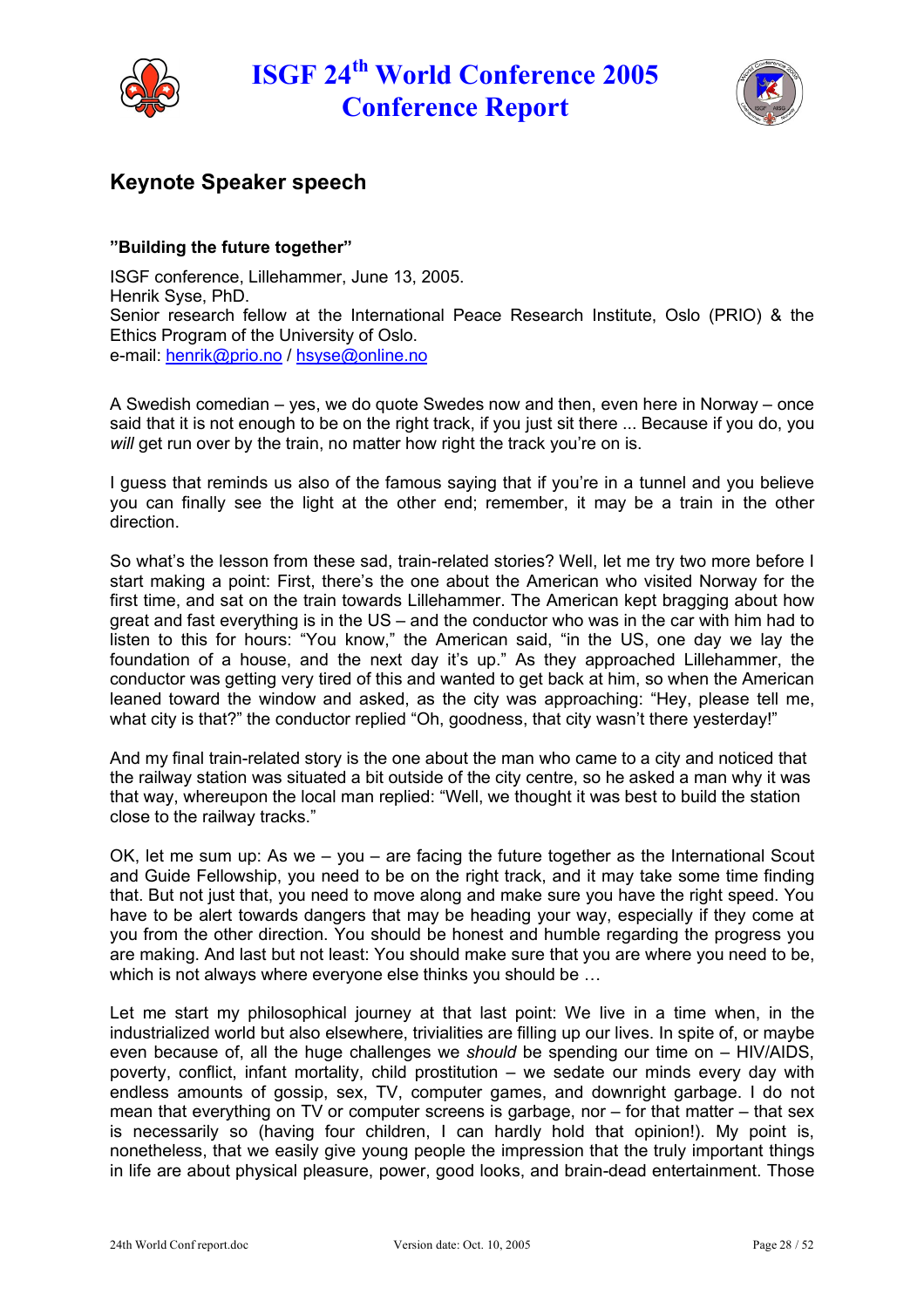



who want to build a good "railway station" in their lives, to stick to the imagery I just used, may believe that it's best to build it close to the city centre – close to where everything is seemingly happening, close to the action. But then it turns out that they are erecting their structure, their railway stations – indeed, their whole lives – far away from the actual railways tracks, far away from where we find the truly important things needed for a meaningful life, those very things that the scouting movement has always put at the heart of its mission. In short: We live at a time when, much of the time, we're simply in the wrong place! We must do something about that – together.

When we want to build a future together, the key message and ambition  $-$  at the heart of everything we do – must be *to make a difference*. Now, I am a moral philosopher, and I spend most of my time working on questions of ethics and morality in war. One may say that that's *impossible*: that there can be no ethics in war! But my experience, which I come back to again and again, is that it *is* possible to make a difference – that individuals and groups, even in the hardship and hell of war, again and again have shown that it is possible to avoid the brutality and inhumanity that seem to lie at the heart of war, and really make a difference for other people. From a Florence Nightingale and a Lord Baden-Powell, to the countless heroes of the World Wars – for instance, the many Germans who, with huge risk to themselves, saved thousands upon thousands of human beings from a certain death – we are told that each one of us can make a difference. We can read about General Erwin Rommel, who refused to obey Nazi orders to torture and kill prisoners of war, or about brave sailors who picked up helpless men from the sea, at their own peril. These people did it because they had a moral instinct and a moral compass, based on a faith or deeply held ideas that gave them integrity – an integrity that made a difference! We tend to forget these moral heroes, in the middle of all the misery we so often read about in war. But we should – must! – keep them before our eyes, as guiding stars that set the standard for our work. This reminds us indeed of what I find to be ISGF's central mission: to show the real possibility for creating good, solid, moral human communities through scouting.

Let me try – building on these ideas – to be as concrete and helpful as I can. That is not easy for a philosopher! We philosophers may seem to like it best when we can be abstract and strange, and quote from our good old, deceased friends from times past (my brother jokes that of my ten best friends, five of them are dead Greeks!). Indeed, the old story has it that if you ask a philosopher "What's the time?" – he or she will simply answer "What *is* time?"

But I will, instead, try to be concrete and share with you those keywords that I believe should be in the back of your minds as you find your way through your current challenges and into the wide open future.

First, **openness and opportunity**! We must remind ourselves that the future is not yet – it's open to us. *How* open is to a certain extent dictated by factors not under our control. But to a larger extent than we often care to realize, the openness of the future can be made larger and wider – by us. Many of the greatest achievements of individuals as well as organizations in history have never been planned in detail; yet, they have in their way come about through conscious effort – through (a) good working environments, (b) an eagerness to grasp opportunities as they present themselves, and (c) a positive outlook on the vast opportunities that an open future represents. Just being open to the fact that we *can* change and shape the future, and not least that it is up to us what attitude we want to have towards the future, is hugely important. The fact that we don't know what the future holds, should be a source of joy and inspiration.

This leads to my second point: **Enthusiasm**. I have a great idol; a young Norwegian whose name is Knut Jørgen Røed Ødegaard (unpronounceable in most languages!). He has become a celebrity because of his enthusiasm for and delight at what he's doing. And what's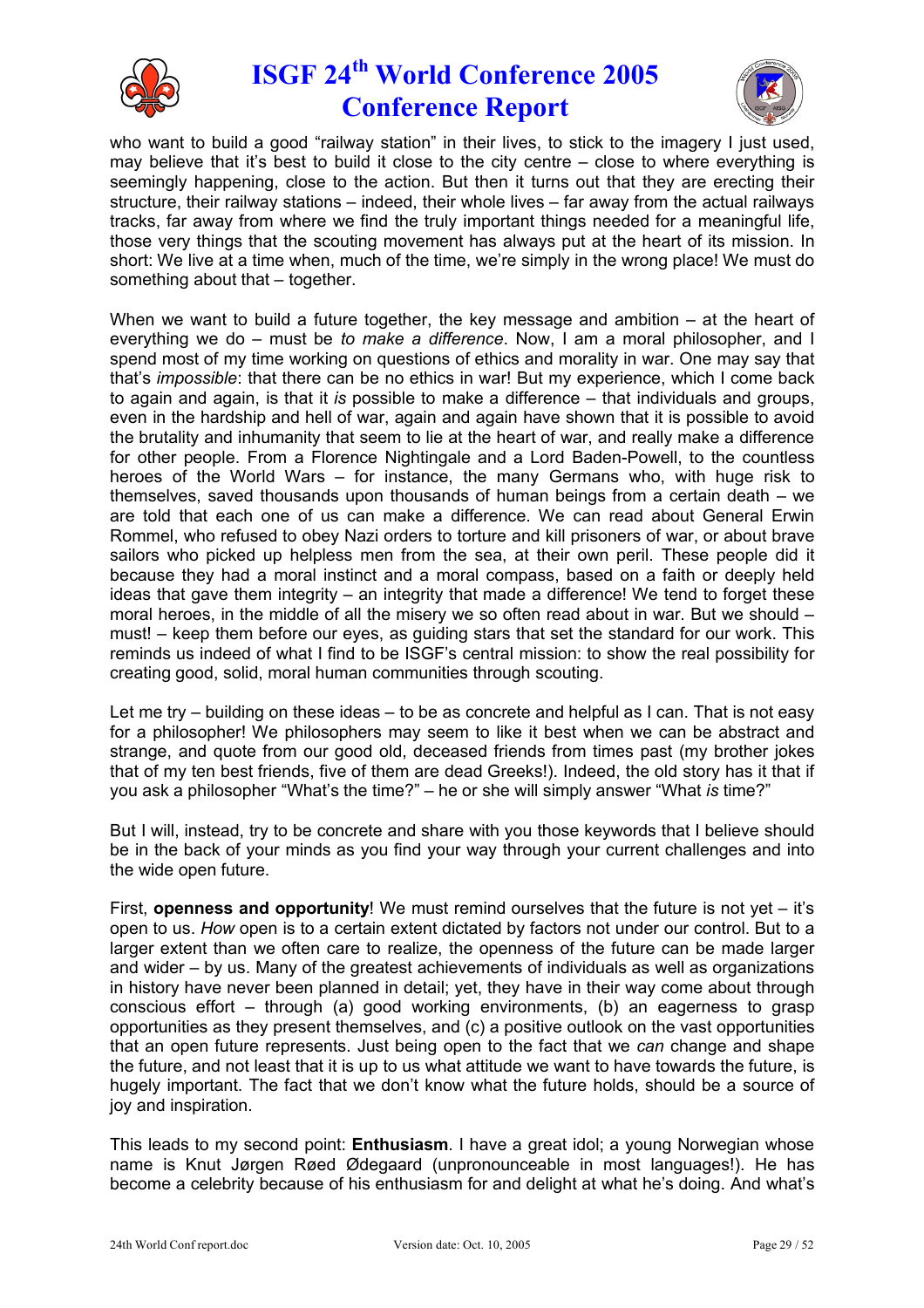



his field? Astrophysics. Totally dead things. Rocks large and small hurling through a space as dead as the rocks themselves. This has him brimming with enthusiasm. He said a few years ago on a television talk show that the thing he looked most forward to right now was a Venus Passage. Everyone in the studio laughed themselves silly, because it sounded like some sordid sex affair. But our friend Knut Jørgen didn't even care about – or, it seems, realize – those connotations. He just kept marvelling at the fact that he would be allowed in his lifetime to see the planet Venus pass in front of the sun. And, I'm thinking, if he can be so enthusiastic about something as lifeless as the planet Venus, we – who work with people, who are privileged to take part in shaping and helping the lives of young, very real people – should be brimming with the same enthusiasm and happiness.

Point number three: **Believe in the mission**! We have to retain the belief that what we are doing is important. And what *you* are doing, *is* important. You represent values and ideals that youth need today more than ever. But it is easy, far too easy, to be discouraged by those who believe that what we do is old-fashioned, strange, or unnecessary. At exactly those junctures we need to remind ourselves of the importance of what we do, and why our mission has indeed lost none of its importance. I myself am a Sunday School teacher, and I sometimes get the question: "Isn't Sunday School old-fashioned?" And my reply is that it is probably more needed now than ever – and even if it *is* old-fashioned, maybe that's a good thing, in a time and age when things are changing so fast that many young people feel they have few roots and little sense of continuity.

This point is clearly connected to the demand that we have to *think ahead* and *prepare ourselves* for whatever challenges and discouragements are coming – and that leads me to my fourth point:

**Preparation.** We must not succumb to what I have jokingly called a "two o'clock at night at a party" morality. Too many people seem to live by such an ethical rule, where they seemingly believe that they can just "see what happens" and face temptations as they come – for instance, at two o'clock at night … That's the way in which many of us make mistakes in life – often silly mistakes – that we come to regret deeply. We must, instead, make up our minds on beforehand, *before* we go to the party or whatever other tempting or difficult situation we are moving into. We cannot, to use another example, enter the world of business and say that we probably won't succumb to corruption or bribery, but that we first have to see what offers we get … Our principles have to be clear on beforehand. If we are to function well as individuals and as an organization – and help others, all the scouts of the world, to do the same – we must be aware of the dangers associated with not being prepared, and help each other prepare for the real challenges of life, morally and otherwise! We must, in short, make sure our ideals and visions are firm. An important part of this is stated in ISGF's mission statement: to prepare ourselves through *permanent education* – maybe the most important part of real moral preparation.

Next: **Managing the tension between unity and plurality**. You are *one* in your mission, yet you are also so *many*. You represent different languages, cultures, and ways of doing things. On the one hand that plurality is a great source of strength. But on the other hand, it leaves us vulnerable to internal disagreement and potential quarrel. This demands of us a number of virtues: (a) generosity, (b) willingness to listen, but also (c) willingness to pull together once decisions have been made. And not least: (d) we must speak well of each other, and help build each other up! The best way to *destroy* the future for an organization is through backstabbing, gossip, and basic lack of politeness and friendliness.

This leads us to the next point: **Good examples.** I recently gave a talk at a Norwegian legal firm. One of the firm's partners told me that the founder and former leader of the firm was one of the most respected lawyers in the business – a man whose moral compass and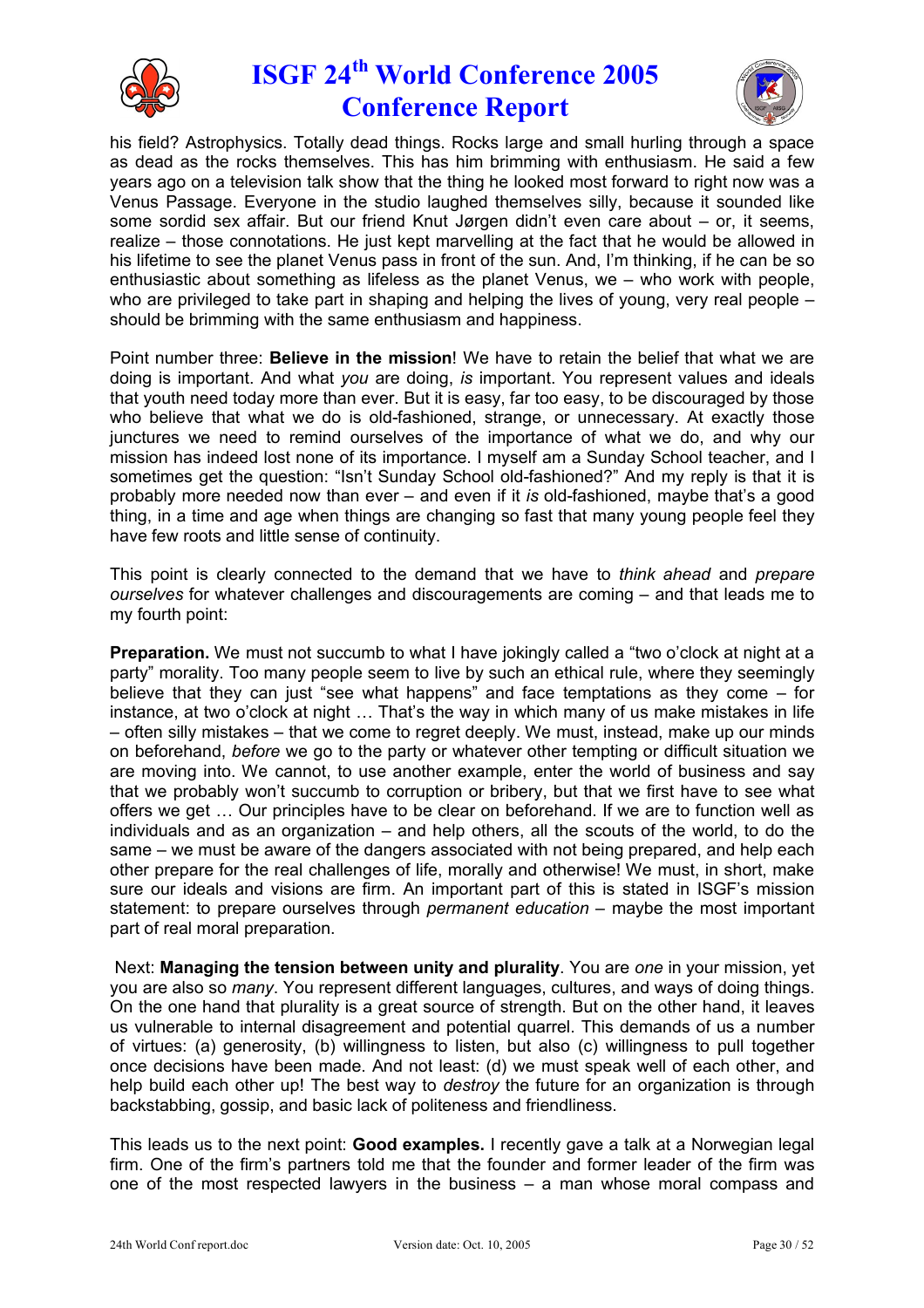



instincts were admirably clear. This man became close to 100 years old, and until his death he would regularly come to the office and get to know everyone there. And while he was still alive and everyone knew him, the partner told me, one of the most-used sentence whenever one encountered moral challenges and problems would be: *"What would he have done?"* This sentence, or its female equivalent – *"What would she have done?"* – contains so much meaning! To have good examples to hold before one's eyes is one of the greatest strengths a human being can have. This applies to you on two levels: First, internally, you need to identify among yourselves and those who have gone before you good examples who can show the way for ISGF's work. And second, externally, we need to think through how we may be good and visible examples to the scouts and guides – and potential scouts and guides – of the world. In other words, we have to both *find* and *be* good examples. This is also closely connected to the question about how we can make sure that our ideas and activities are noticed by those around us. And this leads us to our final point:

**Imagination**. In order to be noticed, in order to be seen, we have to think in new and fresh ways. We have to be willing to listen to ideas that may at first seem strange and see whether they may actually represent interesting new ways of doing things. There are dangers here as well. Either we end up with something that's not constructive at all, or we end up with something that takes way too many resources from other, more important work. Let us say that someone suggests that the ISGF, every time it meets, should meet in the nude – stark naked – with the chairman or -woman dancing, standing on his or her hands while singing the Norwegian national anthem. Backwards … Yes, it would be different and grab some attention, but it would surely not be the attention we want, nor an attention that has anything whatsoever to do with our aims and goals. In the world of advertising and marketing, or tabloid newspapers, it sometimes seems that *this* is actually how one is thinking, with lightly clad women tempting us to buy cars and soaps. But that's not for us! The point about resources is also important, however: Yes, we need to think daringly and differently, but not in ways that wear us out completely – that take so much effort that we're left with no energy for doing anything else.

One point, however, has to be added to "imagination": willingness to listen – which we also touched on earlier. We must try not to break each other off when someone suggests something that's different or unusual. But there is also a duty incumbent on the one who tries to think and speak differently: to do it with respect, and to really use one's best communication skills, so that one's point comes across, and so that the message does not get lost in mere noise.

One common theme of what I have said is the following: I have not just talked about *what we do*, but equally much about *who we are*. This is what philosophers discuss under the heading of *virtues*. And maybe the primary virtue for a good moral life, according to the old philosophers, is *good judgement* or *prudence*. The aim of your work is to build character and virtue, and to make sure we have young people who can build good societies, with friendship between human beings and respect for nature and that great work of creation that God has given to us. And that takes a lot of virtue – and not least good and sound judgement. We know that there have been people who were seemingly law-abiding citizens, who may even have come across as true gentlemen, but who also have been able to commit terrible atrocities – just think of Adolf Eichmann or Albert Speer during the Second World War. They were war criminals of the worst kind, but they never got their own hands really dirty, because they managed to get *other* people to do the dirty work, while they could coldly or even elegantly stand in the background and pull the strings of evil. They remind us that we need young people of character – people who have a solid sense of virtue and good judgement, which will make it possible for them to *think*, to *judge*, and thus to withstand the pressures and temptations which can make even seemingly upright people succumb to evil. Remember the philosopher Hannah Arendt's judgement about Adolf Eichmann: Eichmann's problem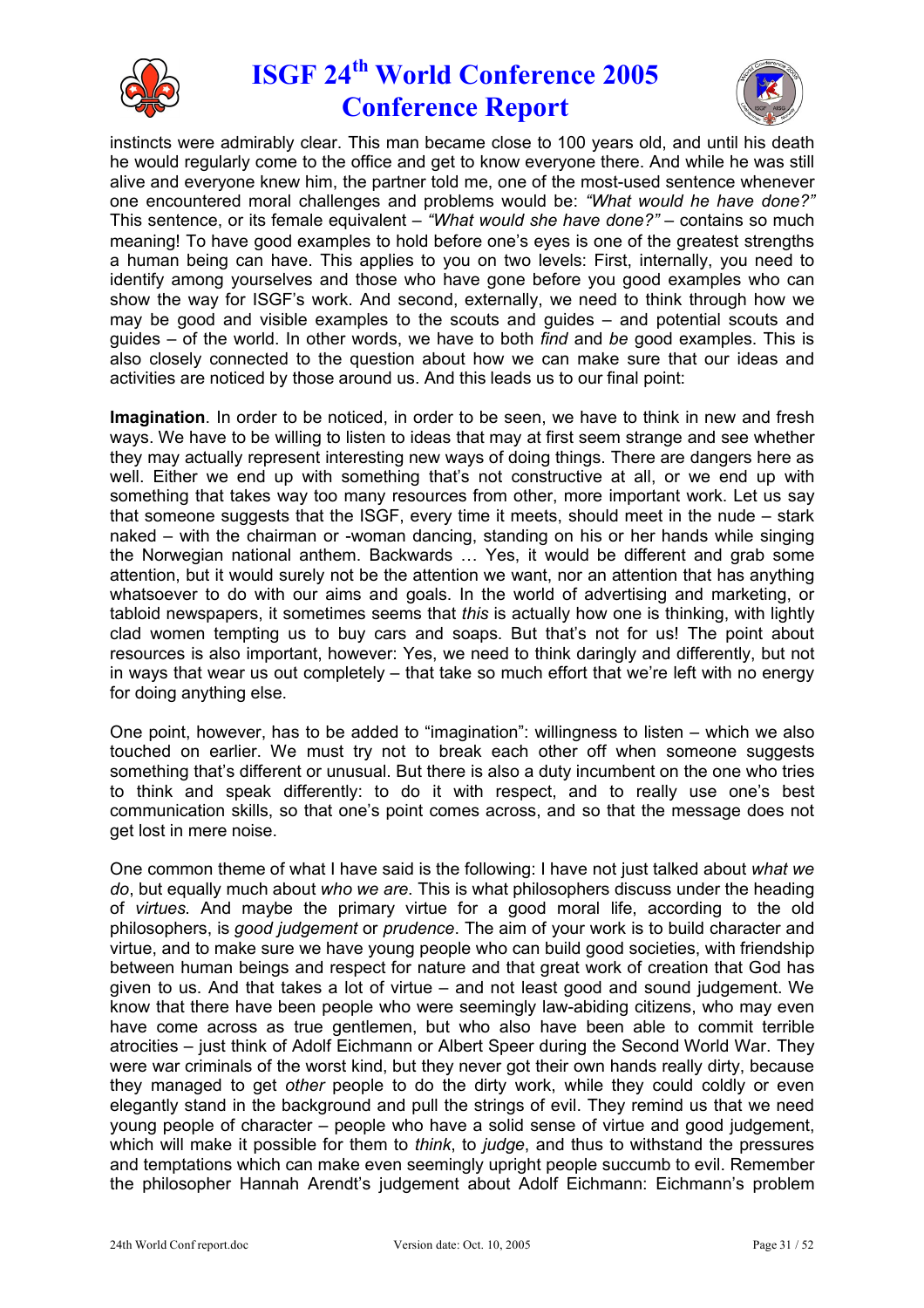



was not that he was utterly evil, but that he lacked thought and judgement. In other words: Thoughtless people – people who lack moral judgement – can cause terrible tragedy. We must counteract that!

Let me finish off by thinking ahead and ask: *Will the work that the ISGF does be any less important in 50 years than it is now?* I believe, quite the opposite! But to meet the future we must see clearly. Let me paraphrase the Norwegian author Knut Hamsun: *"If your glasses have stains, even the brightest sky will be cloudy."* You are here together in order to clear the stains from your glasses and binoculars, so that you can see ahead into the future – and paint a sky for us all that is bright and full of hope.

I wish you the best of luck with your proceedings!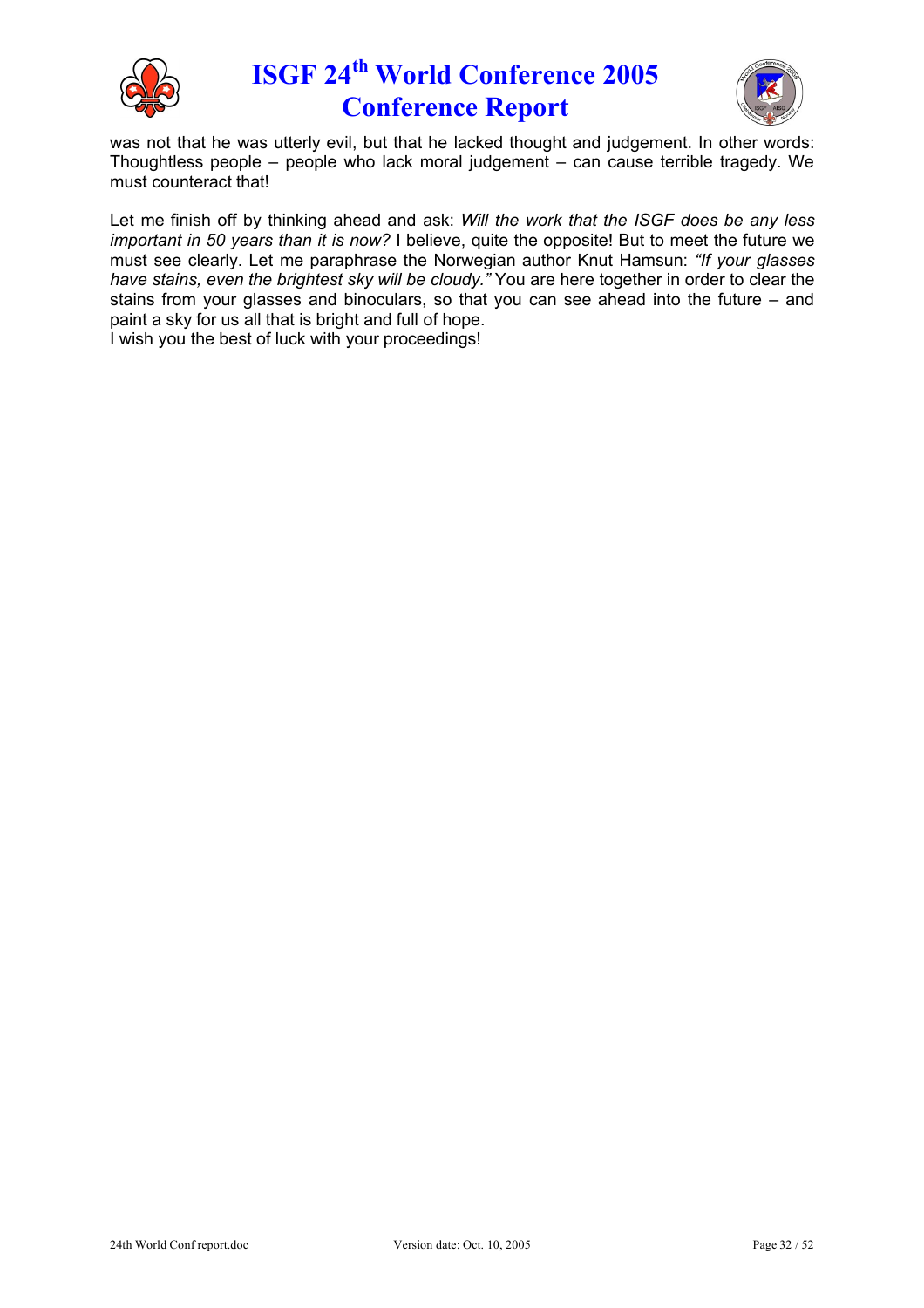



## **WAGGGS Presentation**

**Carol Bowen Treasurer of the World Association of Girl Guides and Girl Scouts and Member of ISGF World committee**

Good morning everyone.

I am Carol Bowen, Treasurer of WAGGGS and WAGGGS' representative on the ISGF World Committee.

I bring greetings from Kirsty Gray, Chairman of the World Board, and apologies for her absence from this Conference, due to her imminent departure for the WAGGGS World Conference in Jordan.

As WAGGGS approaches its 32<sup>nd</sup> World Conference in Jordan, we look forward to new ideas and new ways to develop and strengthen our Mission, but we also look back and reflect on the past three years and on our achievements during that time.

If we look at our membership we can see that Girl Guiding and Girl Scouting is reaching far across the world, and that many new countries (those shown in boxes) are working towards membership. We are greatly excited and encouraged by a joint WAGGGS/WOSM project to re-invigorate Guiding and Scouting in Iraq. Lithuania, after many years without Guiding and Scouting, is regaining members and the Association is going from strength to strength. In Jordan, we look forward to welcoming Mongolia to Associate Membership and Qatar, Benin, Central African Republic, Romania and Togo to Full Membership of WAGGGS.

Over the last three years, our focus has been on 3 main goals: to promote Girl Guiding and Girl Scouting across the world; to gain more respect and achieve greater recognition for our work and also to strengthen our partnerships with other organizations.

Success came in many different ways over the last triennium: we enjoyed five regional conferences in Ghana, Iceland, Costa Rica, Oman and Hong Kong with the highest number of delegates and young women attending. We celebrated the key role that young women have in the development of WAGGGS: all members elected to the Western Hemisphere Committee are under 40 years of age. We had enormous pleasure in introducing new awards to honour the achievements of five outstanding young women representing each of the five regions. Our young woman of the Europe Region, Nicola Grinstead, sums up what Guiding has done for her:

"The issues facing girls and young women across the world are numerous and complex. There are many problems and inequalities that will not be resolved overnight. But my Guiding experiences have shown me that it is possible to make a difference. Given the right opportunities, young women have the potential to achieve remarkable things and to have a positive impact on their own lives and the lives of other people".

We continue to ensure that all girls and young women in WAGGGS enjoy the best quality of Girl Guiding and Girl Scouting. In January 2004, nearly 300 Girl Guides and Girl Scouts from 15 countries attended the first International Youth gathering organised by the Western Hemisphere Region and the Chilean Association. This event developed participants' leadership skills as well as providing opportunities to discuss key issues that affect today's young people.

The Juliette Low Seminar, held this year in Pax Lodge in London, was the most popular one so far with 50 young women from all over the world attending. They returned home to share their knowledge with others in their communities. The Juliette Low Seminar, started in 1932,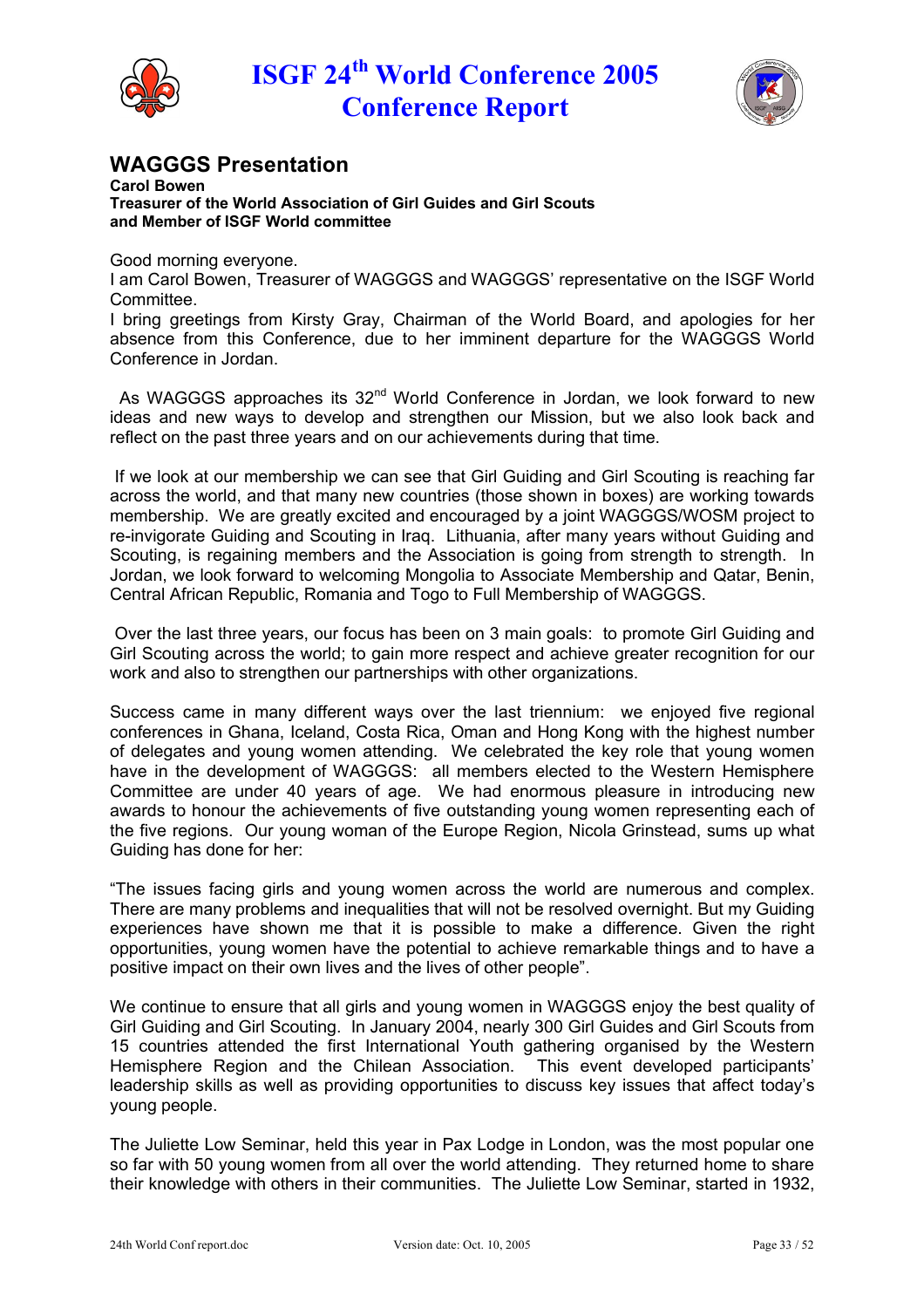



is the gem in the WAGGGS leadership calendar with its excellence and renown making it an opportunity of a lifetime for the young women selected to attend.

Our four World Centres in London, Switzerland, Mexico and India enjoyed continuing popularity with last year hosting the highest number of guests so far. During the year, 3000 participants took part in programmes at the World Centres. Sangam held 13 international events while Pax Lodge enjoyed a record number of visitors from 45 Member Organizations.

One of WAGGGS' key strengths is its work with the United Nations. WAGGGS has teams of UN representatives in six UN cities: Geneva, Nairobi, New York, Paris, Rome and Vienna. These volunteers represent WAGGGS and its interests at UN meetings and during UN activities. Each team speaks on behalf of girls and young women.

Through our UN representatives, WAGGGS enjoyed high profiles at the Commission on the Status of Women in New York both in 2004 and in 2005. In 2004, two young women from Africa spoke about their work as peace ambassadors at a packed workshop and in 2005, two young women from Germany and Pakistan addressed delegates on gender equality. Other key UN events attended included the World Summit on Information Society, World Health Organization regional meetings in Denmark, the Maldives and the Philippines and UNESCO and UNICEF meetings to discuss youth participation in decision making.

In Rome, our inspirational UN team has established an exciting partnership with the Food and Agriculture Organization and are producing a cartoon booklet on the right to food. This will be translated into many different languages and distributed around the world to help young people understand more about their right to food. This is part of the WAGGGS triennial theme: Our Rights, Our Responsibilities. The Greek Girl Guides Association have also developed a new area of the theme: in 2004 they created the Olympia Badge to mark the return of the Games to their birthplace in Greece. The badge promotes sporting activities and the values of the games, such as peace and cultural understanding. So far 13 countries have taken part in the badge curriculum and the World Bureau has sent out over 21,000 Badges.

The World Association of Girl Guides and Girl Scouts continues its pioneering work against HIV and AIDS. In 2004, Lesley Bulman – Lever, the WAGGGS chief executive was invited to become a founder member of the Global coalition on women and AIDS, part of UNAIDS. Over 70 Member Organizations are currently working on the AIDS Badge curriculum, with many countries taking an active lead in the fight against HIV and AIDS in their country. For example, in Kenya, more than 2000 Girl Guides took part in the first International Women's AIDS run through Nairobi. Kenya's peer education work on AIDS awareness and prevention has been globally recognised. In Cambodia, young leaders are being trained as prevention officers and five young leaders from the Thailand Girl Guides Association attended the International AIDS conference in Bangkok last year where they ran an exhibition booth. In Uganda, the Association has started a project called the 'Uganda Girl Guides reaching out to people living with HIV and AIDS'.

One of the main focuses of the project is to combat the stigma and ignorance about HIV that prevails within Ugandan society. "Being part of a group helps you feel like you can live again," said one member of the project. "The stigma is a real problem and teaches us to associate HIV with dying. This project wants to show the world that HIV positives are often happy and healthy, and that it is not HIV that will kill them but ignorance."

The group's main activity is education and advocacy through drama. They have been on tour with their first performance – a play based on one member's own testimony as to how she contracted the virus and her experiences as a result. The drama not only allows the group to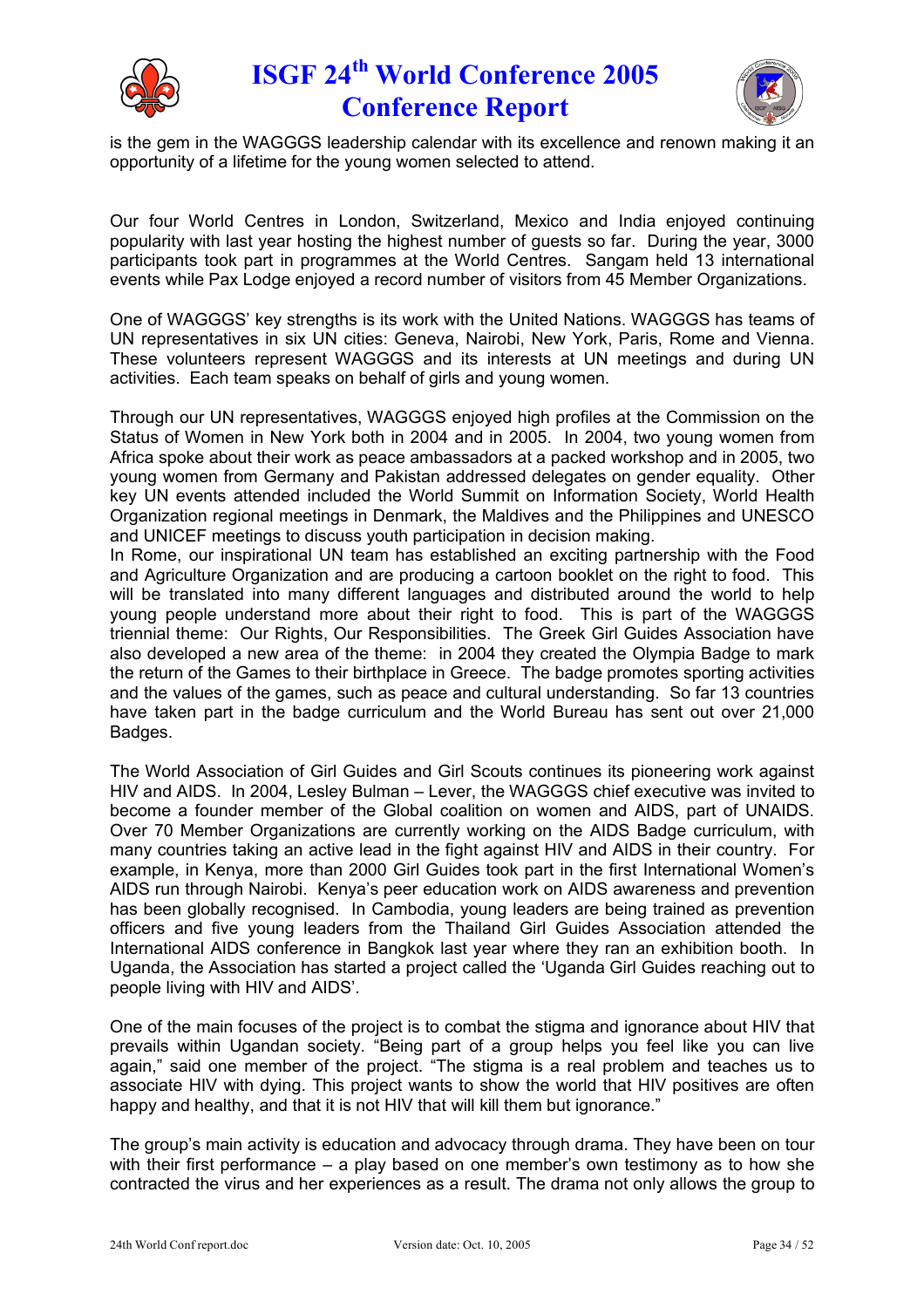



reach out to the local communities and dispel the stigma, but it also enables the members of the group to grow in confidence and feel part of something that is helping to improve and safeguard the lives of others.

Working in partnership with other organizations makes WAGGGS more effective and can improve influencing and funding opportunities.

WAGGGS and Soroptimists International continue to work together on the 'Building Peace Among Children' (BPAC) initiative in Africa. Soroptimists provided the funding for young leaders to be trained as Peace Ambassadors and to run peace projects in their own countries at the BPAC seminar in Rwanda in April 2003. One of the young leaders from the seminar is working with girls in a refugee camp in Zambia. This project demonstrates the effects and impact of conflict and war on children to members of the public through art. Other projects are now up and running in South Africa, Kenya, Rwanda, Zambia, Burundi, Tanzania, Guinea, Ivory Coast, Zimbabwe, and Uganda.

One of the most important new partnerships of the last three years has been with the UPS Foundation. This has provided substantial funding for *The Signature Programme - Volunteerism*, a project to work with three countries, Mexico, Malaysia and Hong Kong/China to promote understanding and commitment to volunteerism.

Running for three years, the Programme has ambitious targets for recruiting and training adult volunteers and increasing WAGGGS membership in Mexico and Malaysia, as well as cementing WAGGGS' working relationships and standing in the people's Republic of China.

In Mexico, membership numbers have doubled since the programme started and the Association is in an exciting phase of re-invigoration.

In China, the project has the support of senior authorities in Beijing, who are keen to see exchange of information and expertise between Chinese networks and a recognised volunteer organization.

The Girl Guides Association of Malaysia is focussing on building membership and on finding new ways to enable adults to volunteer support for Guiding around the country. States are actively recruiting and Guiding has an amazing new profile in the whole community.

We witnessed the true Guiding spirit during and after the Boxing Day Tsunami. Within hours of the disaster, Girl Guides and Girl Scouts from the affected areas were helping to look for survivors, using their headquarters as makeshift hospitals and distributing aid. The generosity of fellow Girl Guides and Girl Scouts from around the world came pouring into the WAGGGS tsunami relief fund.

I have been able to give you just a few highlights of WAGGGS' achievements over the last three years. But now I would like to turn your thoughts towards relations between WAGGGS and ISGF.

"What can ISGF do for WAGGGS and for its girls and young women?"

One of the main objectives of ISGF is to support guiding and scouting at all levels.

The ISGF World Committee already supports guiding by giving each year a grant to a young Girl Guide or Girl Scout: for example, in 2004, a girl guide from Togo went to France for a month at the Guides de France headquarters to have a training session on accountancy.

But could ISGF do more to support WAGGGS projects?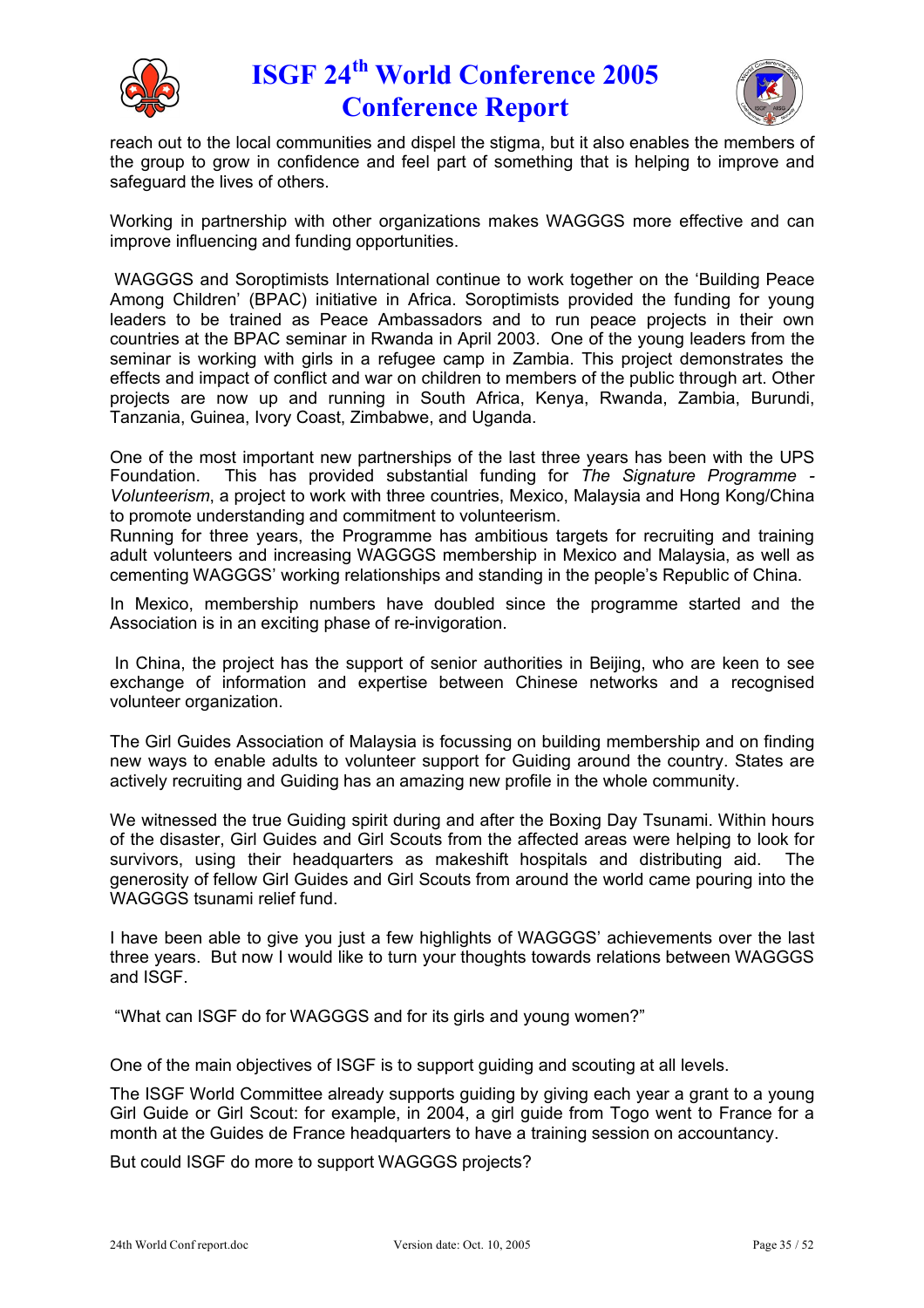



We all know for example that the advocacy campaign on the prevention of adolescent pregnancy, while successful in some countries has been difficult to implement in many others.

ISGF could help with this: highlighting the issue among its members, doctors, nurses and other relevant people in our countries.

Let us think together about what we could do together.

We could help promote 'Our Rights, Our Responsibilities', especially the right to learn as we are all aware of how, in many countries, girls and young women are struggling to attain equal rights to education.

In Jordan we will be looking forward to the next triennium and to our new goals: Improving leadership development, strong and growing member organizations and being the voice of girls and young women.

WAGGGS is a powerful organization but it could be even more so. We have the power to unite cultures and to forge peace and understanding between nations through our young people. Increased membership builds confident young women capable of leading their own lives, and participating equally in their communities. Programmes and trainings, like the Juliette Low Seminar, provide girls and young women with the resources to take on greater positions of responsibility. In order to continue to achieve these ideals, WAGGGS *needs stable resources*. With your help we could help more girls and young women to be leaders and to give so many more young people a better start in life.

I would like to end with some words from Safa, a 15 year old girl from Yemen who is taking part in a WAGGGS/UNFPA programme highlighting the consequences of early marriage. Safa and others take part in a range of activities – crafts, sports, arts and education about reproductive health and social issues. After five years in the programme, she is confident and eager to speak to her friends and family about what she's learned, especially with regard to early marriage. While many of her peers have no choice but to marry young, she has other plans: "I want to be a lawyer – the most famous lawyer in all of Yemen."

Thank you for your attention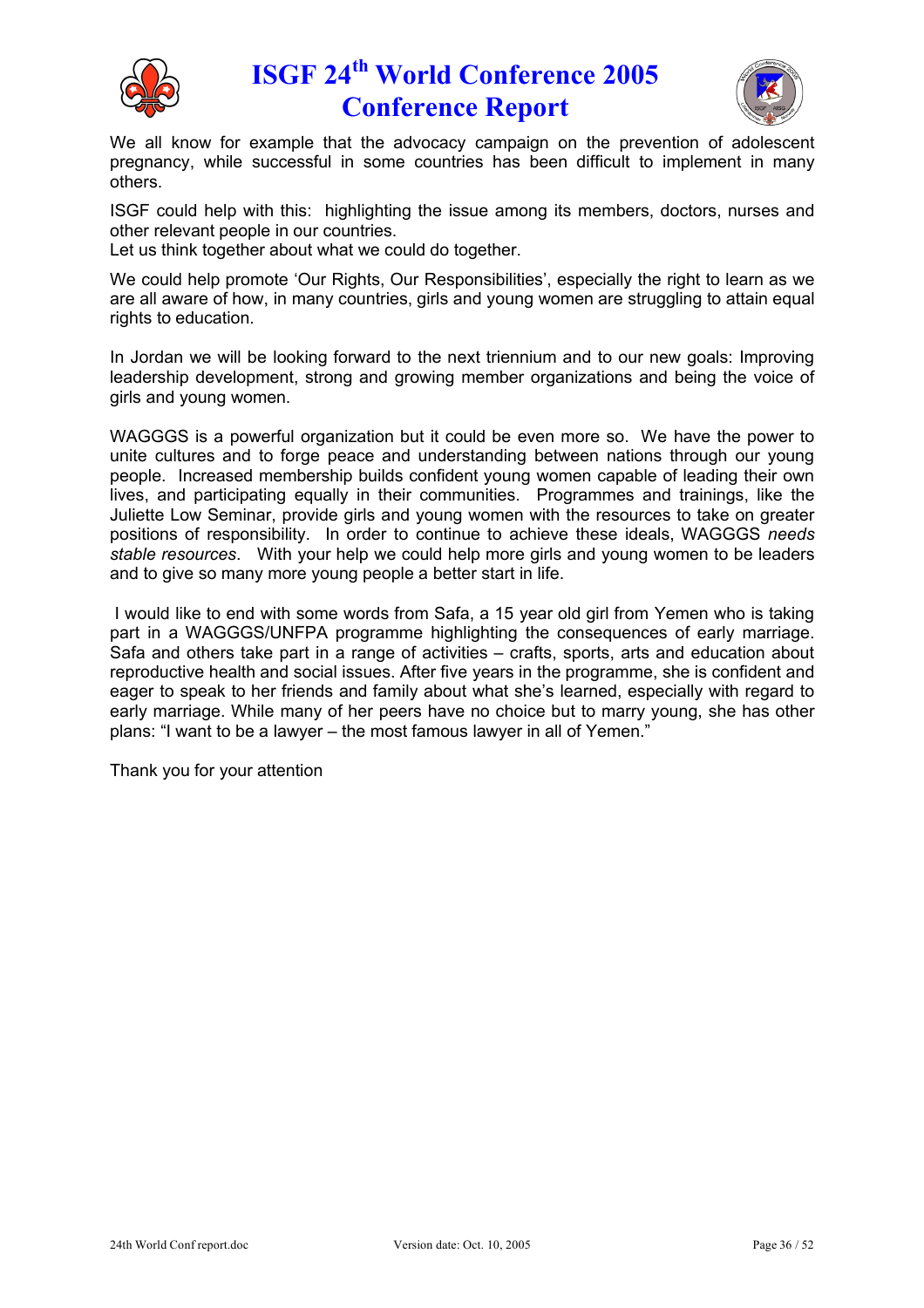



## **WOSM presentation**

#### **Co-operation /Partnership between ISGF and WOSM**

#### **Toby T. Suzuki Member of World Scout Committee, WOSM, WOSM Representative to ISGF and Member of World Committee, ISGF**

As you all know, my name is Toby Suzuki, I am a member of the World Scout Committee of WOSM (World Organization of Scout Movement) and as well as the WOSM Representative to ISGF.

At the same time, I am a voting member of the World Committee of ISGF.

I will talk about the co-operation and partnership between ISGF and WOSM in the recent past and about the future.

#### **1. History**

I think that it is important to start by recalling the co-operation and partnership between ISGF and WOSM in the recent past.

This co-operation is based on the Relationship Agreement signed in November 1998 which strengthened and reinforced the consultative status, granted by the World Scout Committee of WOSM to ISGF every three years since 1994.

The Relationship Agreement was developed in October 2000 through a Joint Memorandum stating concrete areas of collaboration, in particular, "Adult in Scouting".

#### **2. Re-Launch of co-operation between ISGF/WOSM**

After a transition period, due to the appointment of a new ISGF Secretary General, Faouzia Kchouk in January 2002, and a new WOSM Secretary General, Eduardo Missoni, the cooperation between ISGF and WOSM was re-launched. And a number of initiatives were achieved.

1) The World Scout Committee of WOSM has appointed me as a Liaison Representative of WOSM to ISGF, and I have been attending the ISGF World Committee meetings as a voting member of the ISGF World Committee since July 2002.

2) We established the linkage between WOSM and ISGF websites in February 2002

3) We established the systematic mailing system of the "ISGF Gazette" to all WOSM members through WOSM ScoutPak.

4) Also, regular contact between ISGF Secretary General (Faouzia Kchouk) and World Scout Committee Representative (Toby Suzuki) was established in July 2002. I am always in a circle of post mail, e-mails and telephone correspondence between Faouzia and myself.

5) Regular contact between the ISGF Secretary General and the World Scout Bureau has been established. In particular, in February 2004 Faouzia Kchouk, ISGF Secretary General, and Annik, her assistant, visited the World Scout Bureau in Geneva. I accompanied them as a Liaison Officer during all the meetings. We had extensive discussion with the WOSM Secretary General, three Deputy Secretary Generals and key Directors on the major functions in the World Scout Bureau. We discussed all the possibilities for future co-operation and partnerships between ISGF and WOSM in detail. I think that was the beginning of the relaunch of the co-operation and the partnership between ISGF and WOSM being strengthened.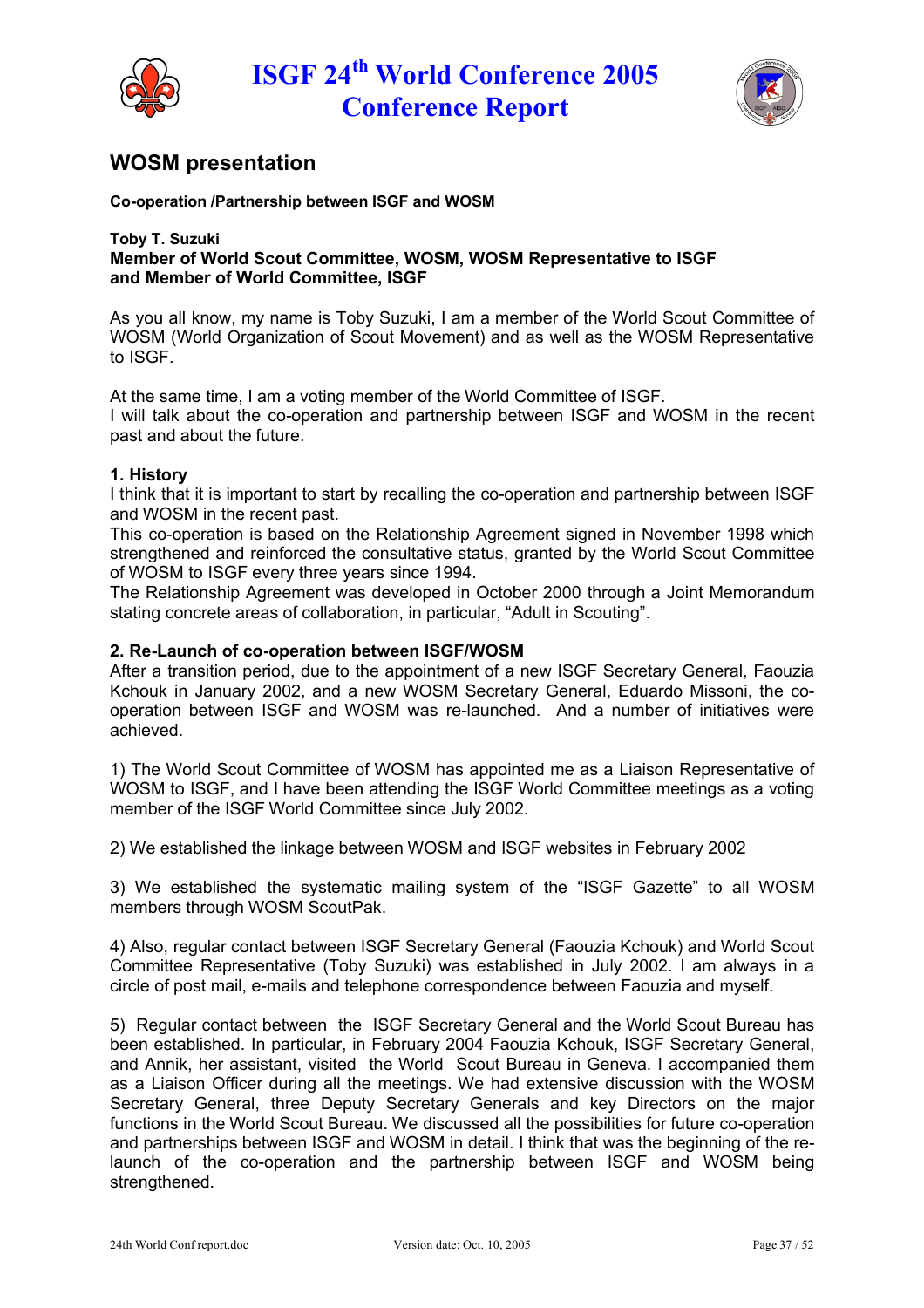



6) In April 2005, an ISGF delegation comprising Secretary General (Faouzia Kchouk). Chairman of the World Committee (Riccardo Della Rocca), and Vice-chairman (Jean Luc De Paepe) participated in the World Scout Committee meeting in Rome. And Riccardo made a 15 minute presentation on the relationship between ISGF and WOSM. Ricardo's presentation was well received by the members of World Scout Committee of WOSM.

7) WOSM has received the two Colonel J.S. Wilson Scholarships for 2003 and 2004, which were awarded as training grants to two promising young Scout leaders from Azerbaijan and Brazil. Their programme included, for the first time, a study visit to the ISGF Secretariat in Brussels where the launching of an ISGF branch in their respective countries was discussed with Faouzia.

8) WOSM has also received the ISGF's annual grants in 2003 and 2005 for the purpose of the publication of "Scouting and the United Nations", a guide for the National Scout Organizations, and for the production of the 2007 ScoutPax, an educational kit especially prepared by WOSM to assist NSOs at national and local level to plan and implement the "Gifts for Peace" project. Ann Whiteford brought English and French copies of "Scouting and UN Guide" for your reference.

### **3. What about the future?**

Co-operation in the coming year, especially between now and 2007, will concentrate on the preparation of the celebration of the "Centenary of Scouting". In concrete terms, this will materialize through following:

1) The extensive distribution of the Scouting and the UN Guide among all WOSM members as well as among the partners from the United Nations System; this Guide acknowledges ISGF support and shows the ISGF logo on the back cover.

2) The distribution of ScoutPax to all NSOs with the acknowledgement of ISGF contribution.

3) The presence of two representatives of ISGF at the 37th World Scout Conference in Tunisia in September this year, with a stand at the exhibition area and a 10 minute presentation in the plenary session. They will also have the opportunity to take part in the discussion group on the Strategy for Scouting, and thus bring the ISGF input into the debate.

The major ISGF involvement with WOSM will be in the various celebrations in 2007.

This includes an active presence at the 21st World Scout Jamboree in 2007 in the UK, through a stand in the "World Scout Center", the opportunity to run workshops at the "Global Development Village" with ISGF resource persons, the opportunity for individual members of ISGF to join the IST (International Service Team) as part of the NSO contingent of their country of origin.

During the Celebration of the Centenary of Scouting from now till 2007:

ISGF is also invited to contribute to "Operation One World", the operation of solidarity which aims at bringing at least one Scout from each of the present 153 WOSM countries. There could be other ways for ISGF to be associated with the 2007 celebrations, like the "Sunrise Ceremonies" on August 1st, or the "World Congress on 100 years of education" to be held in March 2007 in Geneva.

Further discussion will be held in due course between the ISGF Secretary General and the WOSM Liaison to ISGF and World Scout Bureau in order to settle the corresponding practical arrangements.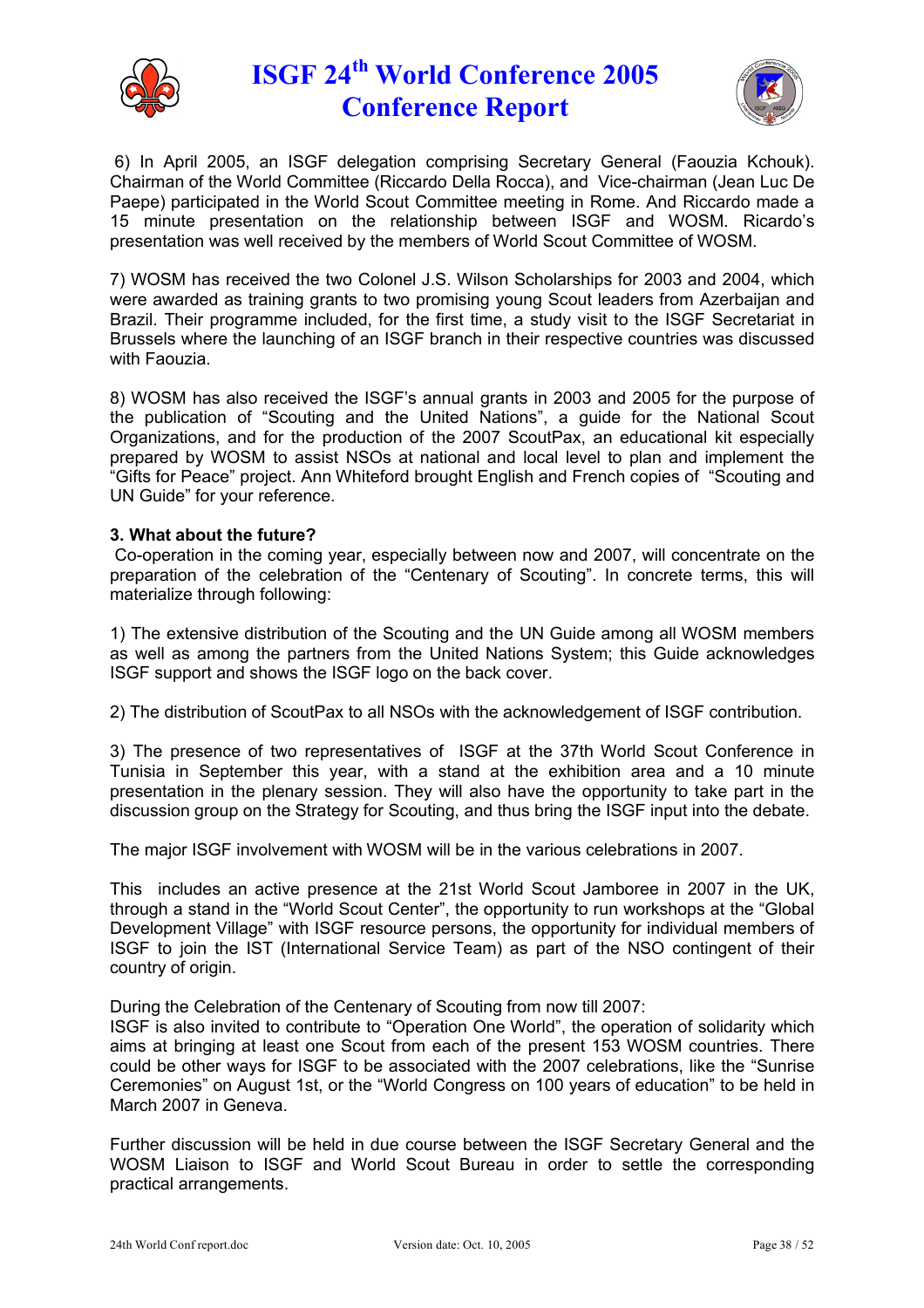



Finally, let me add that it has been for me a rewarding experience to be the World Scout Committee representative over the past three years. A new member will replace me after our World Scout Conference in Tunisia. I am sure that he or she will maintain an active presence among you, a presence which will contribute to strengthening the synergy between our two organizations for the great benefit of the Scout Movement.

#### Thank you!

Co-operation in the coming years, especially between now and 2007, will concentrate on the preparation of the celebration of the centenary of Scouting.

These are the main world initiatives for 2007 - but we hope that every supporter will use 2007 in their own way to boost their Scouting. We hope that national level organizations will run a great number of events, activities, programmes and projects before, during and after 2007 to improve their Scouting, improve the image of Scouting in their country and attract more support for Scouting.

The initiatives cover a range of activities - there is something for everyone… and they can be adapted to the social and economic situations in each organization. 2007 is for EVERYONE it is not just a Jamboree - it should be for all 38+ millions of Scouts and Guides worldwide, ISGF, their families, supporters, communities, and our partners.

Familiarise yourself with the key messages, programmes and initiatives for 2007. Check the website regularly for new information.

Please contact Toby Suzuki, WOSM Representative to ISGF, or Nicola Gooderson, 2007 Project Manager, World Scout Bureau Central Office, for any queries relating to 2007.

Please contact your World Bureau in Brussels for additional support Use this information and pass on key messages during any input at key national or local meetings.

**Where you can obtain more information www.scouting2007.org**

**www.scout.org**

**ScoutPAX website (June 2005)**

**Contact: Toby Suzuki – WOSM Representative to ISGF tsuzuki@world.scout.org Nicola Gooderson - Project Manager, 2007 Centenary ngooderson@world.scout.org**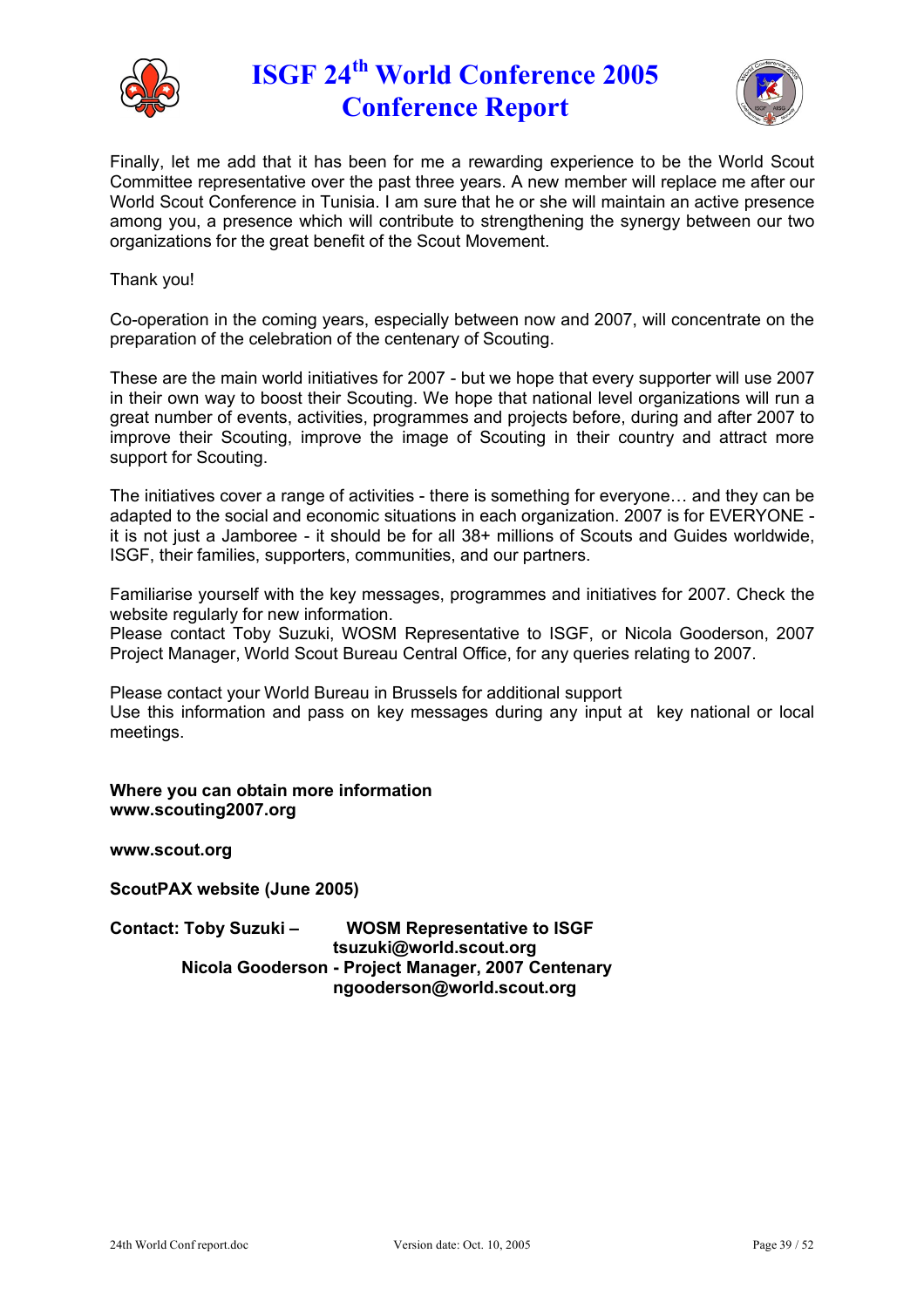



## **WOSM-Panel address**

### **Anne Whiteford**

Director, Strategic Plan, Monitoring and Evaluation

World Scout Bureau

Mr Chairman, Ladies and Gentlemen,

First of all I would like to say how pleased I am to be able to be here with you today to provide a short input on the Strategy for Scouting and how it links with your strategy, which I know is a key item on the agenda of your conference this week.

I am responsible for supporting the work on the strategy at the World Scout Bureau, where I have been working for 4  $\frac{1}{2}$  years. I have a long involvement with Scouting and Guiding – working professionally for Scouting for 11 years in the UK before joining the team at the World Scout Bureau.

The Strategy for Scouting was adopted at the last World Scout Conference in Thessaloniki. This followed putting the building blocks in place over a period of years.

The programme policy was adopted.

Adults in Scouting was introduced and the World Adult Resources Policy developed.

A new fee system for WOSM was introduced and a mission statement was developed and adopted in Durban in 1999.

This work has been very important but defining the mission of Scouting was the first step in developing the strategy.

The process is the same as you are using and in world Scouting we have tried to make this a very participative process. A vision statement, to inspire and motivate leaders was developed, strategic priorities identified, and expected results were determined following the discussion groups in Thessaloniki.

The strategic priorities for the Strategy are:

- 1. Youth Involvement revitalising the Scout Method
- 2. Adolescents supporting their transition to adulthood
- 3. Girls and Boys, Women and Men respecting differences, promoting equality and sharing responsibility.
- 4. Reaching Out breaking down barriers and working with all segments of society.
- 5. Volunteers in Scouting developing new approaches to broaden the base of adult support.
- 6. An Organisation for the  $21^{st}$  Century becoming flexible, lean, innovative and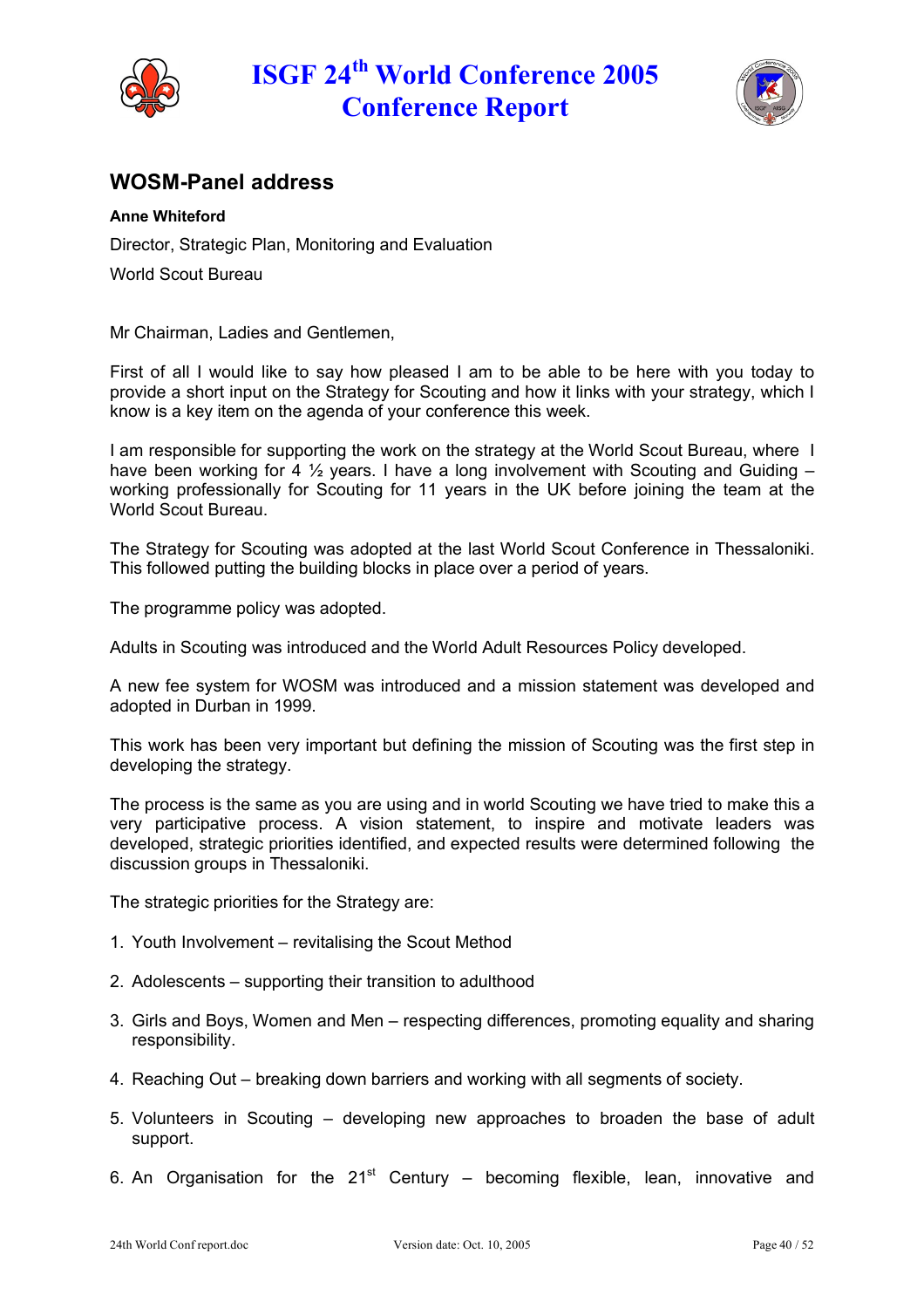



participatory.

7. Scouting's Profile – strengthening communications, partnerships and resources.

A lot of material has been developed to support the strategy – all of which is now available on the WOSM web-site and there is a CD-ROm for each delegation.

So, where are we now and how can ISGF support Scouting in this task?

The Strategy for Scouting is an umbrella strategy. It provides a framework for NSOs to develop their own strategies to meet their particular needs. This is happening in many NSOs.

It is also an exciting time for Scouting as we prepare to celebrate our Centenary.

It is very important that the Centenary and the Strategy work hand in hand in NSOs so that each give the other added value. It is important not to have two initiatives working in parallel or even worse competing for Scouting's limited resources of time, money and human resources.

At the Conference in Tunisia in a few weeks time we will be asking NSOs to focus on implementing their strategies and using 2007 as a vehicle to move forward in their associations.

The other key step in the strategy is to set and agree targets for each of the strategic priorities, so that in three years time we will be able to measure progress in the strategy and assess its impact on Scouting to NSOs. This again will be a major part of the agenda in Tunisia.

So, how can ISGF help Scouting with this task?

ISGF has already supported work on the Gifts for Peace project, which my colleague, Nicola Gooderson presented to your meeting last year.

Your support has enabled a resource to be developed so that Gifts for Peace can become a reality for Scouts of all ages around the world and not remain as a project for the National Scout Organisation. The resource is nearly complete and is being translated into French at the moment and we hope that there will also be translations in Arabic and Spanish.

This links with goal no 3. in your strategy to identify and activate opportunities for support and service and we want to further develop this work by creating a database of projects in NSOs which are contributing to peace around the world.

A new programme 'Scouts of the World' has been developed, helping young people, Scouts and non-Scouts, to take on projects in the community on peace, development and the environment that will make a difference. We know that there are already many good projects in Scouting and Guiding.

ISGF has also supported the production of a resource on partnerships which has recently. I have a few copies here. Partnerships is an important element of our strategy and this resource will assist NSOs in developing partnerships more locally.

WOSM values the support of ISGF and the relationship that has been established. We are in a period of developing plans for the coming triennium, which will be discussed and debated at our conference in the coming months.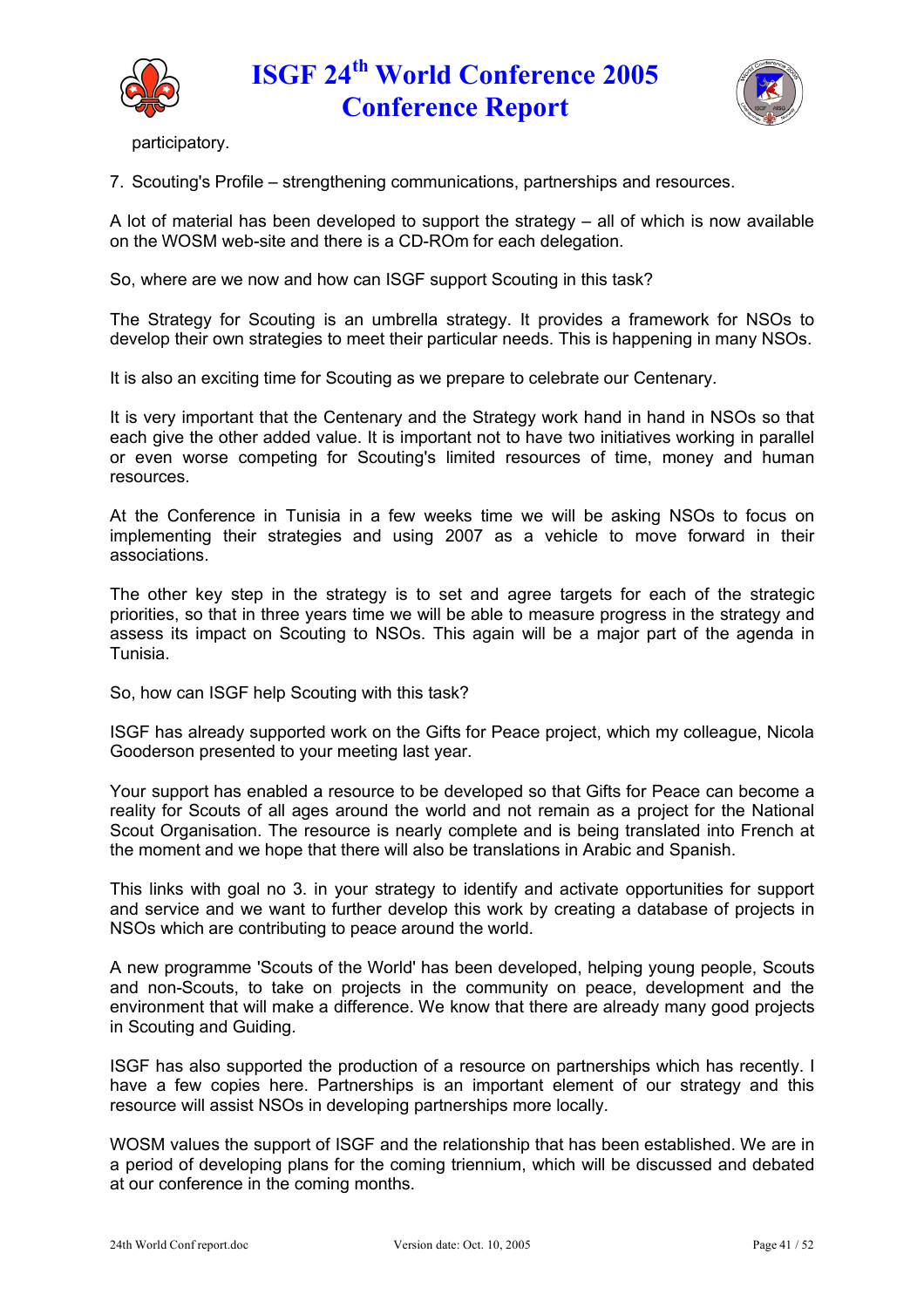



I think through the support of ISGF at world level, WOSM can increase its impact and support to NSOs by making resources more widely available. It is also important that support is provided at national and local level, working in partnership with Scouting to help them to meet their particular needs.

#### Summary

I think that with the 2007 celebrations, there are many opportunities for ISGF to support Scouting.

There are already good relationships established at world level, supporting the development of key aspects of the Strategy.

Our push to National Scout Organisations is to encourage and help them to take a strategic approach; to meet the specific needs that they have and to use the centenary celebrations to help them on their way and encourage them to involve everyone in their plans and work.

The other key aspect is to set targets and measure our progress in the strategy. This will be a key aspect of the discussion groups and from this specific projects will arise following the conference in Tunisia.

Thank your for your support so far and can I ask you to continue to support Scouting at national and local level as this is where Scouting really makes a difference.

Thank you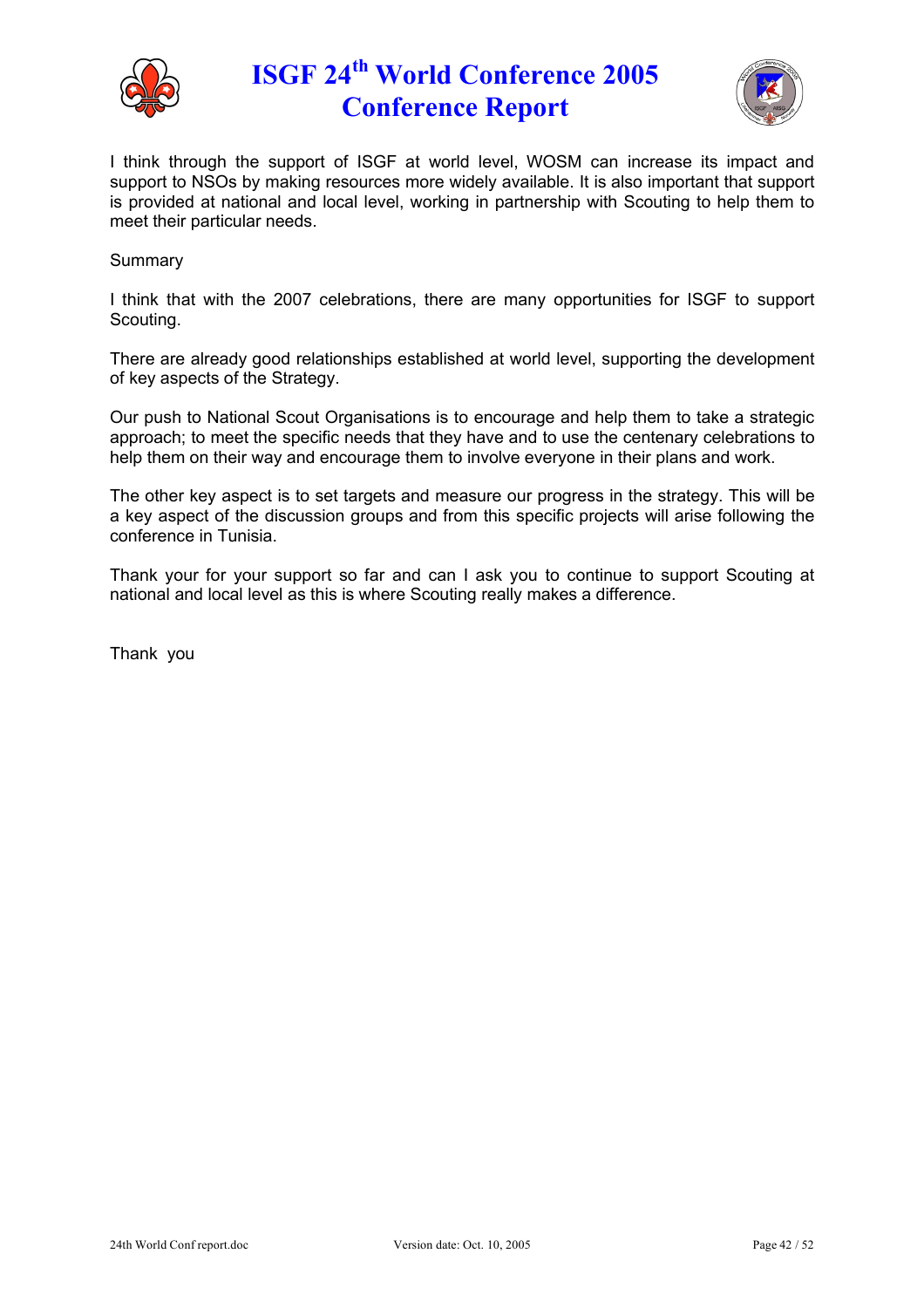



**WAGGGS-Panel address**

**Carol Bowen**

### **HOW ISGF IS VIEWED BY WAGGGS How the two organizations can work together for mutual benefit.**

### **World Level**

The World Association of Girl Guides and Girl Scouts is aware of the International Scout and Guide Fellowship as a group of adults who have had former experience as active leaders of the Scout and Guide Associations at all levels within their own country.

At World level, WAGGGS is conscious that ISGF has made some contribution, mainly financial, to the work of WAGGGS, and thanks ISGF for the annual Rieck-Muller scholarship.

At World level, it is probably not known just how much practical and financial help is given in individual countries. Indeed, it is not generally understood how the ISGF National Fellowships relate to the WAGGGS Member Organizations. I must add that neither is this clear to ISGF!

At World level WAGGGS would like to encourage more communication between volunteers and we would suggest a meeting of its chairmen early in the next triennium.

WAGGGS would like to see a link between the websites of both organizations.

WAGGGS would like ISGF to promote and support WAGGGS fundraising initiatives, Like World Thinking Day.

WAGGGS is disappointed that they are not able to take a full and active part in this World Conference. They did receive invitations but the World Board Chairman, the Chief Executive and other Board members are at this moment on their way to Jordan for the WAGGGS World Conference, to which I must rush after this conference. Perhaps we could plan these things better in the future.

There exists a Relationship Statement between WAGGGS and ISGF, which was updated in November 2001. It is still relevant today and many of its objectives are being achieved. There does remain some work to be done, particularly in the exchange of information. By using each other's media to publicise our activities, we could identify areas where ISGF could be of real service.

Perhaps this is where we should begin in order (I quote) "to promote our shared ideals… with clarity, co-operation and with minimum possible wastage of resources"

#### **Regional level**

At Regional level the recognition and understanding of ISGF by WAGGGS varies enormously across the world.

During 2004, WAGGGS held conferences in all five World Regions. We were delighted to welcome some of the ISGF World Committee members and were pleased to be able to offer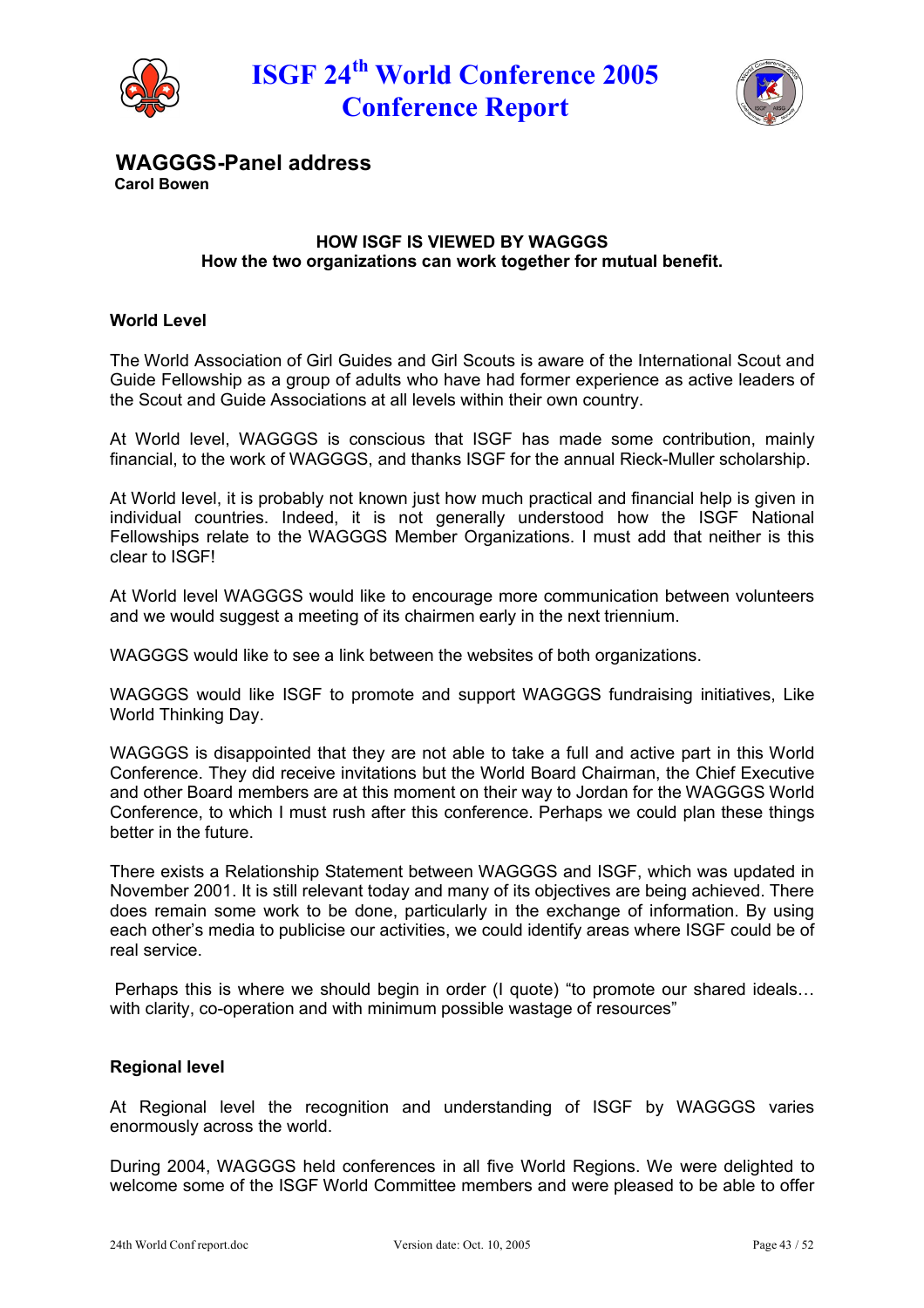



them some time in the Conference programmes to speak about ISGF. Many individual contacts were made and it is our hope that these contacts have been followed up.

I think that it is fair to say that both WAGGGS and ISGF are most developed in the Europe Region. Now that ISGF and WAGGGS Europe have their offices in the same building we can expect a very close working relationship. Also in Europe, WAGGGS works very closely with WOSM, so perhaps there are partnership opportunities involving all three of us.

Already the Europe Region WAGGGS and the European Committee of ISGF have started to talk about how we can co-operate on Community Development Projects. Seeing how the members of ISGF fellowships are keeping the spirit of service alive should and will serve as an inspiration to others, especially the young people.

In the Africa Region, there is a similar desire for both world organizations to work together in community activities.

This type of work requires close linking and communications with the WAGGGS' membership in each country and we would strongly encourage this type of relationship.

#### **National Level**

At National level, there is confusion in some countries about the adult status of membership of WAGGGS versus membership of ISGF. Member organizations of WAGGGS have varying rules about adult membership. WAGGGS does not interfere with how the national associations organize themselves, so long as the focus is on work with girls and young women.

In October 2002, the Director of WAGGGS World Bureau wrote to all WAGGGS Member Organizations stating that (I quote) 'WAGGGS World Board encourages all Member Organizations to cooperate with the ISGF Member Organization if there is one in your country. We also encourage you to promote that national ISGF Member Organization to all adults who may no longer be prepared to serve your own National Association in a leadership position but who still wish to support Girl Guiding/Girl Scouting in a less active manner. Many Member Organizations have directly benefited from help and encouragement provided by ISGF Member Organizations, which help to keep former members in touch with the Movement and provide opportunities to offer support in a variety of forms from time to time." (unquote)

At this moment I am now wondering if the WAGGGS Member Organizations appreciate that it is their Trefoil Guilds who are the potential members of ISGF. Perhaps WAGGGS could do a little more to promote Trefoil Guilds and their subsequent membership of ISGF. WAGGGS is aware that there is a huge untapped resource in its alumni and will work to harness this in the coming triennium. We see this as an opportunity to work more closely with ISGF

#### **Local Level**

At local level, the involvement of members of Trefoil Guilds with the everyday running of group meetings and special events varies enormously. I am sure that the leaders would not tolerate interference, but many would welcome help.

One of WAGGGS' three goals for the next triennium is to develop strong leadership. There has never been a time when community leadership has been more important. Having strong community leaders who are able to shepherd a community into a cohesive and mutually responsible society is something to which Girl Guiding/Girl Scouting can contribute. Our unit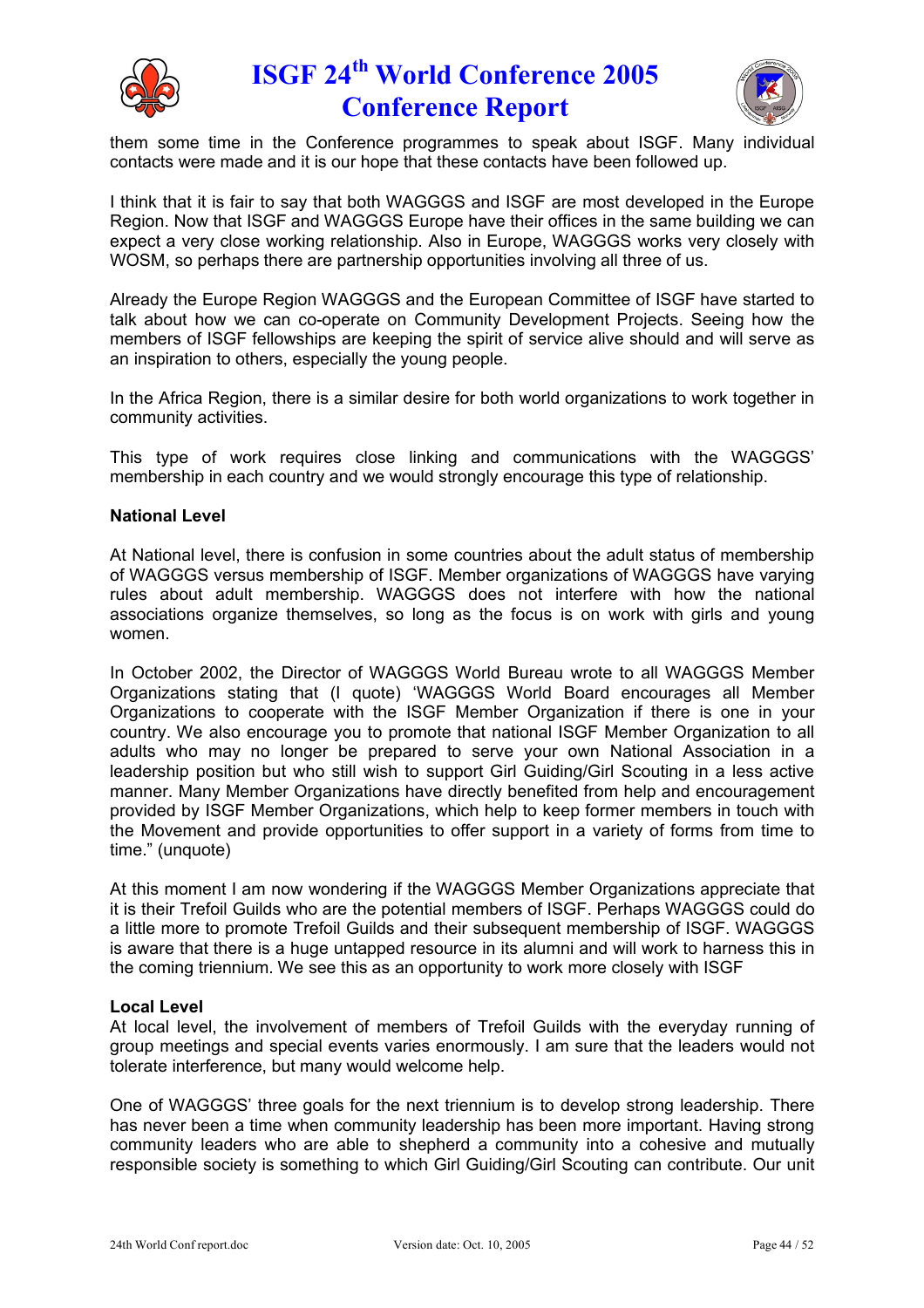



and troop leaders are community leaders; you are their supporters. This is definitely an area where there is a wealth of experience and knowledge in ISGF.

#### **Personal observations**

I wonder if I could be so bold as to make a few personal observations after working as WAGGGS' representative on the ISGF World Committee for nearly two years.

I joined the World Committee of ISGF half way through the triennium and was reminded of the challenges of joining an existing committee, learning new jargon and ways of work. I was particularly surprised at the limited staff support which can be afforded by ISGF and hence the large amount of work expected of individual committee members.

I also found it frustrating to be working simultaneously in two languages and wonder if time could be better spent in discussion and action rather than waiting for translation. This applies to face to face meetings and also in written correspondence between members.

I tell you this because at the end of this week six of you will face these same challenges as you sit down with six other previously elected embers for the first World Committee meeting of the next triennium.

You will need to decide very early on, how you are going to work together and share your expertise, how tasks will be allocated, how they will be reported, how you will communicate with each other, with the World Bureau and with the National Fellowships – you must Be Prepared for a mountain of emails in the forthcoming weeks.

You will need to sit down together with your staff and establish your working relationships. Your aim will be to create a strong leadership team with adequate staff support.

Of course, funding is key to the success of your work and I am hopeful that the members present today support the notion that fees need to be paid at the level required to support the hard work and time which the World Committee is committed in giving.

I have enjoyed working In the ISGF World Committee and I recognize enormous potential for ISGF in it Community Service and it s support for WAGGGS, but no-one can deny that the attendance of delegates here in Lillehammer demonstrates the overwhelming Fellowship that exists among all the members from across the world.

We should not be afraid to admit that, as its name implies, Fellowship will remain the strongest link within the organization as it works together to build the future.

WAGGGS wishes you well.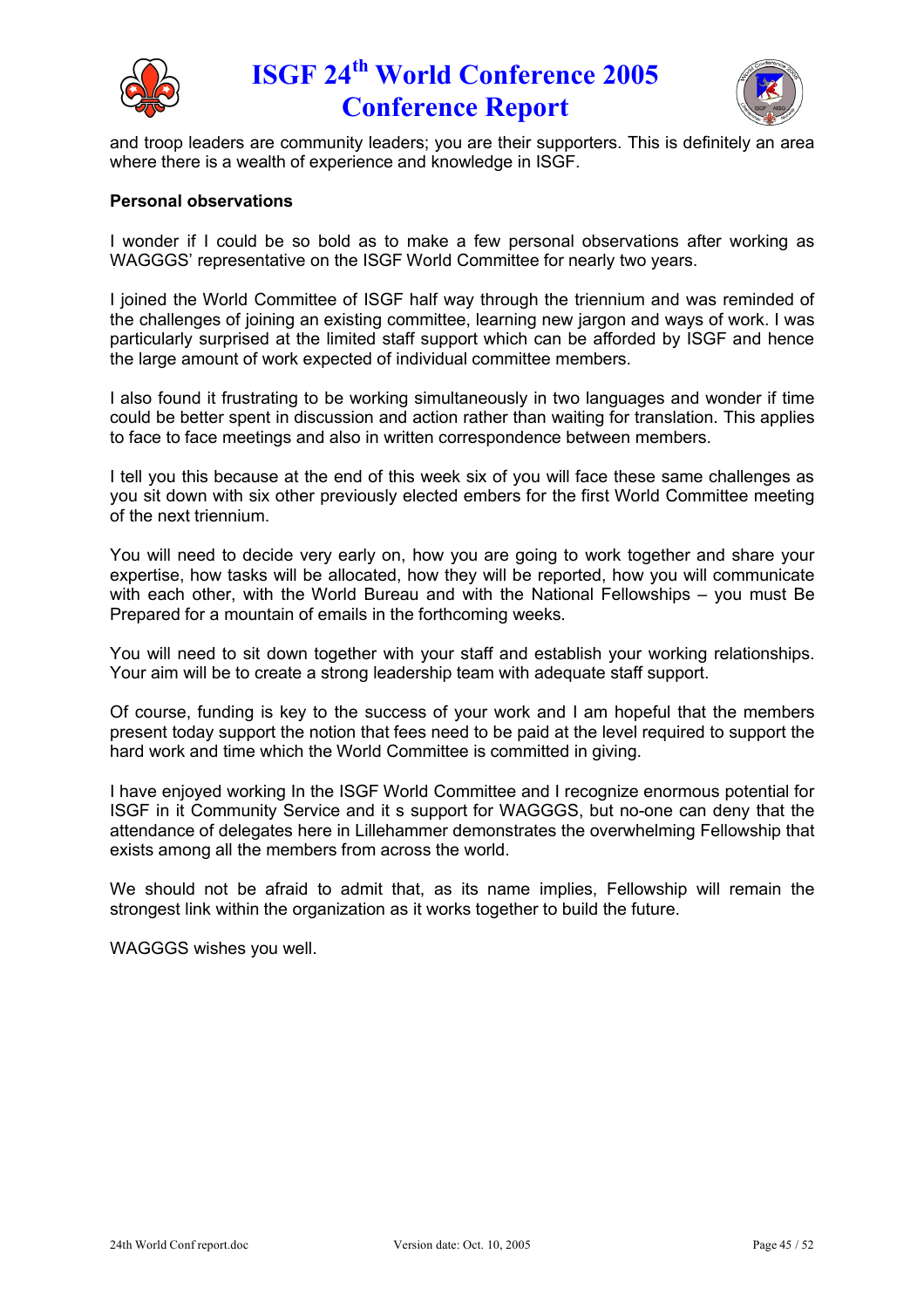



### **New ISGF World Committee Chairman Address Martine Levy**

Dear friends,

I would like to thank you for putting me here, at the Chairmanship of ISGF; I hope the new World Committee and the World Bureau won't disappoint you during the 3 following years.

I would like to thank all of Norway and especially Bjorg and the Host Committee for the wonderful conference we have just lived; this conference would not have existed if you all. delegates and observers, had not come to make it live, and I am very moved to be in front of you coming from all over the world and gathered for this World Conference.

I would like to thank and congratulate the 5 outgoing members of the World Committee, especially Riccardo and Jean-Luc for the enormous work they have done and for the mainly straight road they marked out for us.

The first ISGF Conference I attended in 2001 in Budapest in Hungary fascinated me; it was very different from the other conferences, international meetings and forums I was used to participating in, and I think I have been attracted by ISGF like a magnet. So, apart from the emotion, I am proud and happy because I'll have the opportunity to serve ISGF totally.

First of all, I don't want to forget how generous you have been in the World Market. Thank you very much.

Thank you all for your extremely fruitful discussions and reflexions; you know the Constitution by heart; you gave us your agreement on the World Committee Action Plan; only a few days have been enough for us to have a Strategic Plan which allows us to implement our new Mission which will lead us to the Vision we have fixed.

But who is us? us, first of all, it is you; as we rely on you to tell us in a critical way all what you think of the Strategic Plan when you are back home.

But us it is also us, the World Committee members supported by the World Bureau; we'll be listening to you in order to work on that Strategic Plan. And I hope that in 3 years time, we'll deliver a better plan, which will be adopted by the World Conference.

Us, it is still the World Committee members and the World Bureau and I am pleased to be so well surrounded ; but I would like to say, immediately, to my colleagues and especially to the new ones, who I congratulate for their election, that the task will be heavy.

When a person is a candidate to the World Committee, it is because this person wants to serve ISGF, because this person believes in it, because this person is ready to give as much as possible to accept the challenges; yes, my friends, we'll have to work hard together, to have new ideas, to be enthusiastic, to dream of a great future.

I would like to go now to another part of my speech. It will probably be boring for you but if I don't say it I won't be in harmony with myself. So could you please excuse me.

I would like to dedicate the Chairmanship of the ISGF World Committee to different persons.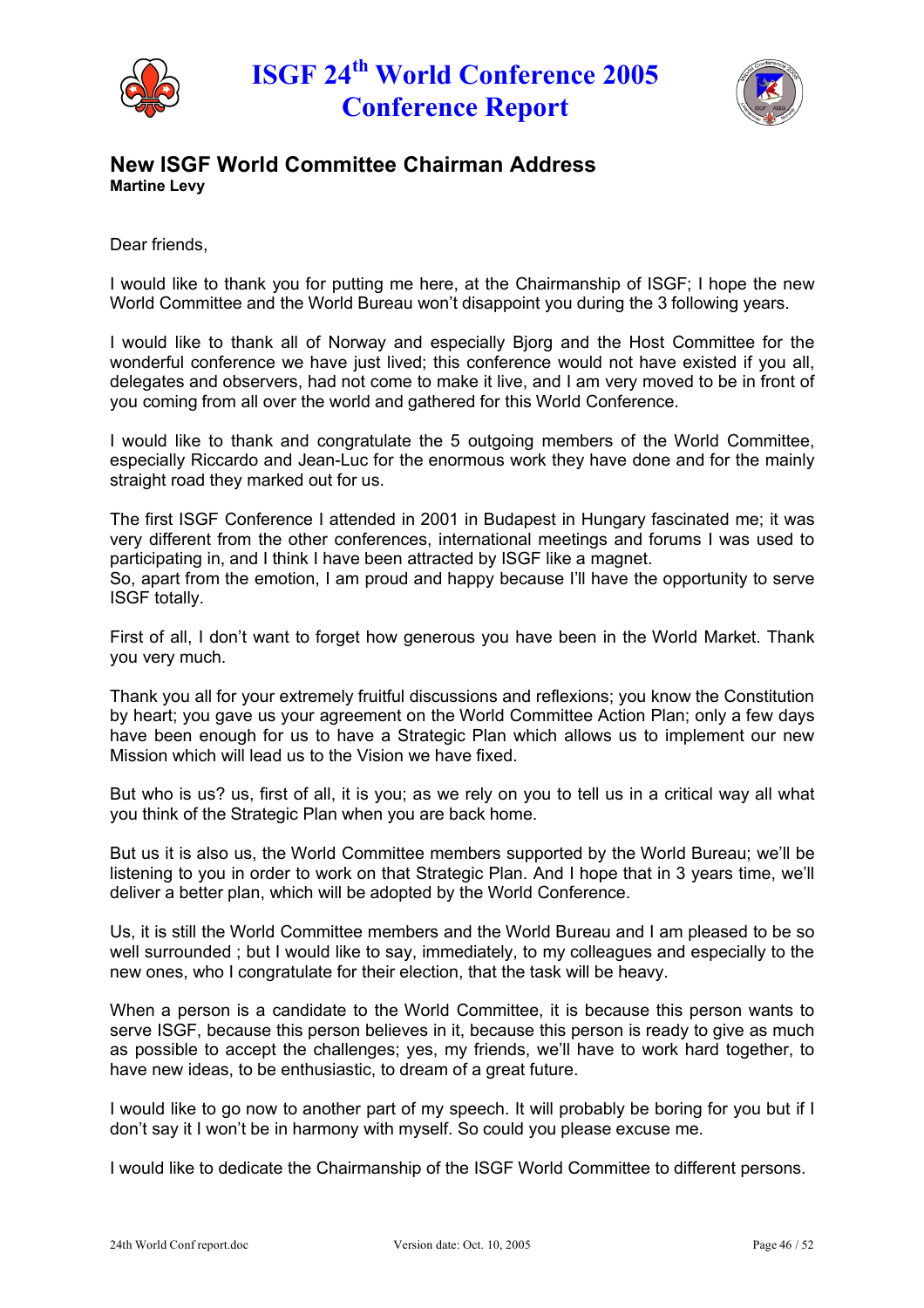



My daughters, who, since I went back into the Scout Movement in 1979, have always supported me and my husband who has always encouraged me to go on in my activities and who still gives me very good advice.

The 3 other persons are today deceased.

Geneviève Campredon; I am sure some of you have known her.

When I joined the team representing WAGGGS in the UN in Paris, Geneviève was a member of this team. She was also the IFOFSAG (now ISGF) Vice-chair.

One day, a short time before her death, she asked me to come and see her at home. She asked me "what do you think of IFOFSAG?"; I had absolutely no idea. She gave me an explanation and asked me then: "if you were in IFOFSAG, what would you like to do?"; my

immediate answer had been "create or support IFOFSAG branches in Africa". Was it a premonition?

Geneviève, if you hear me or if you see me, you were right. See what your friends did with me.

Angèle, my sister, my friend; in fact, she was neither one nor the other; she was a part of myself. Angèle was the General Commissioner of the Girl Scouting Federation in Ivory Coast, when she passed away last summer; she was less than 50 years old.

18 years of cooperation between Scouts and Guides of France and Ivory Coast, 18 years of common dreams, 18 years of common work had sealed a deep complicity between us, an indestructible friendship. Death has broken them, both.

AngÇle, who had been for a long time the Vice-chairman of the WAGGGS Africa Committee, taught me a lot about WAGGGS and much more about Africa; she would have probably been elected at the WAGGGS World Board in a few days.

Angèle, if you hear me, if you see me, you would have been proud of me today.

My father. When I was very young he taught me the respect of the fundamental values, those I discovered later when I was a Girl Scout, those values that we still encourage in ISGF, and which have to be defended now may be more than ever.

He taught me the pleasure of an effort and of a job well done; he taught me that, in life, we had to try to do our best and to go as far as possible.

My Dad, if you hear me, if you see me, know that today your lessons have been carried out.

Thank you.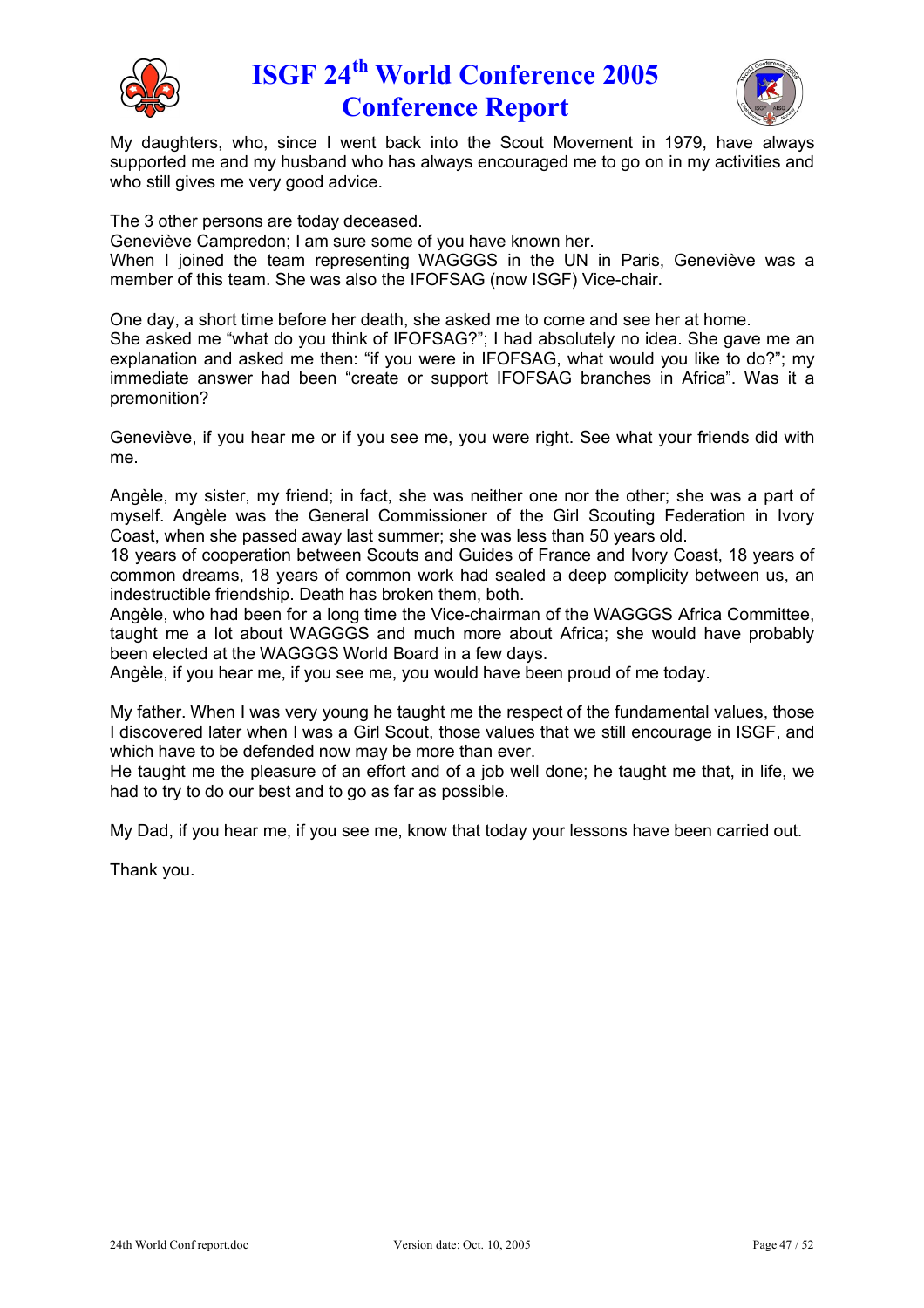



### **DELEGATIONS LIST/LISTE DES DELEGATIONS** \*

**AUSTRALIA/AUSTRALIE** Jennifer Nelson Eslyn Wass, Audrey Williams **AUSTRIA/AUTRICHE** Hans Slanec Werner Weilguny, Ferry Partsch **BAHREIN** Proxy to Tunisia - Procuration ë la Tunisie **BANGLADESH** Golam Rabbani Abdul Khaleque, Md. Iqbal Jamal, Lovely Yasmin **BELGIUM/BELGIQUE** Madette Van Stratum Lucile de Henau, Pierre Decoene, Renaat Roeland **CANADA** Linda Bates Audrey Waddy, Ed Hulme, Kit Irving **CHILE/CHILI** Fernando Villalobos Felix Donoso **CYPRUS/CHYPRE** Andreas Kiayias **CZECH REPUBLIC/REPUBLIQUE TCHEQUE** Jan Adamec **DENMARK/DANEMARK** Steen C. Andersen Rigmor Lauridsen, Birthe D. Laurentzius, Soren Silving **FINLAND/FINLANDE** Ilmo Pulkamo Raisa Montin, Rita Söderström **FRANCE** Jeanne Seraphin Claude Berthie, Monique Delot, Yves Zacchi **GERMANY/ALLEMAGNE** Angela Dernbach Dietrich Lücke **GREECE/GRECE** Christos Loukatos Anthoula Alatza, Effie Pipinopoulou, Nike Kallistratou **HAITI** Ghislaine Cadet Marlène Frederic **HUNGARY/HONGRIE** Somoggi Dezsö **ICELAND/ISLANDE** Einar Tiörvi Elíasson Gunnar Rafn Einarson **IRELAND/IRLANDE** Sheila Luckwill Jean Hill, Vera Pepper, Val Fletcher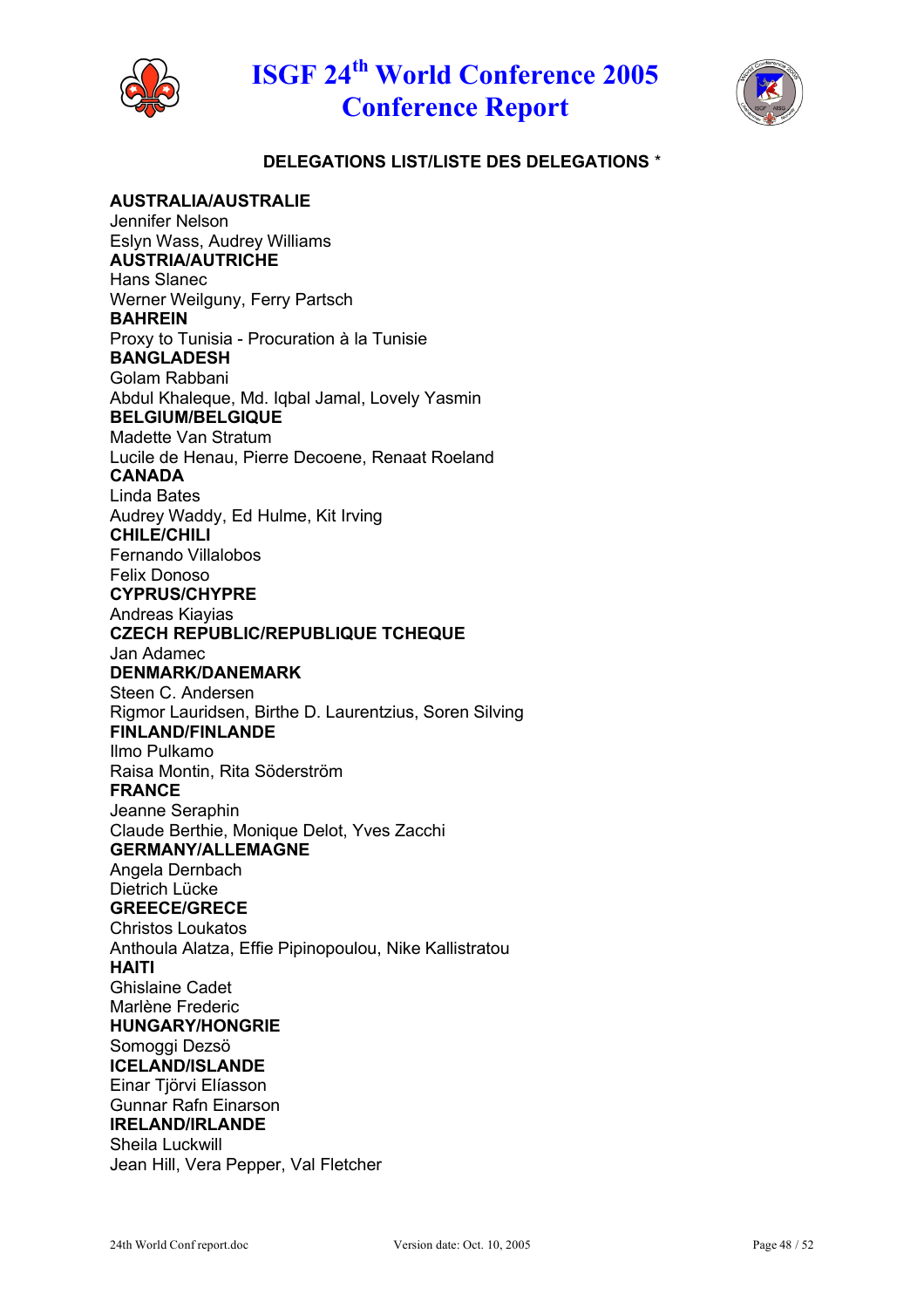



**ITALY/ITALIE** Littorio Prezioso Mario Sica, Monika Maertens, Antonio Labate **KUWAIT/KOWEIT** Proxy to Saudi Arabia / Procuration ë l'Arabie Saoudite **LATVIA/LETTONIE** Arija Doroskina **LEBANON/LIBAN** Marwan Deek Ahamd S. Tatari, Samia Hambali Deek **LIECHTENSTEIN** Hedy Sprecher-Erne Ruth Gattinger **LITHUANIA/LITHUANIE** Proxy to Denmark - Procuration au Danemark **LUXEMBURG/LUXEMBOURG** Simone Gehlen Lucienne Chapron, Ginette Hippert, Léon Keiser **MALAYSIA/MALAISIE** Proxy to Australia - Procuration ë l'Australie **MEXICO/MEXIQUE** Georges Cojuc **MOROCCO/MAROC** Mernissi Khadija Ben Saïd Naïma, Ben Saïd Hai Abdelaiii **NETHERLANDS/PAYS-BAS** Mickey Heydenrijk-Van Boon G.J. Sniers, J. Kremer **NETHERLANDS ANTILLES/ANTILLES NEERLANDAISES-CURACAO** Maria Wawoe-Wolfschoon Lygia Da Costa Gomez-Gouverneur, Juliana Chocolaad, Victorine Leue-Abendanon **NEW ZEALAND/NOUVELLE ZELANDE** Bethea Frost Julie Mace, Jackie Cordiner, Keith Caldwell **NIGERIA** Adepoju Atobatele Ayodeji Idowu **NORWAY/NORVEGE** Harald Pettersen Knut Falkenberg, Roar Moe, Kari Saxrud Gundelsby **PANAMA** Proxy to Mexico / Procuration au Mexique **POLAND/POLOGNE** Teresa Tarkowska-Dudek Ludomira Ryll **PORTUGAL** Mida Rodrigues Teresa Garcia, Marinette Costa, José Ribeiro **ROMANIA/ROUMANIE** Proxy to Liechtenstein - Procuration au Liechtenstein **SAUDI ARABIA/ARABIE SAOUDITE** Abdullah Omar Naseef Abdullah Sulaiman Al-Fahad, Ali Ahmed Al-Ghamidi, Mohammed Saleh Bajunaid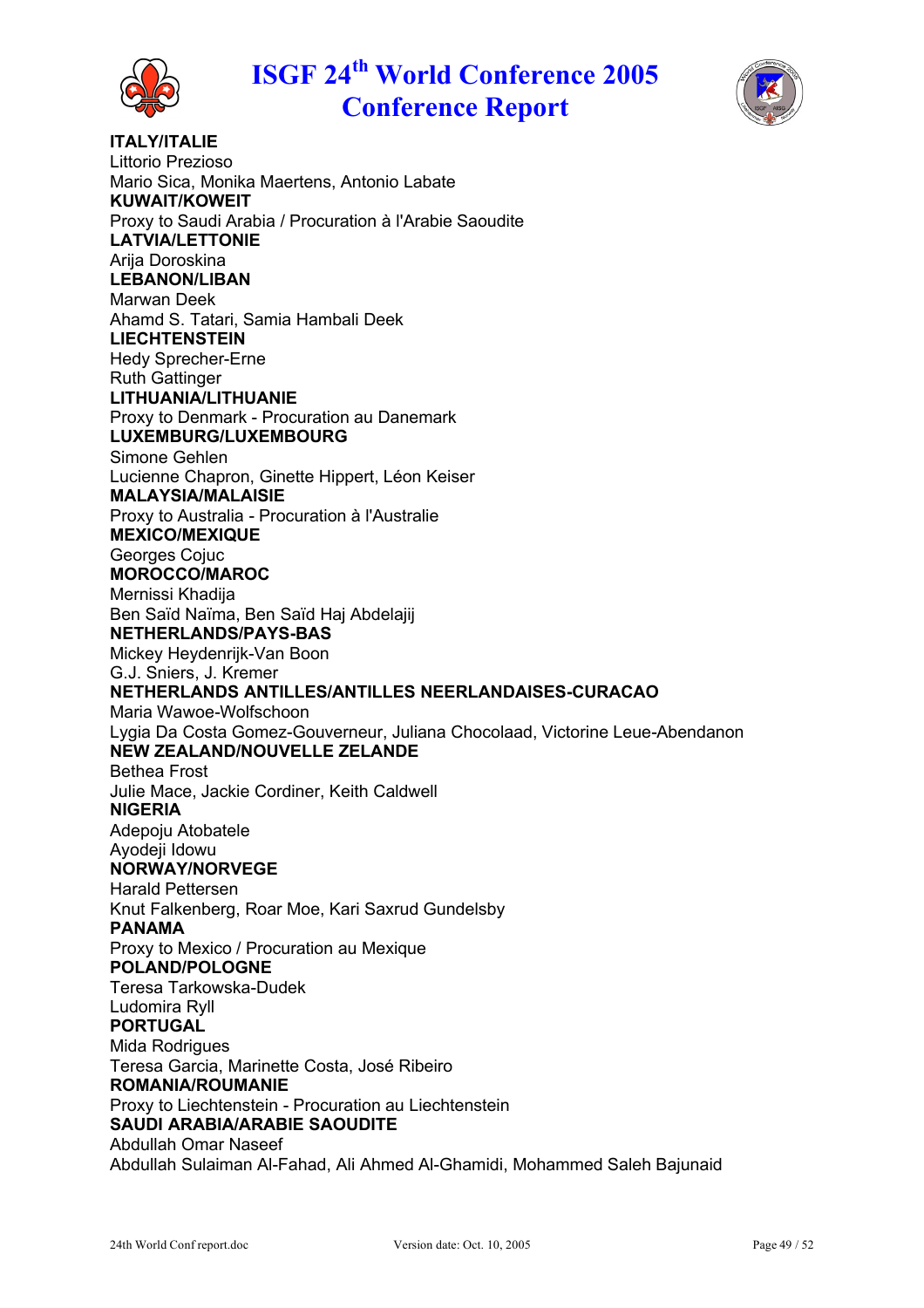



**SLOVAKIA/SLOVAQUIE** Proxy to the Czech Republic - Procuration à la République Tchèque **SLOVENIA/SLOVENIE** Aleš Čerin SWEDEN/SUEDE Arne Sandin Yvonne Austvik, Solveig Hillbro, Sven Jansson **SWITZERLAND/SUISSE** Marianne Walter Christine Pasche, Hansjörg Hirt, Jacques Devaud **TUNISIA/TUNISIE** Abd El Kader Lassoued Ahmed Benmansour, Slim Ben Mustapha, Mohamed Tijani El Ketari **UGANDA/OUGANDA** Nabukeera Immaculate, Dickson Wasajja **UNITED KINGDOM/ROYAUME-UNI**: Elizabeth Ferrier - David Mowbray Pamela Makepeace, Ann Haseler **CENTRAL BRANCH/BRANCHE CENTRALE** Monique Blanchard Margeret Asquit Morrey Claudette Laurent Alice Salare **WORLD COMMITTEE/COMITE MONDIAL** Chairman Riccardo Della Rocca Vice-chairman Jean-Luc De Paepe Members **Abdesslam Benmoussa** Leny Doelman Mohamed Néjib Gharbi Anton Kurnia Suresh Lalwani Martine Levy Victor Santos Dominique Staub Bjorg Walstad Carol Bowen (WAGGGS representative/représentante de l'AMGE) Toby Suzuki (WOSM representative/représentant de l'OMMS) Ex-officio members Faouzia Kchouk, Secretary General/Secrétaire générale Jean Vandervelden, Treasurer/Trésorier Niels Rosenbom, Central Branch/Branche centrale

\* Delegations present at the Conference/Délégations présentes à la Conférence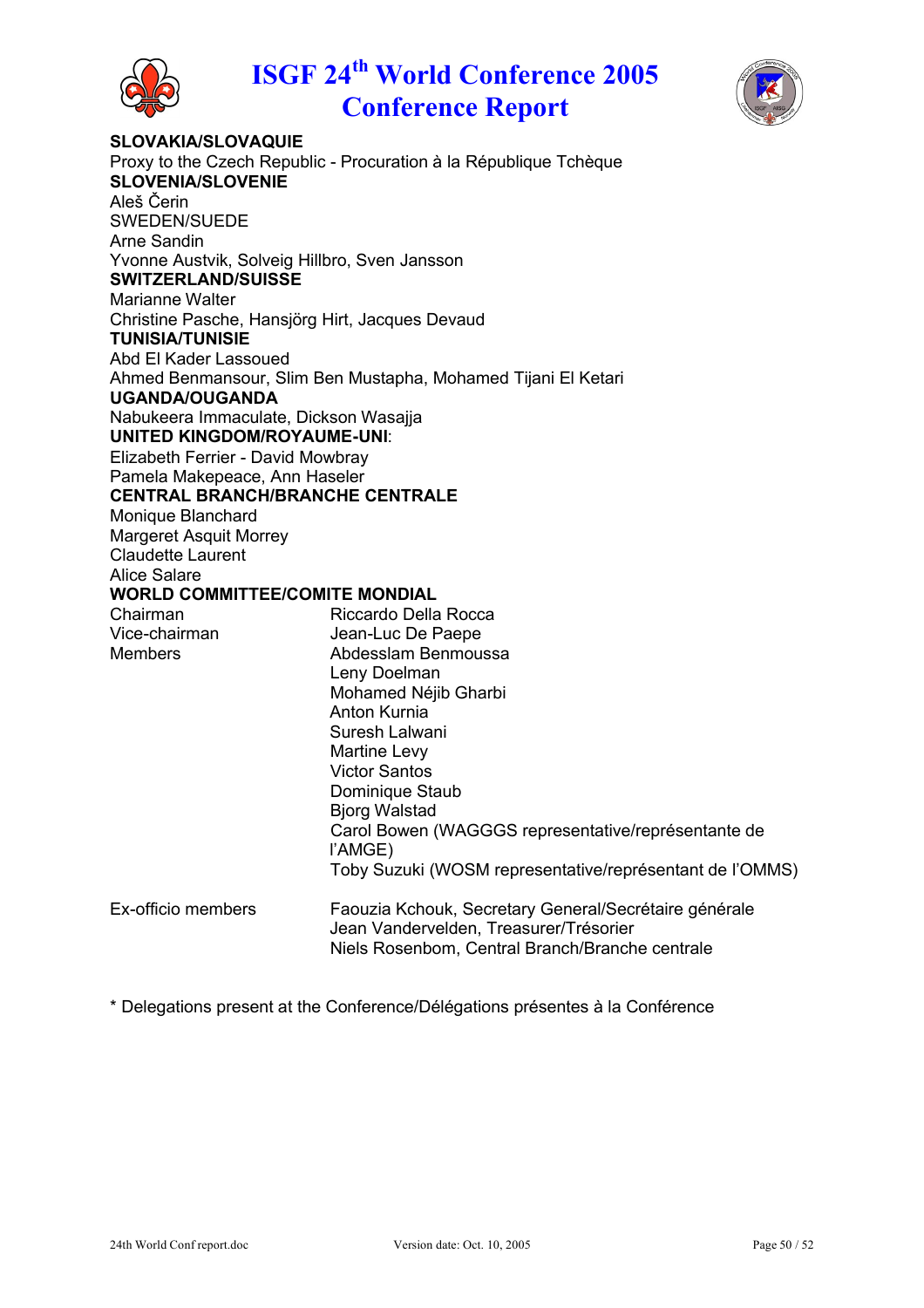



## **Evaluation**

#### **Evaluation questionnaire**

Please tick one box with your answer on a scale of 1 to 5 based on the following definitions

| Excellent | 5 |
|-----------|---|
| Good      | 4 |
| Average   | 3 |
| Poor      | 2 |
| Very poor | 1 |

| <b>WELCOME</b>                            |   |  | .5 |
|-------------------------------------------|---|--|----|
| General information before the Conference | 5 |  |    |
| Welcome upon arrival                      | ◠ |  |    |
| Registration/Information                  |   |  |    |
| Conference fee                            |   |  |    |

| <b>CONFERENCE ORGANISATION</b> |   |    |    | 5 |
|--------------------------------|---|----|----|---|
| Conference venue               |   |    | 12 |   |
| Conference schedule            | ◠ |    | 10 |   |
| Daily conference hours         | ິ |    |    |   |
| <b>Documents</b>               | 5 | 10 |    | 5 |
| Simultaneous translation       | ◠ |    |    |   |
| <b>Displays</b>                | 5 |    | 13 | റ |

| <b>CONFERENCE</b>                 |   |   |    | 5   |
|-----------------------------------|---|---|----|-----|
| Opening ceremony                  |   |   | 9  | 14  |
| Keynote Speaker                   |   | ◠ | ≏  | 22  |
| World Committee Chairman's report | r | 5 |    |     |
| Treasurer report                  |   | 6 | 6  | 14. |
| Contents of programme             |   |   | 10 | 5   |
| Specialist meetings               |   | 6 |    |     |

| Election to the World Committee          |  |  |  |
|------------------------------------------|--|--|--|
| l Printed documents on candidates        |  |  |  |
| Presentation of Candidates at Conference |  |  |  |

| <b>ACCOMODATION</b>    |  |    | ∽ |
|------------------------|--|----|---|
| Accommodation standard |  |    |   |
| Accommodation service  |  | :C |   |
| Value for money        |  | 10 |   |